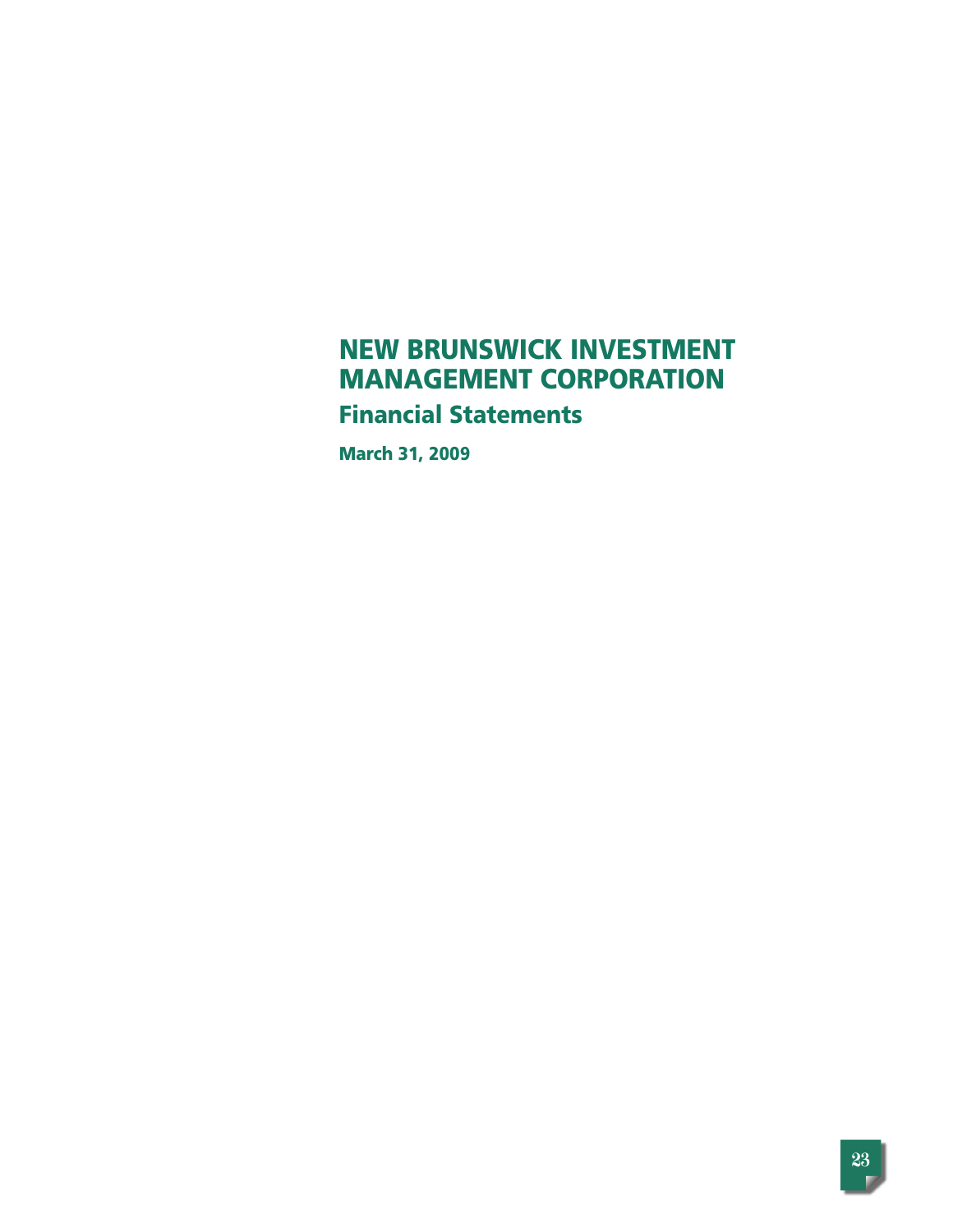# **MANAGEMENT'S RESPONSIBILITY FOR FINANCIAL STATEMENTS**

The financial statements of New Brunswick Investment Management Corporation are the responsibility of management. They have been approved by the Board of Directors.

Management prepared the financial statements in accordance with generally accepted accounting principles.

The New Brunswick Investment Management Corporation maintains books of account, systems of information and systems of financial and management control which provide reasonable assurance that accurate financial information is available, that assets are protected and that resources are managed efficiently.

The Board of Directors oversees financial reporting through its Audit Committee. The committee reviews matters related to accounting, auditing, internal control systems, the financial statements and report of the external auditors.

*Jan Imeson,CA* Chief Financial Officer

*John A. Sinclair* President and Chief Executive Officer

# **AUDITORS' REPORT To the Directors of New Brunswick Investment Management Corporation**

We have audited the statement of financial position of New Brunswick Investment Management Corporation as at March 31, 2009 and the statement of operations and changes in net assets for the year then ended. These financial statements are the responsibility of the Corporation's management. Our responsibility is to express an opinion on these financial statements based on our audit.

We conducted our audit in accordance with Canadian generally accepted auditing standards. Those standards require that we plan and perform an audit to obtain reasonable assurance whether the financial statements are free of material misstatement. An audit includes examining, on a test basis, evidence supporting the amounts and disclosures in the financial statements. An audit also includes assessing the accounting principles used and significant estimates made by management, as well as evaluating the overall financial statement presentation.

In our opinion, these financial statements present fairly, in all material respects, the financial position of the Corporation as at March 31, 2009 and the results of its operations and changes in net assets and its cash flows for the year then ended in accordance with Canadian generally accepted accounting principles.

KPMG LLP

Chartered Accountants

Fredericton, Canada May 8, 2009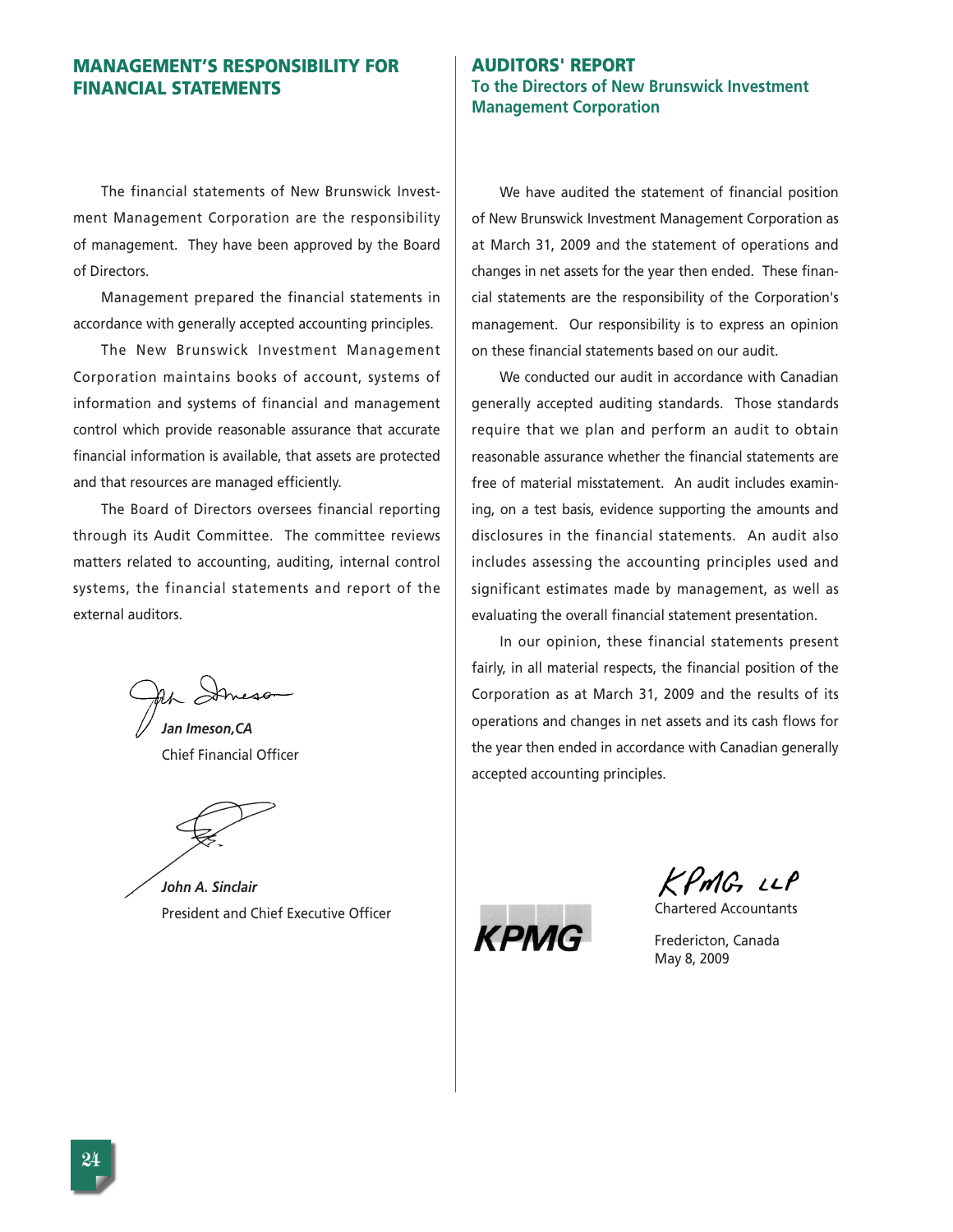# **NEW BRUNSWICK INVESTMENT MANAGEMENT CORPORATION Financial Statements**

March 31, 2009

|                                                   | Page |
|---------------------------------------------------|------|
| <b>Statement of Financial Position</b>            | 26   |
| Statement of Operations and Changes in Net Assets | 27   |
| Notes to Financial Statements                     | 78   |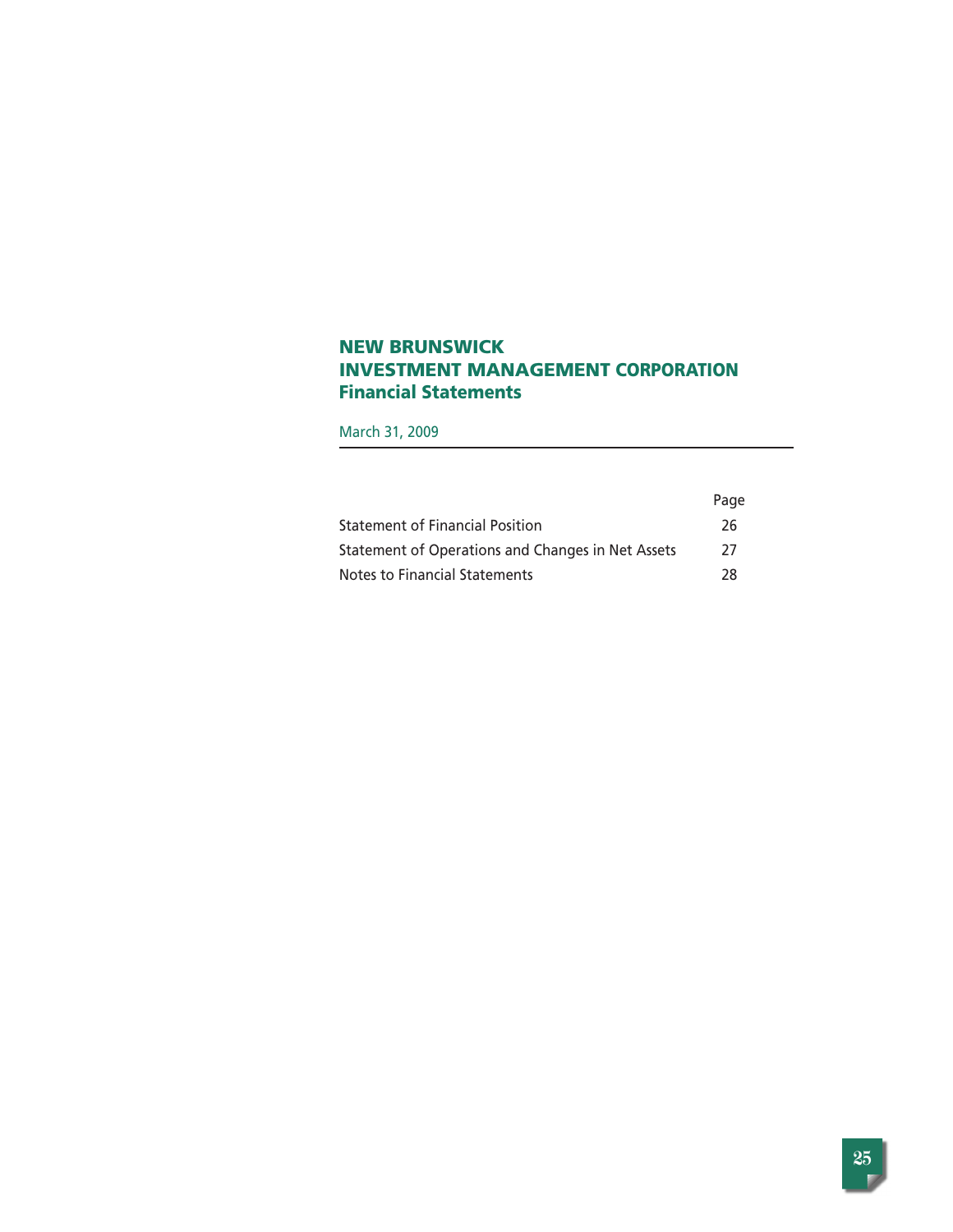|                                                                     | 2009<br>S          | 2008<br>\$        |
|---------------------------------------------------------------------|--------------------|-------------------|
| <b>Assets:</b>                                                      |                    |                   |
| Current:                                                            |                    |                   |
| Cash                                                                | 13                 | 11                |
| Accounts receivable - Pension Funds                                 | 2.172              | 3,328             |
| Other receivables                                                   | 16                 | 9                 |
| Prepaid expenses                                                    | 279                | 239               |
| Total current assets                                                | 2,480              | 3.587             |
| Capital assets (note 3)                                             | 219                | 255               |
| <b>Total Assets</b>                                                 | 2,699              | 3,842             |
| Current:<br>Accounts payable and accrued liabilities<br>HST payable | 1,896<br>105<br>22 | 3,077<br>45<br>24 |
| Current portion of supplemental pension (note 5)                    |                    |                   |
| <b>Total current liabilities</b>                                    | 2,023              | 3,146             |
| Supplemental pension (note 5)                                       | 214                | 230               |
| Employee future benefits (note 6)                                   | 243                | 211               |
| Deferred contributions related to capital assets (note 7)           | 219                | 255               |
| Commitments (note 4)                                                |                    |                   |
| <b>Total liabilities and deferred contributions</b>                 | 2,699              | 3,842             |
| <b>Net assets</b>                                                   |                    |                   |

*See accompanying notes to financial statements.*

Lille tepage

Chairman of the Board **President and Chief Executive Officer**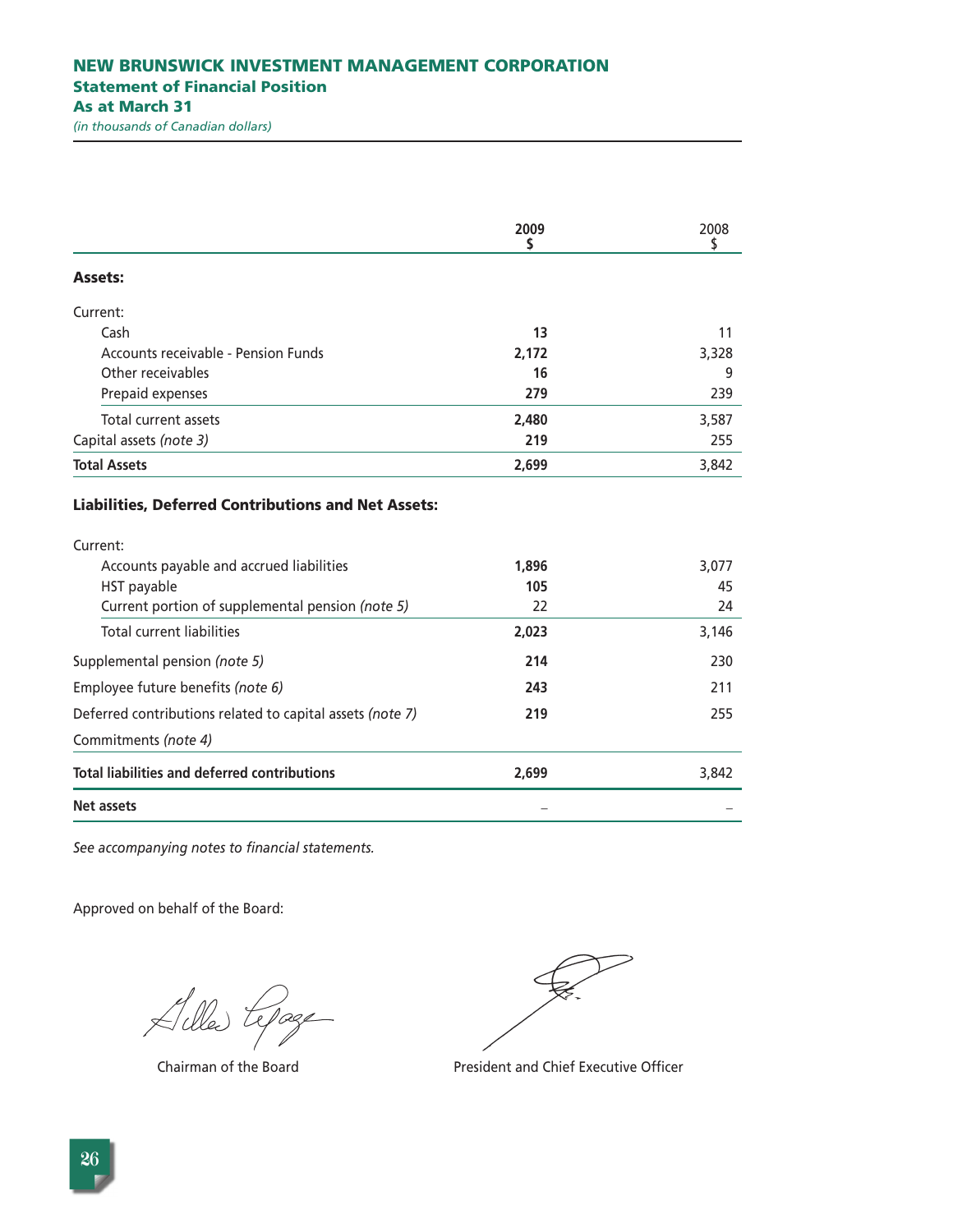# **NEW BRUNSWICK INVESTMENT MANAGEMENT CORPORATION Statement of Operations and Changes in Net Assets As at March 31**

*(in thousands of Canadian dollars)*

|                                                | 2009<br>S      | 2008<br>\$ |
|------------------------------------------------|----------------|------------|
| <b>Revenue:</b>                                |                |            |
| Fees:                                          |                |            |
| <b>Public Service Superannuation Fund</b>      | 6,198          | 6,756      |
| <b>Teachers' Pension Fund</b>                  | 5,144          | 5,679      |
| Judges' Superannuation Fund                    | 37             | 41         |
| Amortization of deferred contributions related |                |            |
| to capital assets                              | 101            | 113        |
| Other                                          | $\overline{2}$ | 1          |
| <b>Total revenue</b>                           | 11,482         | 12,590     |
| <b>Expenses:</b>                               |                |            |
| Salaries and benefits                          | 4,925          | 5,390      |
| External management fees                       | 3,006          | 3,757      |
| Information systems                            | 1,214          | 1,166      |
| Securities custody                             | 978            | 1,019      |
| Office and business                            | 529            | 490        |
| <b>Professional services</b>                   | 446            | 376        |
| Office rent                                    | 283            | 279        |
| Amortization                                   | 101            | 113        |
| <b>Total expenses</b>                          | 11,482         | 12,590     |
| Change in net assets                           |                |            |

*See accompanying notes to financial statements.*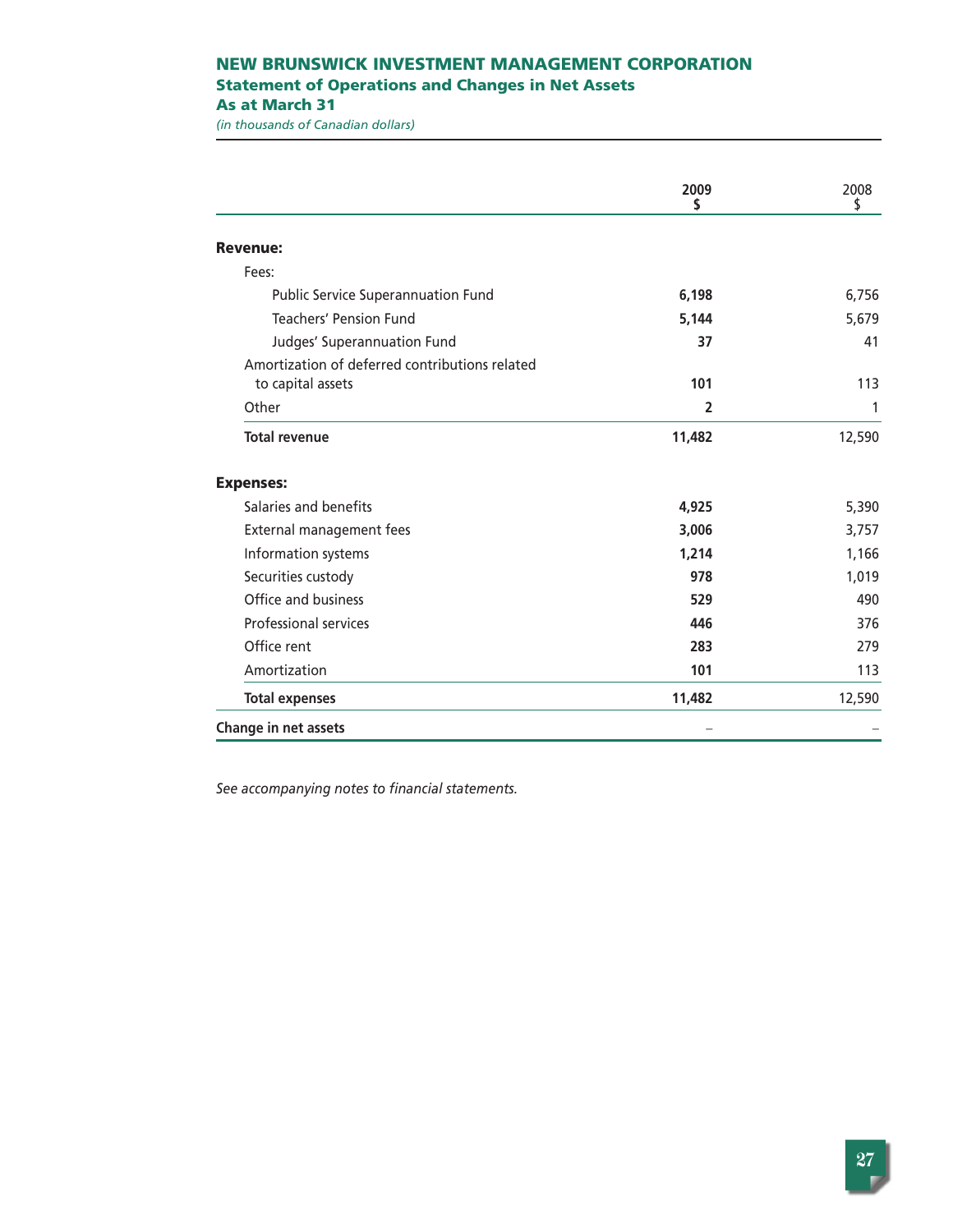#### **1. Nature of Operations**

New Brunswick Investment Management Corporation ("NBIMC") was established pursuant to the *New Brunswick Investment Management Corporation Act* which was proclaimed on March 11, 1996. NBIMC is a non-share capital corporation. NBIMC recovers all operating expenses and capital expenditures on a cost recovery basis. As a crown corporation, NBIMC is exempt from federal and provincial income taxes.

**NBIMC's legislated mandate is to:**

- Act as trustee for the Public Service Superannuation Fund, the Teachers' Pension Fund and the Judges' Superannuation Fund ("the Funds");
- Provide investment counseling services and other services for certain trust funds;
- Promote the development of the financial services industry and capital markets in the Province;
- Have regard to investment opportunities in the Province in developing its investment policies; and
- Carry out such other activities or duties as may be authorized or required by the Act or as the Lieutenant-Governor in Council may direct.

At March 31, 2009, the estimated market value of assets managed by NBIMC was \$7.0 billion (March 31, 2008 - \$8.7 billion). These assets are held in separate pooled funds unit trust entities, managed by NBIMC. NBIMC does not consolidate the financial results of the Funds or the pooled funds with these corporate financial statements.

#### **2. Significant Accounting Policies**

These financial statements have been prepared in accordance with Canadian generally accepted accounting principles.

#### **(a) Revenue recognition**

Fees for services are recognized in revenue as services are performed and collection is probable. NBIMC follows the deferral method of accounting for contributions. Contributions restricted for the purchase of capital assets are deferred and amortized into revenue on a straight-line basis at rates corresponding with amortization rates for the related capital assets.

#### **(b) Capital assets**

Capital assets are recorded at cost less accumulated amortization. Capital assets are amortized over their estimated useful lives, calculated on a straight-line basis, using the following rates:

| Computer equipment      | - 3 years                       |
|-------------------------|---------------------------------|
| Furniture and equipment | $-12.5$ years                   |
| Leasehold improvements  | - over the remaining lease term |

Assets under capital lease are amortized over the estimated useful life of the assets.

Capital assets are reviewed for impairment whenever events or changes in circumstances indicate that the carrying amount of an asset may not be recoverable.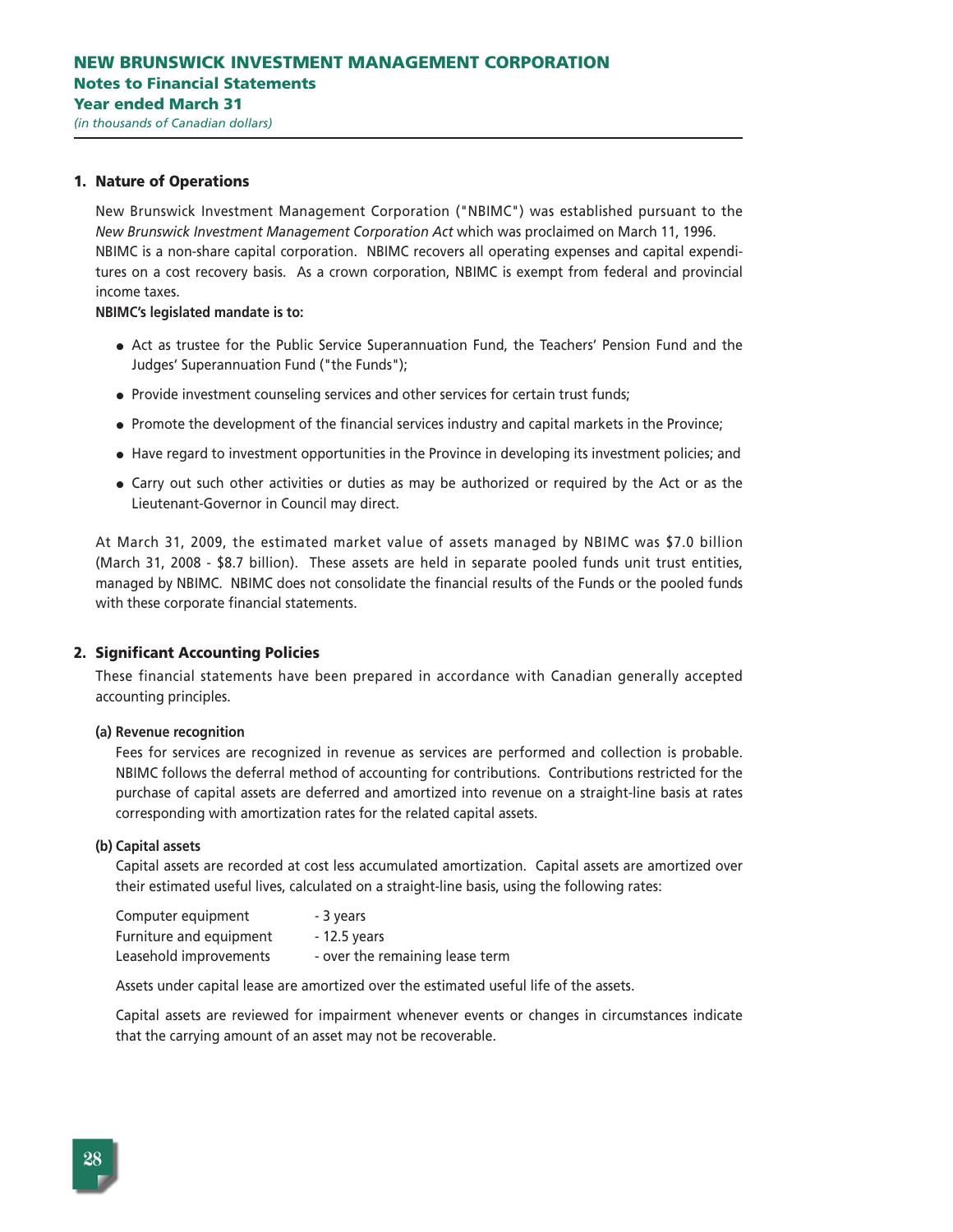### **2. Significant Accounting Policies** (cont'd)

#### **(c) Statement of Cash Flows**

A statement of cash flows has not been prepared as the required cash flow information is readily apparent from the other financial statements.

#### **(d) Financial Instruments**

Financial assets and liabilities are initially recorded at fair value and are subsequently accounted for based on the classification of these financial instruments. Financial instruments classified as "held-for-trading" are subsequently measured at fair value with changes recognized in the statement of operations.

Cash, accounts receivable – Pension Funds, other receivables, accounts payable and accrued liabilities, and HST payable have been classified as "held-for-trading".

#### **3. Capital assets**

|                         | Cost  | Accumulated<br>amortization | 2009<br>Net book<br>value | 2008<br>Net book<br>value |
|-------------------------|-------|-----------------------------|---------------------------|---------------------------|
| Computer equipment      | 553   | 451                         | 102                       | 93                        |
| Furniture and equipment | 387   | 308                         | 79                        | 107                       |
| Leasehold improvements  | 318   | 280                         | 38                        | 55                        |
|                         | 1,258 | 1,039                       | 219                       | 255                       |

At March 31, 2009 capital assets include \$14 (2008 - \$19) in net book value of assets under capital lease. Amortization for the year was \$5 (2008 - \$4).

# **4. Commitments**

NBIMC leases premises and equipment under various operating leases which expire at dates between 2010 and 2012. Future minimum payments aggregate \$696, and by year are as follows: 2010 - \$246; 2011 - \$246; 2012 - \$204.

#### **5. Supplemental Pension**

NBIMC has an estimated liability of \$236 (2008 - \$254) for special supplemental pension relating to past service awarded during 2003-2004. This amount is equivalent to the commuted value of the expected payments. The ultimate cost to NBIMC will vary based on the rise in the consumer price index and demographic factors. Changes in the expected liability are recorded in the period the change occurs. Payments to date and future payments will be received from an increase in the fees charged to the Funds.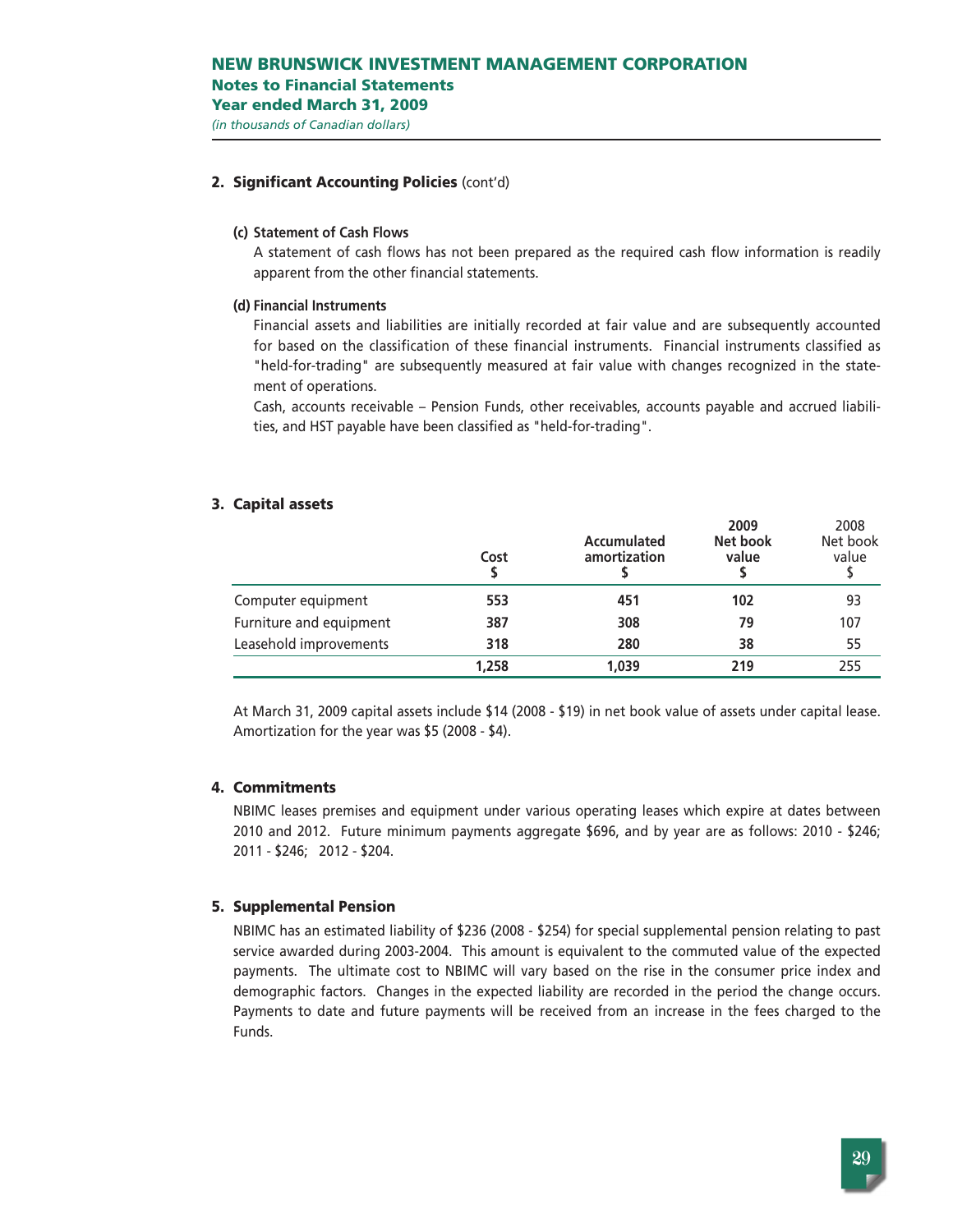#### **6. Employee Future Benefits**

#### **(a) Pension**

Full-time employees of NBIMC are covered by the Public Service Superannuation Plan (the "Plan") of the Province of New Brunswick. The Plan is a defined benefit multi-employer plan under which contributions are made by both NBIMC and the employees. For the year ended March 31, 2009, NBIMC expensed contributions of \$321 under the terms of the Plan (2008 - \$306). NBIMC has no direct liability or entitlement to any unfunded liability or surplus in the plan related to its current or former employees.

#### **(b) Retirement allowance**

Full-time employees of NBIMC are entitled to be paid a retirement allowance upon their retirement based upon years of service. Over the service life of its employees, NBIMC accrues the estimated future liability based upon actuarial estimates and assumptions. The accrued liability is reduced by actual payments made. This is an unfunded program with no specific assets segregated to meet the obligations when they come due.

The significant assumptions are as follows:

|                           | <b>Assumptions</b>                                   |          |
|---------------------------|------------------------------------------------------|----------|
|                           | 2009                                                 | 2008     |
| Annual discount rate      | 7.75%                                                | 5.75%    |
| Annual salary increases   | 3.00%                                                | $3.00\%$ |
| Mortality                 | None                                                 | None     |
| Termination of employment | <b>Public Service Superannuation Plan experience</b> |          |
| Retirement age            | 15% at Age 57                                        |          |
|                           | 60% at Age 60                                        |          |
|                           | 25% at Age 63                                        |          |
| Actuarial cost method     | Projected Unit Credit pro-rated on service           |          |

Information on the retirement allowance obligation is as follows:

|                                     | 2009 | 2008 |
|-------------------------------------|------|------|
| Accrued benefit plan obligation     |      |      |
| Balance, beginning of year          | 299  | 280  |
| Current service cost                | 24   | 33   |
| Benefit payments                    | (13) | (5)  |
| Interest cost                       | 18   | 15   |
| Actuarial loss (gain)               | 67   | (24) |
| Balance, end of year (unfunded)     | 395  | 299  |
| Unamortized net actuarial gain      | (71) | (2)  |
| Unamortized transitional obligation | (81) | (86) |
| Accrued benefit liability           | 243  | 211  |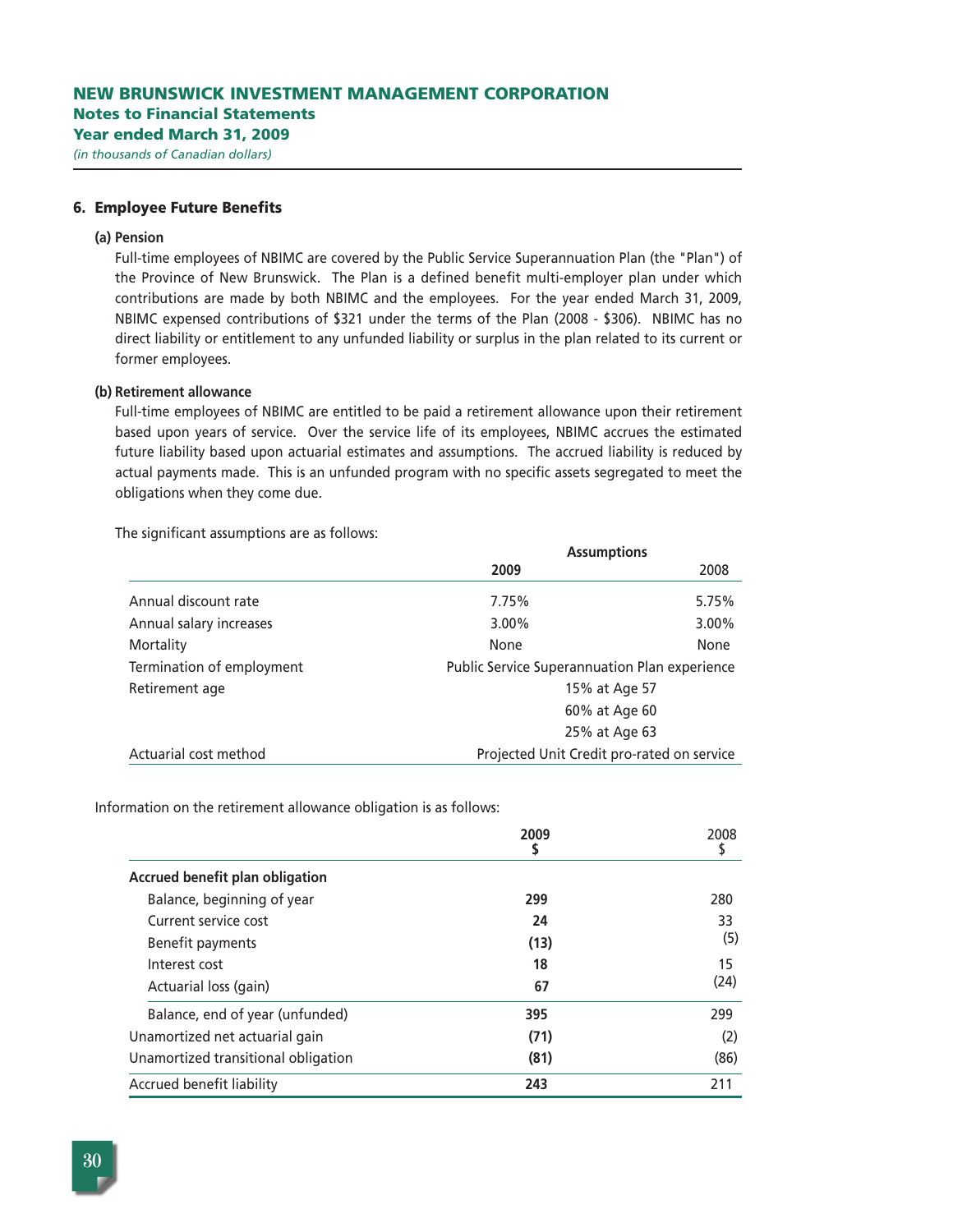# **NEW BRUNSWICK INVESTMENT MANAGEMENT CORPORATION Notes to Financial Statements Year ended March 31, 2009**

*(in thousands of Canadian dollars)*

# **6. Employee Future Benefits** (cont'd)

Benefit cost recognized in the year is as follows:

|                        | 2009 | 2008 |
|------------------------|------|------|
| Current service cost   | 24   | 33   |
| Interest cost          | 18   | 15   |
| Amortization:          |      |      |
| Actuarial gains        | (3)  |      |
| Transitional liability | 6    | 6    |
| Pension expense        | 45   | 54   |

# **7. Deferred contributions related to capital assets**

|                                        | 2009  | 2008  |
|----------------------------------------|-------|-------|
| Balance, beginning of year             | 255   | 218   |
| Additional contributions received, net | 65    | 150   |
| Less amounts amortized to revenue      | (101) | (113) |
| Balance, end of year                   | 219   | 255   |

# **8. Related Party Transactions**

NBIMC is related to all Province of New Brunswick departments, agencies and crown corporations by virtue of common ownership. NBIMC obtains certain services from related parties during its normal course of operations which are recorded at the exchange amount agreed to by the parties.

Related party transactions are included in accounts payable and accrued liabilities in the amount of \$16 (2008 - \$10). NBIMC obtains certain of its telecommunications services from a department of the Province of New Brunswick. Included in operating expenses are fees in the amount of \$653 (2008 - \$628).

#### **9. Fair Value of Financial Assets and Financial Liabilities**

The fair value of NBIMC's cash, accounts receivable – Pension Funds, other receivables, accounts payable and accrued liabilities approximate their carrying amounts.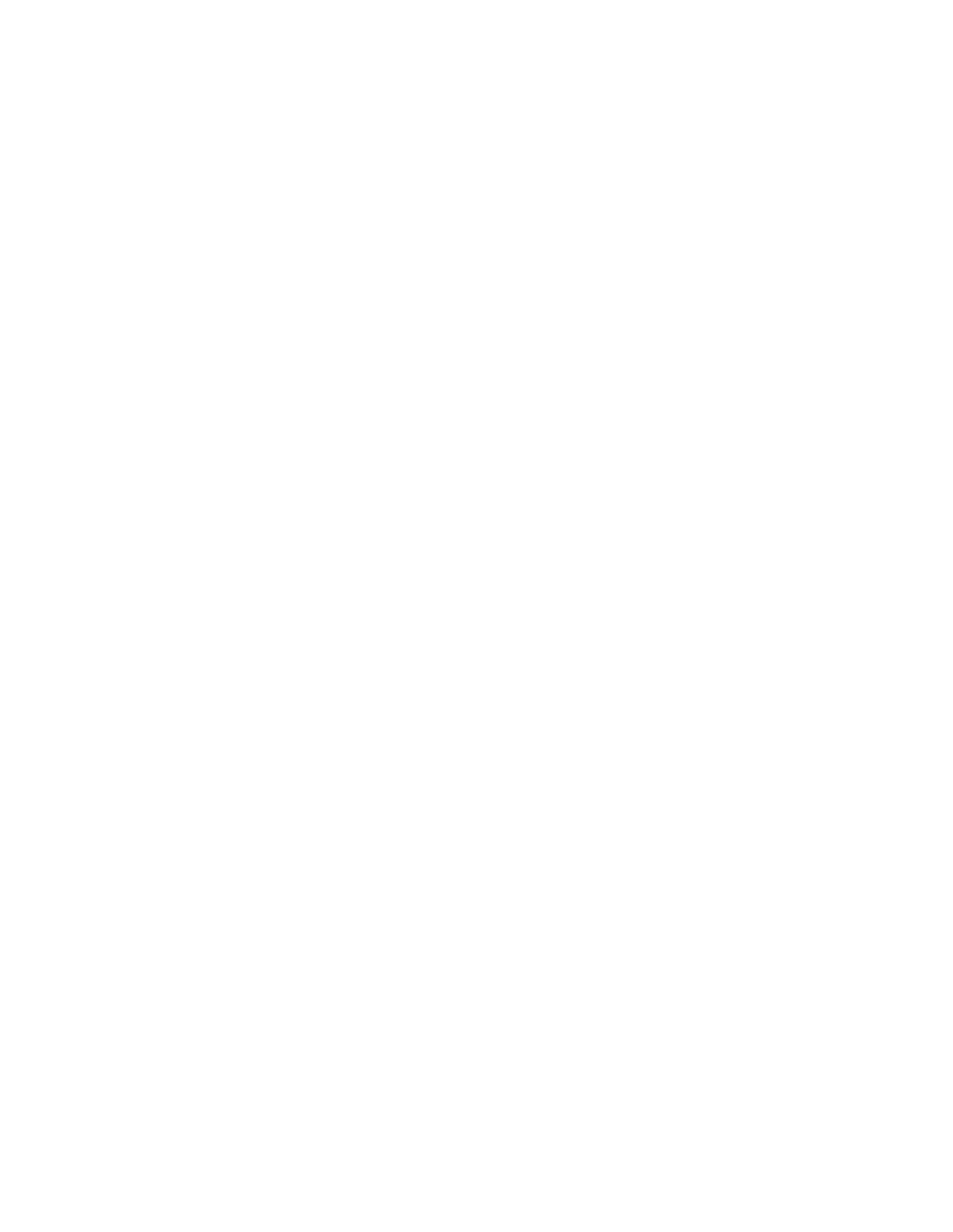# **Financial Statements of**

- Public Service Superannuation Fund
- Teachers' Pension Fund
- Judges' Superannuation Fund

Year ended March 31, 2009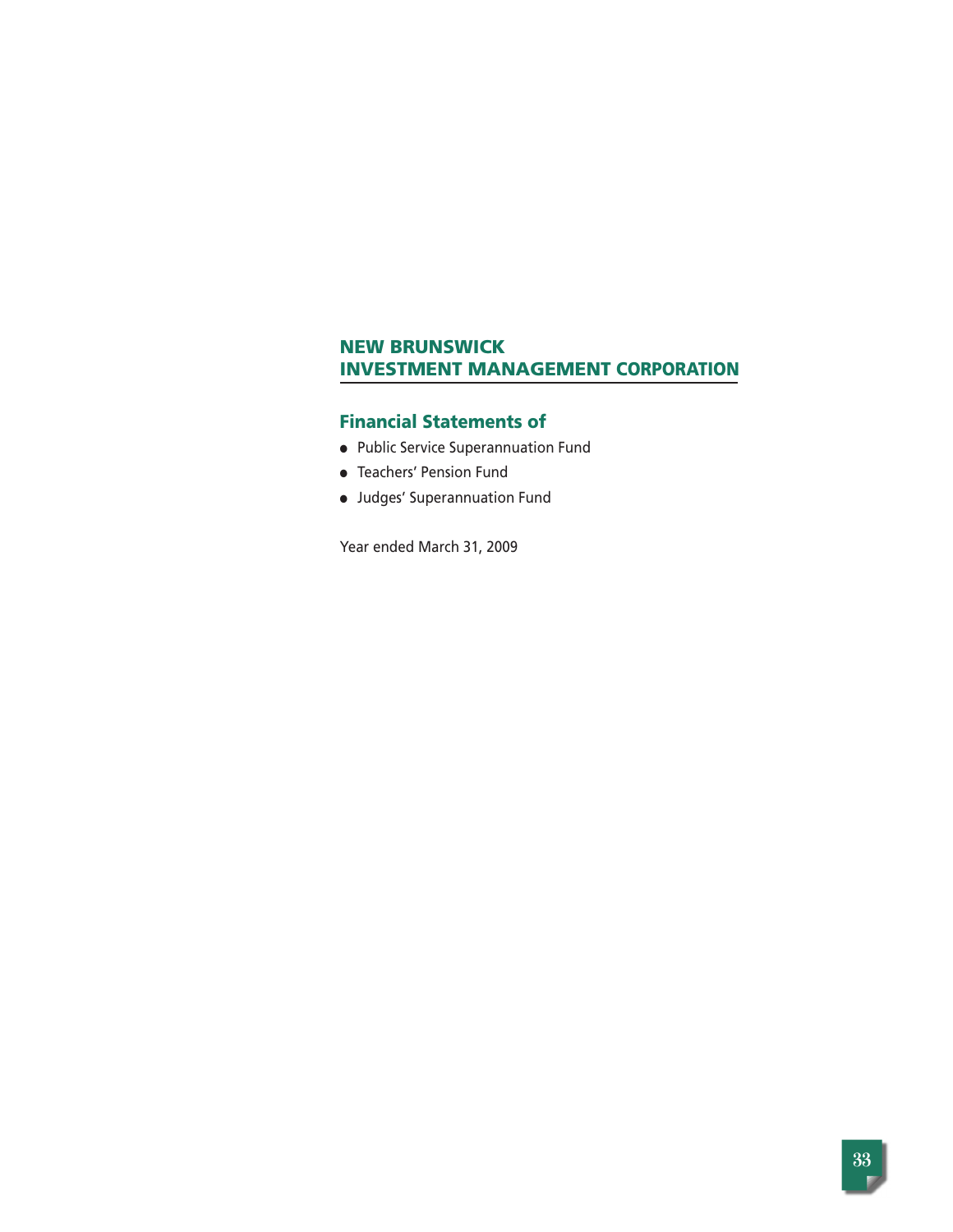# **MANAGEMENT'S RESPONSIBILITY FOR FINANCIAL STATEMENTS**

The financial statements of each of the Public Service Superannuation Fund, Teachers' Pension Fund and Judges' Superannuation Fund are the responsibility of management of New Brunswick Investment Management Corporation, as trustee. They have been approved by the Board of Directors.

Management prepared the financial statements in accordance with section 27(1) of the New Brunswick Investment Management Act. These financial statements are special purposes financial statements and reflect the net assets held in trust and changes in net assets held in trust in accordance with the basis of accounting as disclosed in note 1 to the financial statements.

The New Brunswick Investment Management Corporation maintains books of account, systems of information and systems of financial and management control which provide reasonable assurance that accurate financial information is available, that assets are protected and that resources are managed efficiently.

The Board of Directors oversees financial reporting through its Audit Committee. The committee reviews matters related to accounting, auditing, internal control systems, the financial statements and report of the external auditors.

Ah Imeson

*Jan Imeson,CA* Chief Financial Officer

*John A. Sinclair* President and Chief Executive Officer

# **AUDITORS' REPORT**

**To the Directors of New Brunswick Investment Management Corporation.** 

We have audited the statements of net assets held in trust by the New Brunswick Investment Management Corporation for the Public Service Superannuation Fund, the Teachers' Pension Fund and the Judges' Superannuation Fund as at March 31, 2009 and the statements of changes in net assets held in trust for the year then ended. These financial statements have been prepared to comply with section 27(1) of the New Brunswick Investment Management Corporation Act. These financial statements are the responsibility of the Corporation's management. Our responsibility is to express an opinion on these financial statements based on our audit.

We conducted our audit in accordance with Canadian generally accepted auditing standards. Those standards require that we plan and perform an audit to obtain reasonable assurance whether the financial statements are free of material misstatement. An audit includes examining, on a test basis, evidence supporting the amounts and disclosures in the financial statements. An audit also includes assessing the accounting principles used and significant estimates made by management, as well as evaluating the overall financial statement presentation.

In our opinion, these financial statements present fairly, in all material respects, the net assets held in trust by the New Brunswick Investment Management Corporation for the Public Service Superannuation Fund, the Teachers' Pension Fund and the Judges' Superannuation Fund as at March 31, 2009 and the changes in net assets held in trust for the year then ended in accordance with the basis of accounting as disclosed in note 1 to the financial statements.

These financial statements, which have not been, and were not intended to be, prepared in accordance with Canadian generally accepted accounting principles, are solely for the information and use of the Directors of New Brunswick Investment Management Corporation for the Public Service Superannuation Fund, the Teachers' Pension Fund and the Judges' Superannuation Fund and the Minister of Finance for the Province of New Brunswick for complying with section 27(1) of the New Brunswick Investment Management Corporation Act. The financial statements are not intended to be and should not be used by anyone other than the specified users or for any other purpose.



KPMG LLP

Chartered Accountants Fredericton, Canada May 8, 2009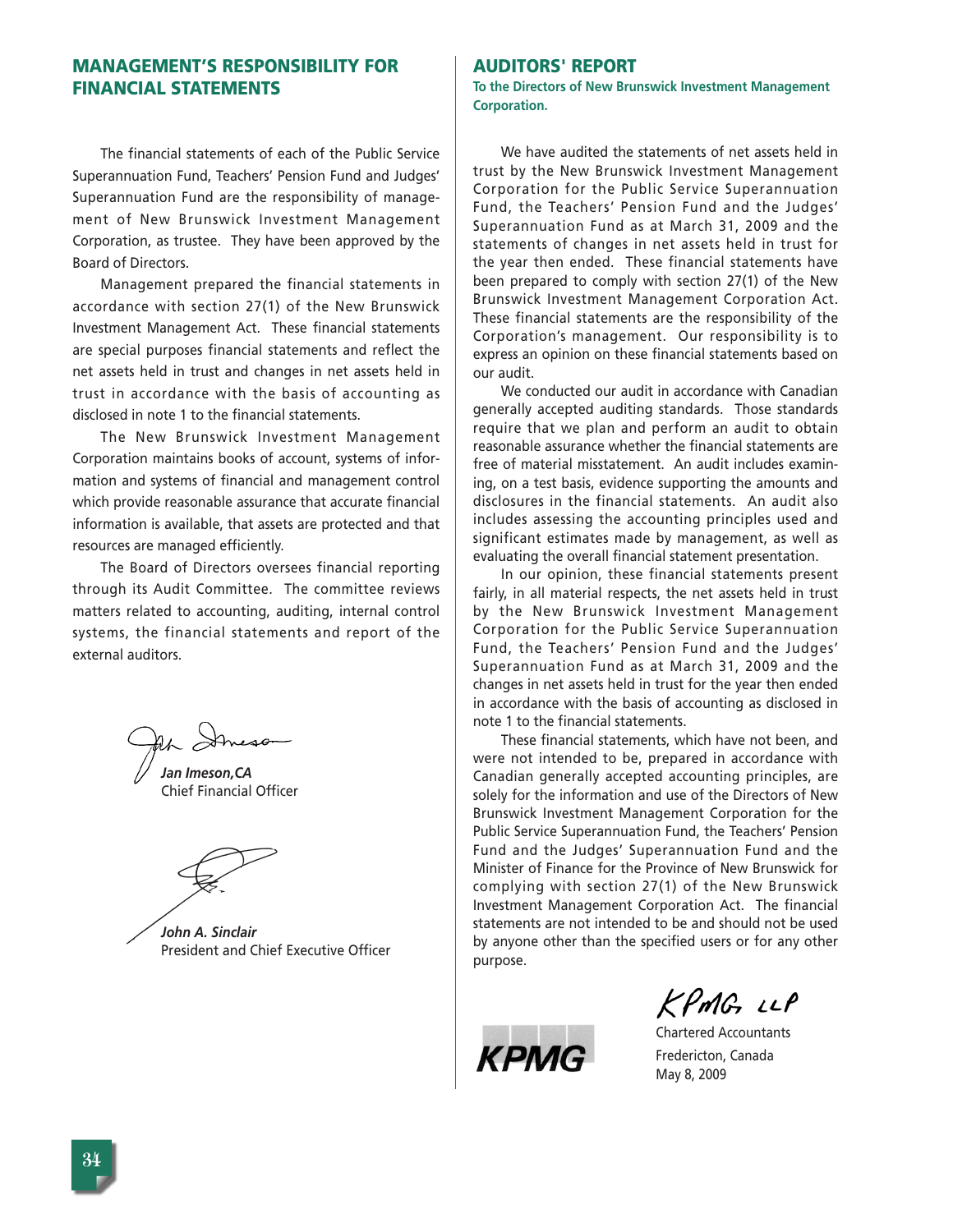# **Net Assets Held in Trust Financial Statements**

Year ended March 31, 2009

|                                                  | Page |
|--------------------------------------------------|------|
| <b>Public Service Superannuation Fund</b>        |      |
| Statement of Net Assets Held in Trust            | 36   |
| Statement of Changes in Net Assets Held in Trust | 36   |
| <b>Teachers' Pension Fund</b>                    |      |
| Statement of Net Assets Held in Trust            | 37   |
| Statement of Changes in Net Assets Held in Trust | 37   |
| <b>Judges' Superannuation Fund</b>               |      |
| Statement of Net Assets Held in Trust            | 38   |
| Statement of Changes in Net Assets Held in Trust | 38   |
| <b>Notes to Financial Statements</b>             | 39   |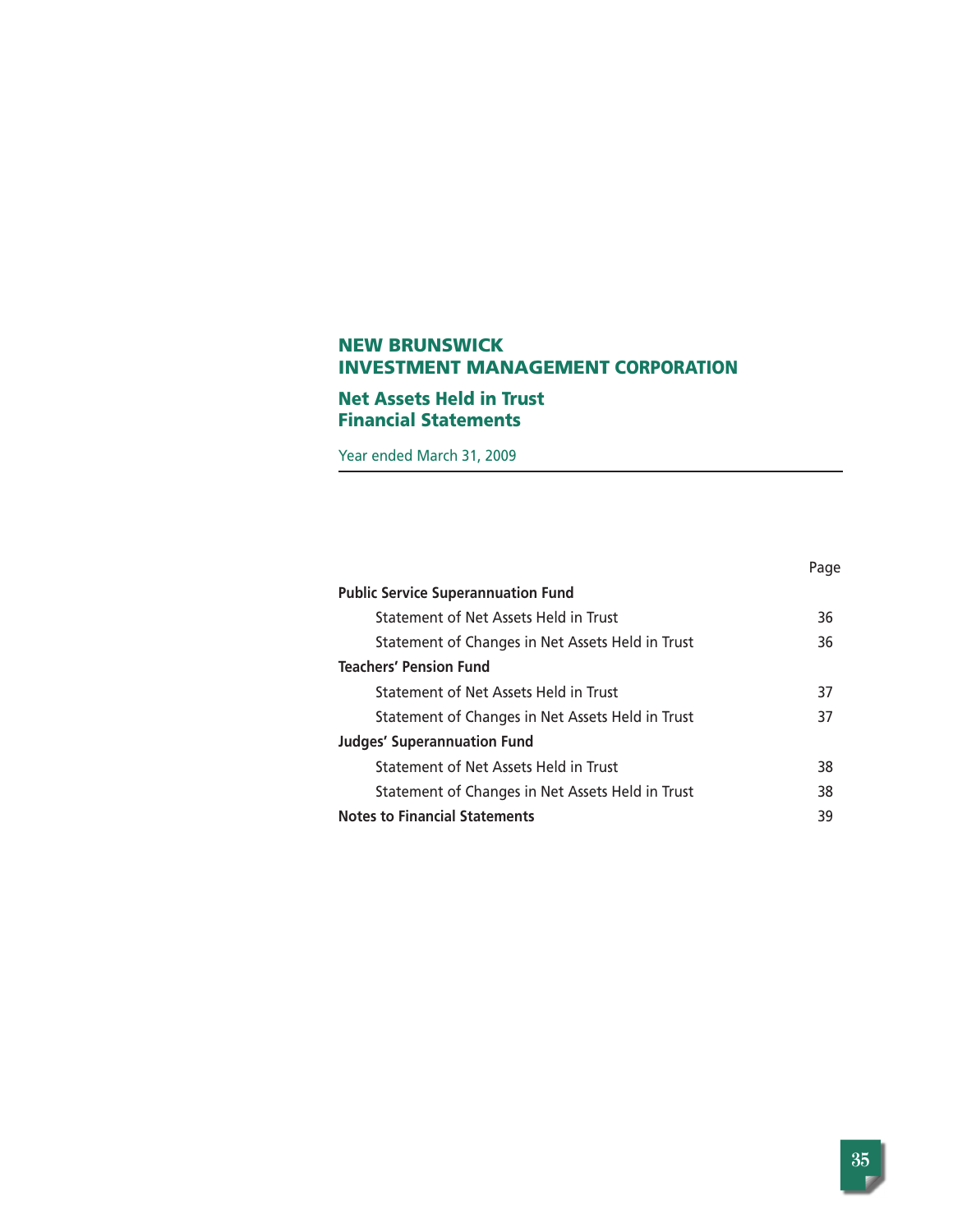# **Public Service Superannuation Fund**

**Statement of Net Assets Held in Trust** 

*(in thousands of dollars)*  As at March 31

|                                                   | 2009<br>S | 2008      |
|---------------------------------------------------|-----------|-----------|
| Assets:                                           |           |           |
| Investments (note 4)                              | 3,839,286 | 4,720,465 |
| Contributions receivable                          | 12,855    | 11,518    |
| Other receivable                                  | 141       | 234       |
| Liabilities:                                      | 3,852,282 | 4,732,217 |
| Accounts payable and accrued liabilities (note 8) | 1,892     | 2,210     |
| Net assets                                        | 3,850,390 | 4,730,007 |

*See accompanying notes to financial statements.*

# **Public Service Superannuation Fund Statement of Changes in Net Assets Held in Trust**

*(in thousands of dollars)* 

Year ended March 31

|                                                                                                                                          | 2009       | 2008               |
|------------------------------------------------------------------------------------------------------------------------------------------|------------|--------------------|
| Net assets held in trust, beginning of year as previously reported<br>Impact of adoption of new financial instruments standards (note 2) | 4,730,007  | 4,708,073<br>(952) |
| Net assets held in trust, beginning of year                                                                                              | 4,730,007  | 4,707,121          |
| Increase in net assets:                                                                                                                  |            |                    |
| Investment income (loss) (note 7)                                                                                                        | (870, 751) | 32,428             |
| Pension contributions from sponsor                                                                                                       | 155,619    | 146,275            |
| <b>Employer amortization contributions</b>                                                                                               | 58,510     | 56,367             |
|                                                                                                                                          | (656, 622) | 235,070            |
| Decrease in net assets:                                                                                                                  |            |                    |
| Payments to sponsor for benefits                                                                                                         | 213,617    | 202,323            |
| Payments to sponsor for expenses                                                                                                         | 2,451      | 2,450              |
| Fees paid to NBIMC                                                                                                                       | 6,927      | 7,411              |
|                                                                                                                                          | 222,995    | 212,184            |
| Net increase (decrease) for the year                                                                                                     | (879, 617) | 22,886             |
| Net assets held in trust, end of year                                                                                                    | 3,850,390  | 4,730,007          |

*See accompanying notes to financial statements.*

Commitments *(note 9)*

Chairman of the Board **President and Chief Executive Officer**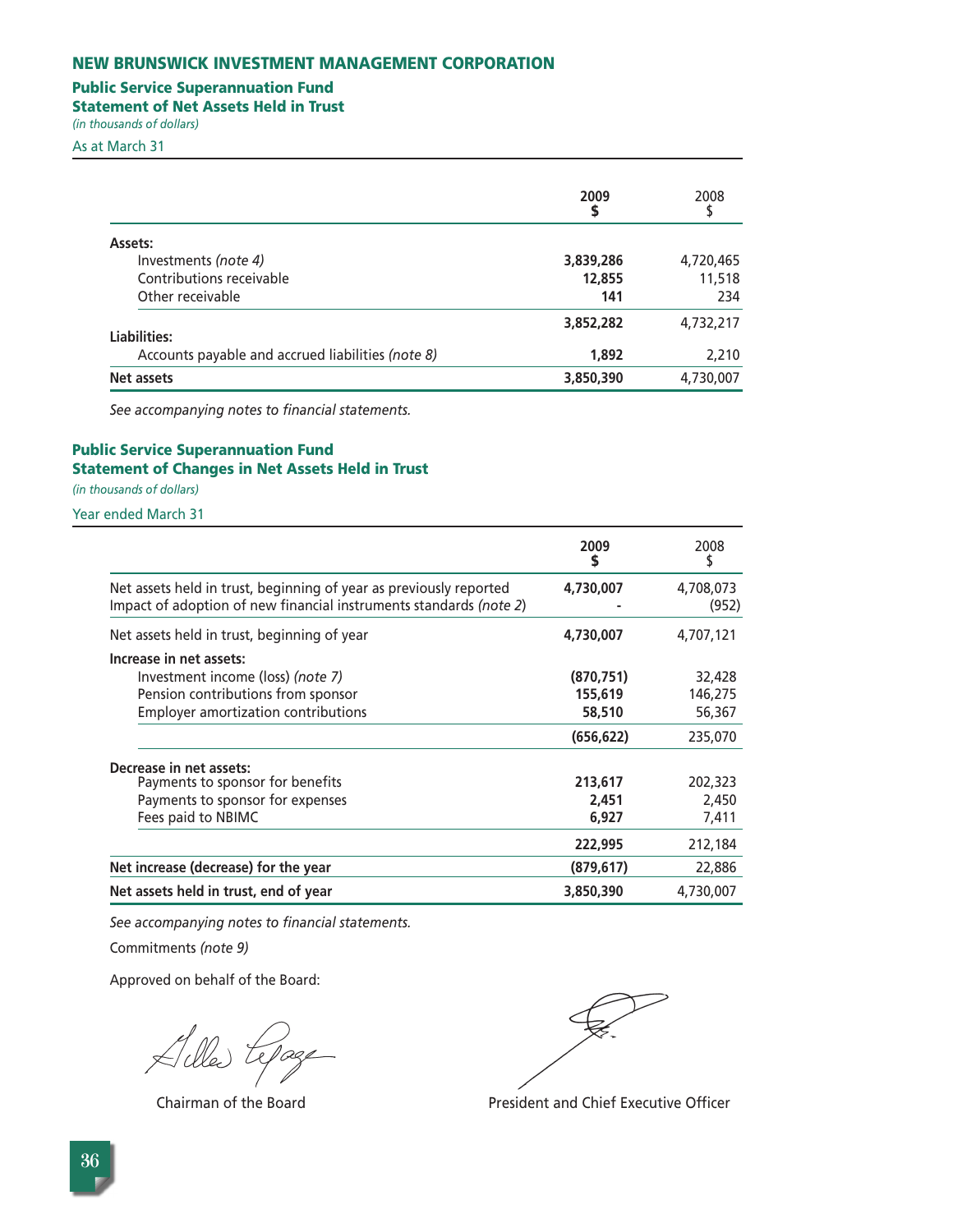#### **Teachers' Pension Fund**

#### **Statement of Net Assets Held in Trust**

*(in thousands of dollars)* 

As at March 31

|                                                   | 2009      | 2008      |
|---------------------------------------------------|-----------|-----------|
| Assets:                                           |           |           |
| Investments (note 4)                              | 3,153,379 | 3,938,173 |
| Contributions receivable                          | 3,690     | 3,088     |
| Other receivable                                  | 116       | 112       |
| Liabilities:                                      | 3,157,185 | 3,941,373 |
| Accounts payable and accrued liabilities (note 8) | 1,410     | 1,801     |
| Net assets                                        | 3,155,775 | 3,939,572 |

*See accompanying notes to financial statements.*

# **Teachers' Pension Fund Statement of Changes in Net Assets Held in Trust**

*(in thousands of dollars)* 

Year ended March 31

|                                                                                                                                          | 2009<br>S  | 2008               |
|------------------------------------------------------------------------------------------------------------------------------------------|------------|--------------------|
| Net assets held in trust, beginning of year as previously reported<br>Impact of adoption of new financial instruments standards (note 2) | 3,939,572  | 3,980,935<br>(790) |
| Net assets held in trust, beginning of year                                                                                              | 3,939,572  | 3,980,145          |
| Increase in net assets:                                                                                                                  |            |                    |
| Investment income (loss) (note 7)                                                                                                        | (713, 838) | 30,478             |
| Pension contributions from sponsor                                                                                                       | 84,983     | 78,281             |
| <b>Employer amortization contributions</b>                                                                                               | 85,047     | 81,934             |
|                                                                                                                                          | (543,808)  | 190,693            |
| Decrease in net assets:                                                                                                                  |            |                    |
| Payments to sponsor for benefits                                                                                                         | 232,843    | 223,679            |
| Payments to sponsor for expenses                                                                                                         | 1,399      | 1,357              |
| Fees paid to NBIMC                                                                                                                       | 5,747      | 6,230              |
|                                                                                                                                          | 239,989    | 231,266            |
| Net decrease for the year                                                                                                                | (783, 797) | (40, 573)          |
| Net assets held in trust, end of year                                                                                                    | 3,155,775  | 3,939,572          |

*See accompanying notes to financial statements.*

Commitments *(note 9)*

Killed tepage

Chairman of the Board **President and Chief Executive Officer**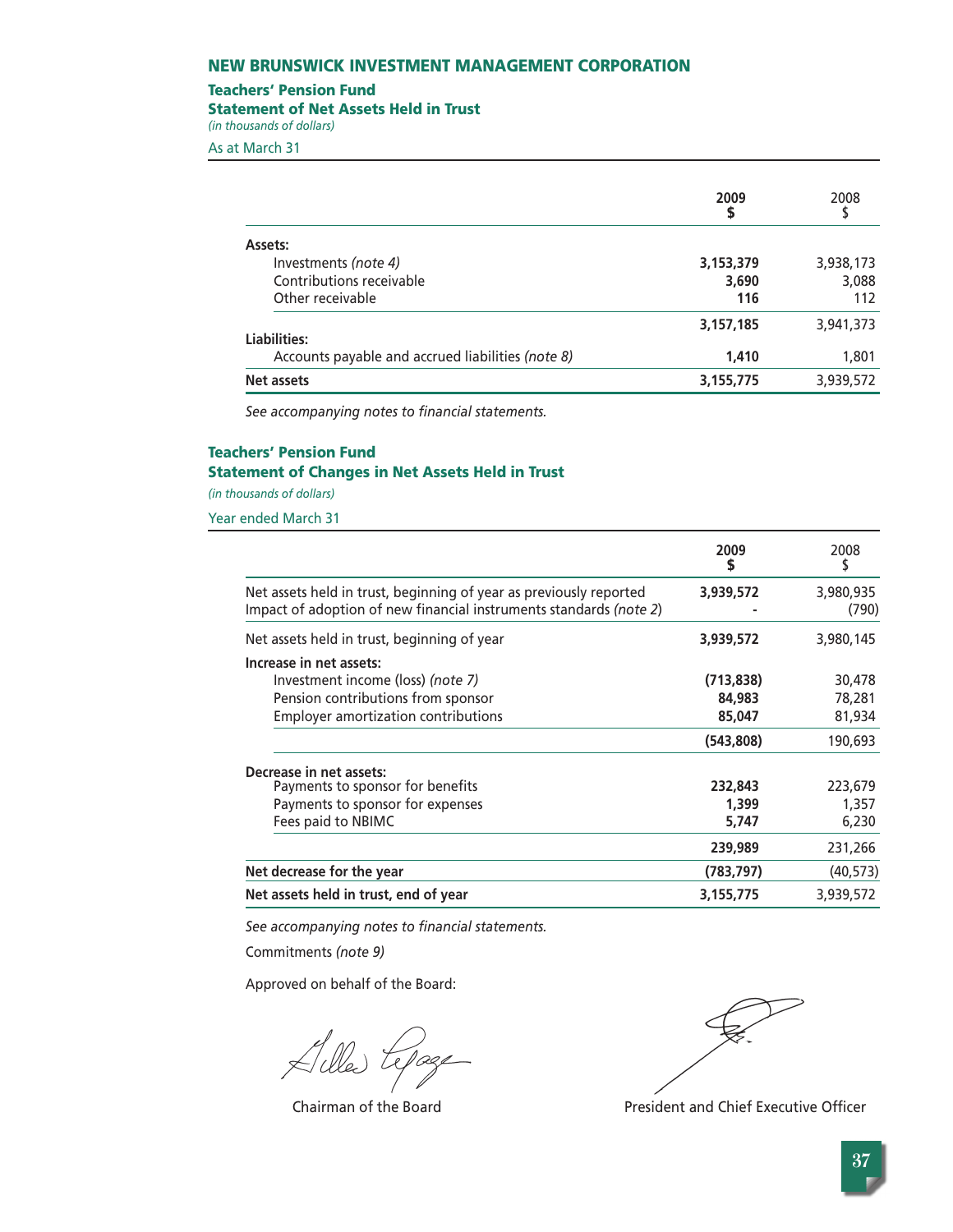# **Judges' Superannuation Fund**

**Statement of Net Assets Held in Trust** 

*(in thousands of dollars)* 

As at March 31

|                                                   | 2009<br>S | 2008   |
|---------------------------------------------------|-----------|--------|
| Assets:                                           |           |        |
| Investments (note 4)                              | 23,364    | 28,654 |
| Contributions receivable                          | 8         |        |
| Liabilities:                                      | 23,372    | 28,661 |
| Accounts payable and accrued liabilities (note 8) | 36        | 28     |
| Net assets                                        | 23,336    | 28,633 |

*See accompanying notes to financial statements.*

# **Judges' Superannuation Fund Statement of Changes in Net Assets Held in Trust**

*(in thousands of dollars)* 

Year ended March 31

|                                                                                                                                          | 2009<br>S | 2008          |
|------------------------------------------------------------------------------------------------------------------------------------------|-----------|---------------|
| Net assets held in trust, beginning of year as previously reported<br>Impact of adoption of new financial instruments standards (note 2) | 28,633    | 29,030<br>(6) |
| Net assets held in trust, beginning of year                                                                                              | 28,633    | 29,024        |
| Increase in net assets:                                                                                                                  |           |               |
| Investment income (loss) (note 7)                                                                                                        | (5,213)   | 205           |
| Pension contributions from sponsor                                                                                                       | 1,308     | 601           |
|                                                                                                                                          | (3,905)   | 806           |
| Decrease in net assets:                                                                                                                  |           |               |
| Payments to sponsor for benefits                                                                                                         | 1,308     | 1,092         |
| Payments to sponsor for expenses                                                                                                         | 40        | 58            |
| Fees paid to NBIMC                                                                                                                       | 44        | 47            |
|                                                                                                                                          | 1,392     | 1,197         |
| Net decrease for the year                                                                                                                | (5,297)   | (391)         |
| Net assets held in trust, end of year                                                                                                    | 23,336    | 28,633        |

*See accompanying notes to financial statements.*

Commitments *(note 9)*

lage

Chairman of the Board **President and Chief Executive Officer**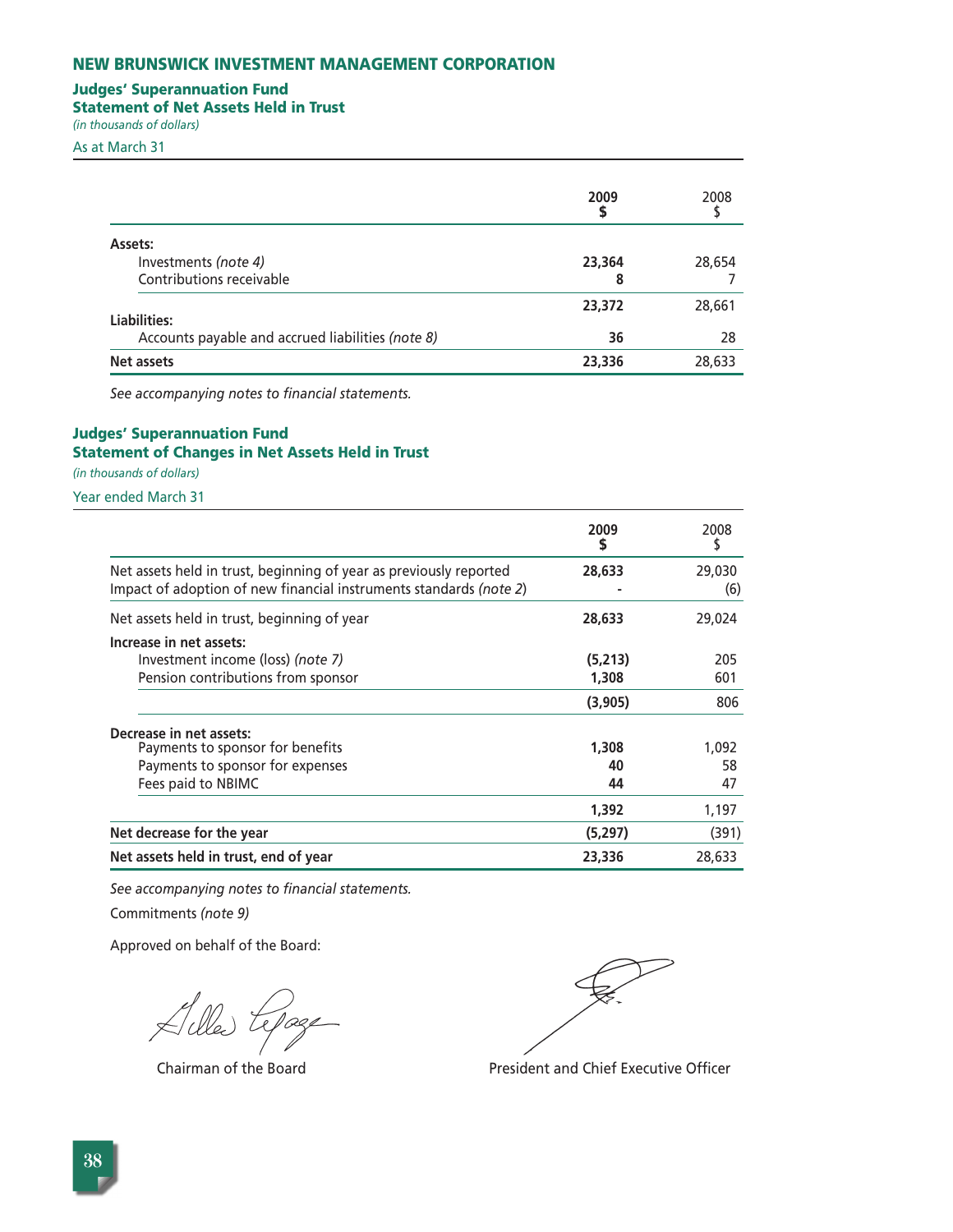# **Net Assets Held in Trust**

**Notes to Financial Statements**

*(in thousands of dollars)* 

Year ended March 31, 2009

The assets of the Public Service Superannuation Fund ("PSSF"), Teachers' Pension Fund ("TPF") and Judges' Superannuation Fund ("JSF"), (collectively "the Funds") are held in trust by the New Brunswick Investment Management Corporation ("NBIMC"). NBIMC was appointed as trustee on March 11, 1996, pursuant to the *New Brunswick Investment Management Corporation Act* of the New Brunswick Legislature (the "NBIMC Act") and assumed responsibility for the management of the Funds' assets effective April 1, 1996.

On April 1, 1998, the assets of the Funds were transferred to unit trust funds established by NBIMC. This portfolio structure facilitates the collective investment management and administration of the assets. There were 22 unit trusts in place at year-end, each pool with a specific investment mandate. Each of the Funds holds units of the unit trusts in accordance with the investment policy of the Fund.

# **1. Significant accounting policies**

#### **(a) Accounting entity and basis of presentation**

These financial statements provide information on the net assets of the Funds managed by NBIMC. They do not include the pension liabilities of the Public Service Superannuation Plan, the Teachers' Pension Plan or the Judges' Superannuation Plan (collectively "the Plans") as financial statements for these pension plans are separately reported. Consequently, these financial statements are not prepared in accordance with generally accepted Canadian accounting principles because they do not purport to show the adequacy of the Funds' assets to meet the Plans' pension obligations. They are not prepared in accordance with generally accepted Canadian accounting principles because they are prepared solely for the information and use of the Directors of NBIMC and the Minister of Finance for the Province of New Brunswick for complying with section 27(1) of the NBIMC Act.

The amounts of contributions to and payments from the Funds are determined by the Plan Sponsor, the Province of New Brunswick. The Sponsor is responsible for the administration of collections from and payments to members. NBIMC charges fees to the respective Funds on a cost recovery basis.

# **(b) Valuation of investments**

All investments of the Funds are represented by holdings of units of each of the unit trust funds and are designated as held for trading upon initial recognition. The value of each investment in unit trust funds is based on the calculated net asset value per unit multiplied by the number of units held. Investments held in the unit trusts are valued at their fair value as of the date of the financial statements. Fair value is an estimate of the amount of consideration that would be agreed upon in an arm's length transaction between knowledgeable, willing parties who are under no compulsion to act.

Fair value is determined as follows:

- (i) For publicly-traded fixed income securities such as bonds and floating rate notes, fair value is the most recent quote available from the bond quotation service, DEX.
- (ii) For publicly-traded equities, fair value is the latest quoted bid price for long positions and the latest quoted ask price for short positions.
- (iii) For externally-managed fund investments, fair value is based on the net asset value as reported by the external managers of the funds. External managers use public market prices in calculating the applicable net asset values.
- (iv) For unlisted securities or securities traded in "over-the-counter", fair value is based on a quotation service from a recognized dealer. Residual bonds are valued using a quoted market price for a similarly-termed government bond and adjusted for changes in credit risk spreads based on dealer feedback.
- (v) For private investments, such as non-traded pooled or closed funds, limited partnership interests, private placement bonds or equity investments, fair value is a subjective process. Private investment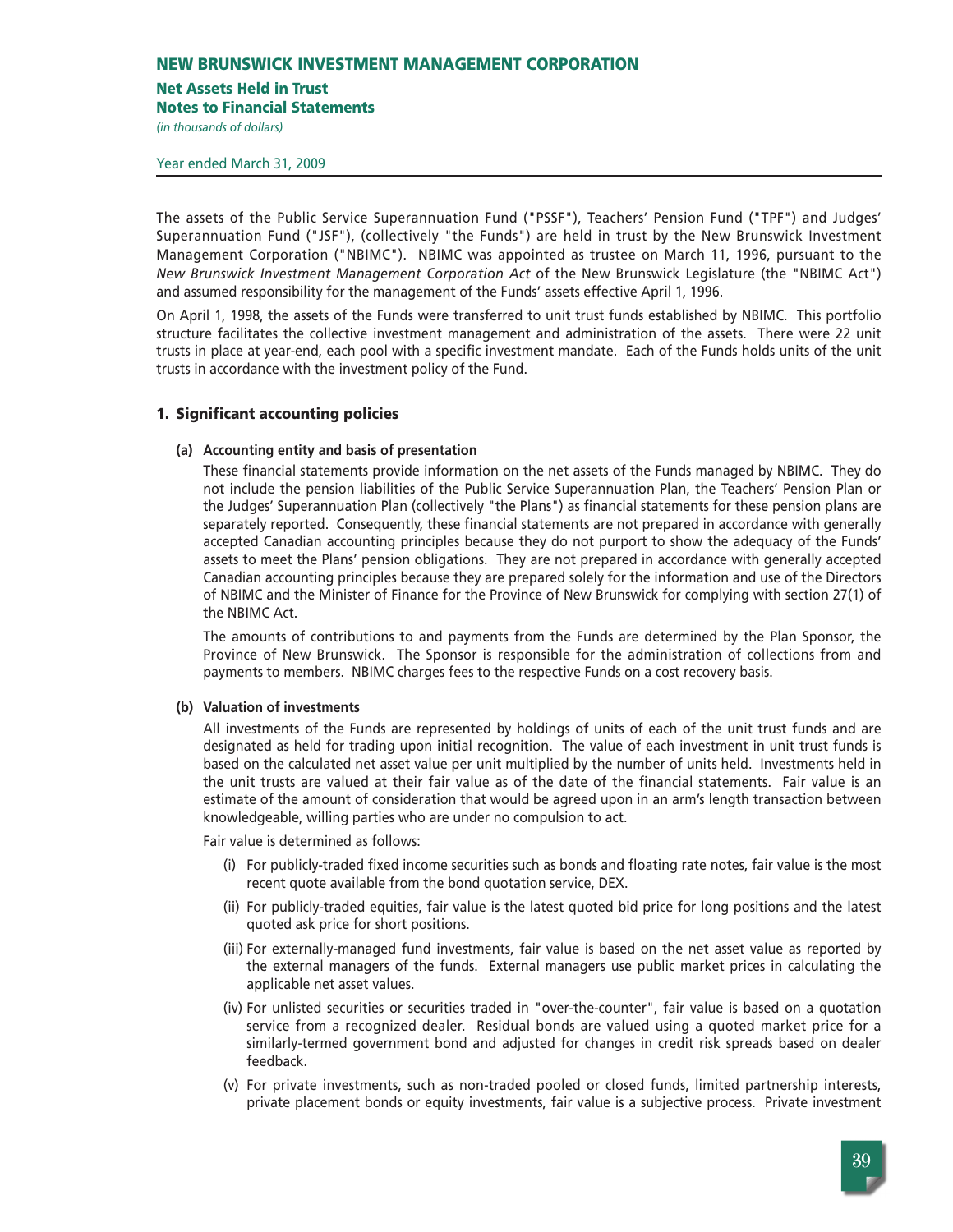#### **Net Assets Held in Trust**

**Notes to Financial Statements**

*(in thousands of dollars)* 

### **1. Significant accounting policies** (cont'd)

**(b) Valuation of investments** (cont'd)

fund valuations are initially provided by the external fund managers. Fair values for private investments are estimated using one or more methodologies, including discounted cash flows, multiples of earning measures, third party valuation and comparable recent transactions. An internal Valuation Committee, consisting of NBIMC's Chief Executive Officer/Chief Investment Officer, the Chief Financial Officer and the Vice President, Private Markets, review the external valuations quarterly. The Valuation Committee also meets annually to consider the need to adjust the valuation estimates.

- (vi) Investments in money market instruments are reported at cost which, together with accrued interest, approximates fair value.
- (vii) Derivatives are measured at their fair value with changes in fair value recognized in changes in net assets for the year. Total return equity swaps are valued based on quoted market index rates. Forward foreign exchange contracts are valued based on quoted exchange rates. Interest rate and cross currency swaps are valued using quoted market information from Bloomberg.

#### **(c) Contributions**

Contributions from the Plan Sponsor and pension plan members are recorded in the period that payroll deductions are made.

**(d) Investment income**

Investment transactions are recognized by the underlying unit trusts as of their trade date. Investment income includes realized and unrealized gains and losses in the value of the units held in each of the unit trusts. Interest income is recognized on an accrual basis. Dividend income is recognized on the ex-dividend date. Transaction costs are expensed as incurred.

#### **(e) Foreign currency translation**

Monetary assets and liabilities denominated in foreign currencies are translated at the prevailing rates of exchange at the date of the statement of net assets held in trust. Investment income and expenses are translated at the exchange rates prevailing on the transaction date. Realized and unrealized exchange gains and losses are included in investment income.

#### **(f) Measurement uncertainty**

The preparation of financial statements in conformity with the disclosed basis of accounting requires management to make estimates and assumptions that affect the amounts reported in the financial statements and accompanying notes. Significant estimates and judgments are required in determining the reported estimated fair value of private investments since these determinations may include estimates of expected future cash flows, rates of return and the impact of future events. Actual results could differ from those estimates.

# **(g) Income taxes**

The Plans are Registered Pension Trusts as defined in the Income Tax Act and are not subject to income taxes.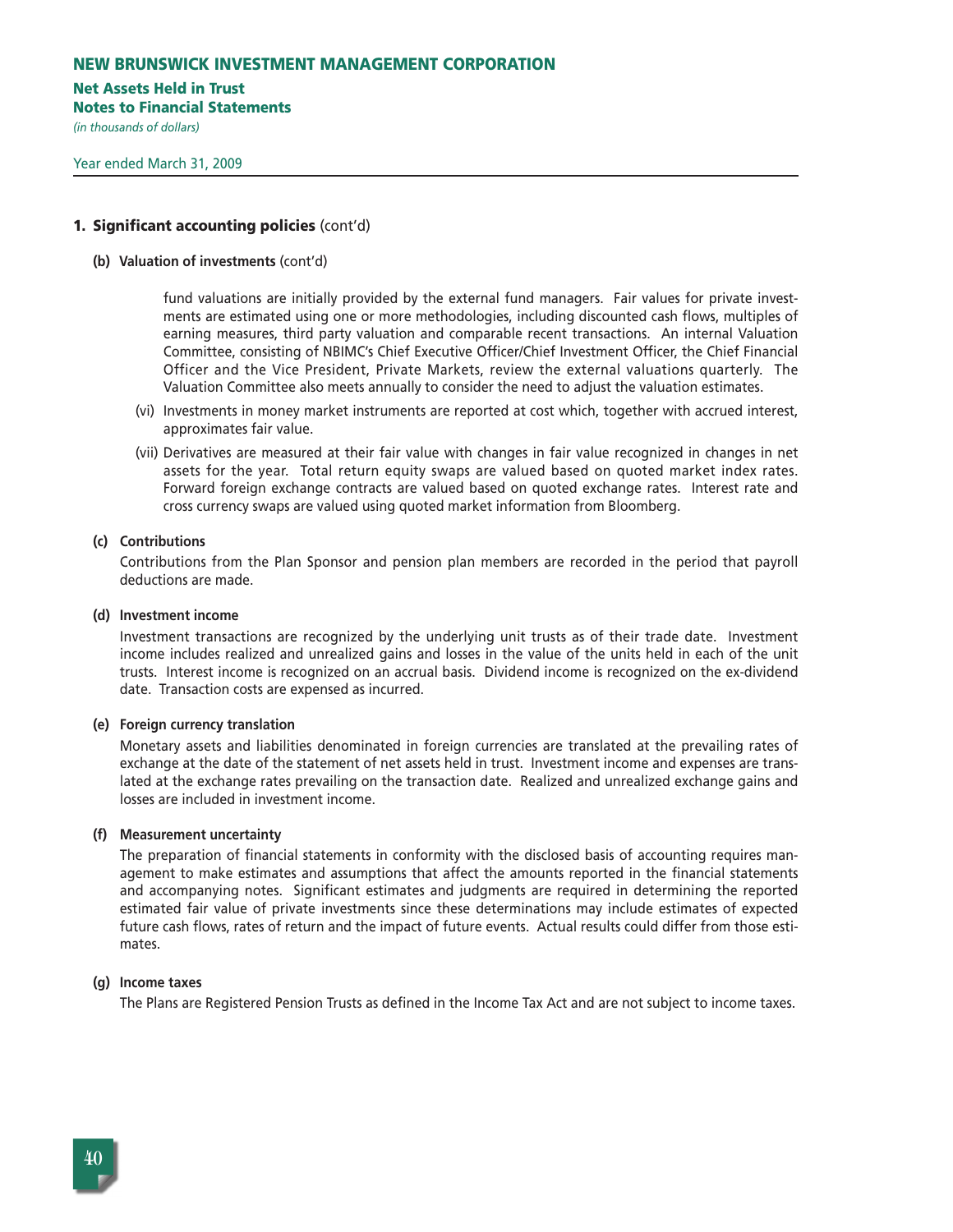#### **Net Assets Held in Trust**

**Notes to Financial Statements**

*(in thousands of dollars)* 

# **2. Changes in Accounting Policy**

#### **Financial Instruments - Disclosure and Presentation**

Effective April 1, 2008, the Funds adopted Canadian Institute of Chartered Accountants (CICA) Handbook Section 3862, *Financial Instruments – Disclosures*, and Section 3863, *Financial Instruments – Presentation*. These sections replaced the previous Section 3861, *Financial Instruments – Disclosure and Presentation*. Presentation standards have been carried forward unchanged. Disclosure standards have been enhanced and expanded to complement the changes in accounting policy adopted in accordance with Section 3855, *Financial Instruments – Recognition and Measurement*.

#### **Financial Instruments - Recognition and Measurement**

Effective April 1, 2007, the Funds adopted, retrospectively without restatement of comparative periods, the CICA Handbook Section 3855, Financial Instruments – Recognition and Measurement. This standard involves changes to the way certain investments were valued for accounting purposes by requiring that fair value of quoted listed securities be determined using the latest bid prices for long positions and latest ask prices for short positions. In addition, the standard requires that all transaction costs be expensed as incurred, rather than included in the acquisition cost of the investment.

All investments of the Funds are represented by holdings of units of each of the unit trust funds. Each of the unit trust funds has also adopted, without restatement, CICA Handbook Section 3855 for accounting purposes. Investments in the unit trust funds are valued at their accounting fair value (GAAP NAV) as of the date of the financial statements. Purchases and redemptions of units of each unit trust are valued at the transaction date based on the calculated net asset value (daily NAV) multiplied by the number of units. Daily NAV uses closing market prices for quoted listed securities.

All financial instrument investments have been classified as held for trading, whereby changes in fair values are reflected as unrealized gains or losses immediately in the income statement. Transactions costs, including acquisition and sale costs, are shown as a separate item in the income statement.

The impact of adopting the standard, which resulted in a decrease in the opening value of investments and a corresponding decrease in net assets on the balance sheet, was: PSSF - \$952, TPF - \$790 and JSF - \$6.

# **3. Future Accounting Requirements**

# **International Financial Reporting Standards**

The Canadian Accounting Standards Board has confirmed that January 1, 2011 will be the date that International Financial Reporting Standards (IFRS) will replace current Canadian standards and become Canadian generally accepted accounting principles (GAAP) for publicly accountable entities. The Funds are in the process of assessing the impact of adopting IFRS for their financial reporting for the fiscal year ending March 31, 2012.

# **4. Investments**

Investment assets of the Funds are held in the unit trust funds for which NBIMC is trustee.

Following is a description of each unit trust fund in existence during the year ended March 31, 2009:

#### **Nominal Bond Fund**

Invests primarily in investment grade bonds (a minimum of triple-B rated by a major rating agency) of G-7 countries and Canadian provinces paying a nominal rate of interest. The performance objective is to add 20 basis points to its benchmark, the DEX All Government Bond Index, over a four-year moving average.

# **New Brunswick Fixed Income Opportunity Fund**

Invests primarily in fixed income issues to finance economic activity in New Brunswick. The performance objective is to add 20 basis points to its benchmark, the DEX All Government Bond Index, over a four-year moving average.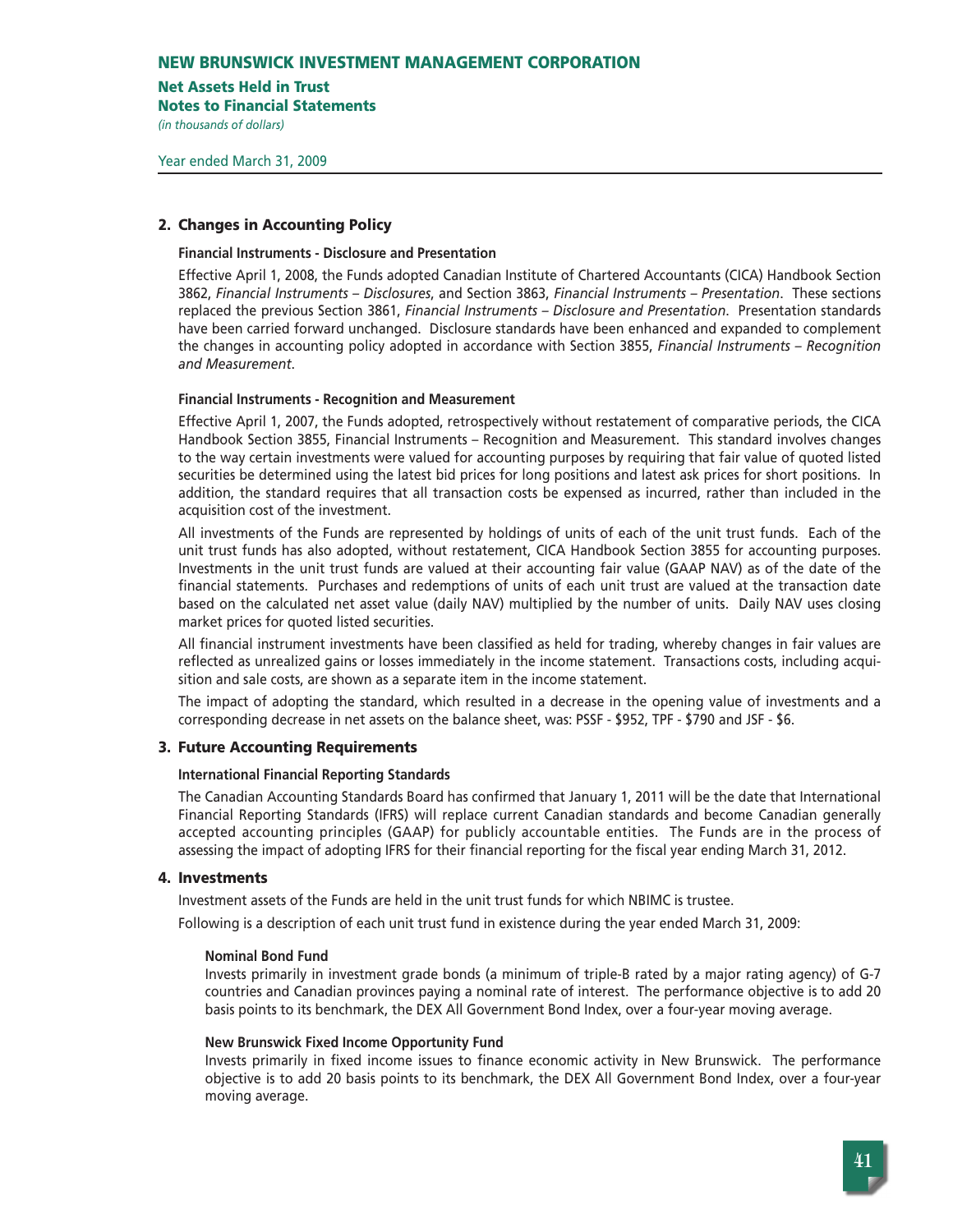#### **Net Assets Held in Trust**

**Notes to Financial Statements**

*(in thousands of dollars)* 

### **4. Investments** (cont'd)

#### **Money Market Fund**

Invests primarily in fixed income securities having a maturity of less than one year. The performance objective is to add 20 basis points to its benchmark. The benchmark is calculated as 93% of the DEX 91-Day Treasury Bill Index and 7% of the Call Loan Rate.

#### **Foreign Exchange Hedging Funds**

In the preceding year, NBIMC managed foreign currency exposure within each individual unit trust. On April 1, 2008, each of the Funds settled a separate grantor trust (the "Hedging Trust"), with NBIMC appointed as trustee under each Trust Declaration. The Hedging Trusts are designed to facilitate hedging policy decisions with respect to exposure to foreign currencies. Foreign currency contracts transferred on April 1, 2008 into the Hedging Trusts were as follows:

|                                      | March 31, 2008<br><b>Notional Value</b> | <b>PSSF Foreign</b><br>Exchange<br><b>Hedging</b><br><b>Fund</b> | <b>TPF Foreign</b><br>Exchange<br><b>Hedging</b><br>Fund | <b>JSF Foreign</b><br>Exchange<br><b>Hedging</b><br>Fund |
|--------------------------------------|-----------------------------------------|------------------------------------------------------------------|----------------------------------------------------------|----------------------------------------------------------|
| Allocation Equity International Fund | 687,075                                 | 381,618                                                          | 303,141                                                  | 2,317                                                    |
| <b>Commodity Fund</b>                | 179,293                                 | 97,424                                                           | 81,277                                                   | 591                                                      |
| External International Equity Fund   | 136,384                                 | 74,108                                                           | 61,826                                                   | 450                                                      |
| <b>EAFE Equity Index Fund</b>        | 672,814                                 | 370,790                                                          | 299,773                                                  | 2,251                                                    |
| Inflation-Linked Securities Fund     | 11,307                                  | 5.994                                                            | 5,278                                                    | 36                                                       |
| Private Equity Fund                  | 152,492                                 | 82,861                                                           | 69,128                                                   | 503                                                      |
| U.S. Real Estate Fund                | 385,743                                 | 188,065                                                          | 196,537                                                  | 1,142                                                    |

#### **Canadian Equity Index Fund**

This fund invests in physical securities and derivative strategies to gain exposure to various segments of the S&P/TSX Composite Index. Leverage on derivative products is avoided by ensuring each derivative product is supported by an appropriate value of short-term investments. The performance objective is to match the return of the S&P/TSX Total Return Composite Index over four year rolling periods.

#### **External Canadian Equity Fund**

This fund is managed by external managers and invests in publicly traded Canadian equities. The performance objective is to add 150 basis points to its benchmark, the S&P/TSX Total Return Composite Index, over a four-year moving average.

#### **S&P/TSX Completion Index Fund**

Managed by an external manager, this fund invests primarily in the companies of the S&P/TSX Completion Index. The performance objective is to exceed the performance of its benchmark, the S&P/TSX Completion Total Return Index, by 150 basis points (after fees).

#### **Allocation Equity International Fund** (discontinued March 31, 2008)

This fund was used to implement asset allocation decisions and diversify equity investments by participating in the equity markets of the U.S., Japan and developed European countries. It gained exposure to these markets by investing in equities, derivative products such as futures, options and swaps, as well as investing in pooled funds of index products managed by an external manager. Leverage on derivative products was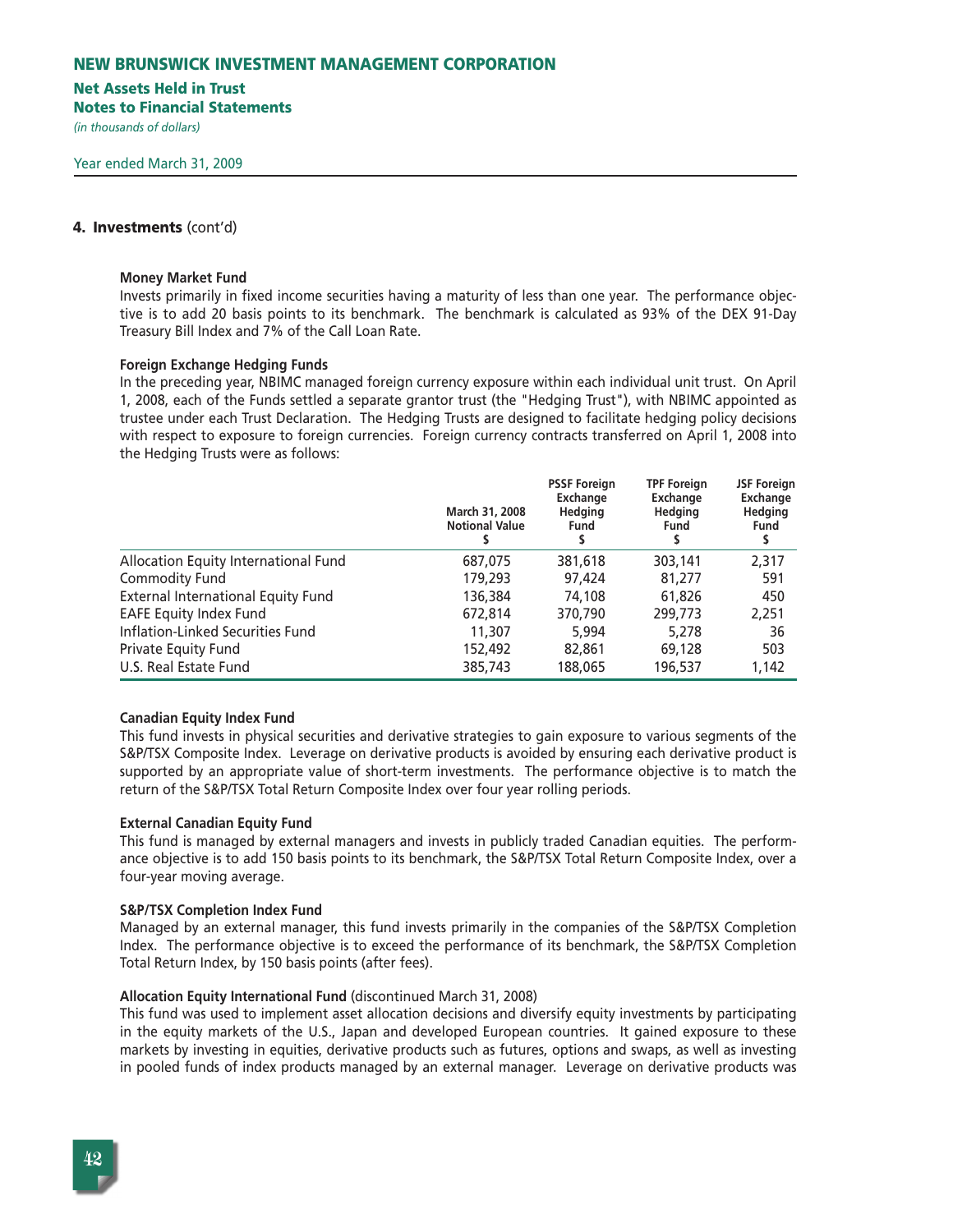#### **Net Assets Held in Trust**

**Notes to Financial Statements**

*(in thousands of dollars)* 

#### **4. Investments** (cont'd)

avoided by ensuring each derivative product was supported by an appropriate value of short-term investments. This fund was also used to implement quantitative strategies on the U.S. equity markets. The benchmark was a weighting of the respective country or regional indices. On March 31, 2008, this fund was terminated.

#### **External International Equity Fund**

This fund is managed by external managers and invests in publicly traded equities in markets in Europe, Australasia and the Far East. The performance objective is to exceed the performance of the benchmark, which is a weighting of the respective country or regional indices (CAD\$), by 150 basis points over a fouryear moving average.

#### **Canadian Equity - Active Long Strategy**

This fund seeks to add value through prudent selection of individual securities and sector allocations through over and under weighting of the index. The performance objective is to add 150 basis points to its benchmark, the S&P /TSX Total Return Composite Index.

#### **EAFE Equity Index Fund** *(formerly European Equity Fund)*

Prior to April 1, 2008, this fund invested in publicly-traded securities that were included in the MSCI Europe (Developed Markets) Index as measured in local currency. The objective was to achieve a rate of return equivalent to or exceeding that of the index.

On April 1, 2008, the investment mandate for this fund was changed to include securities in the MSCI EAFE (Developed Markets) Index (CAD\$). The objective is to achieve a rate of return equivalent to the MSCI EAFE (Developed Markets) Net Dividends.

#### **U.S. Equity Index Fund**

This fund passively invests in physical securities and derivatives to gain exposure to the S&P 500 Index. Leverage on derivative products is avoided by ensuring each derivative product is supported by an appropriate value of short-term investments. The performance objective is to match the return of the S&P 500 Total Return Index (CAD\$).

#### **Quantitative Strategies Fund**

This fund seeks to add value by investing in either long or short positions where announced mergers or dual class share structures present arbitrage potential. Short positions are supported by cash underlay. The objective is to add 500 basis points over its benchmark. The benchmark is calculated as 93% of the DEX 91-Day Treasury Bill Index and 7% of the Call Loan Rate.

#### **Inflation Linked Securities Fund**

Invests primarily in fixed income instruments that are adjusted for inflation of G-7 countries. The performance objective is to add 10 basis points to its benchmark, the DEX Real Return Bond Index, over a four-year moving average.

### **Canadian Real Estate Fund**

This fund is managed by an external manager and invests in Canadian real estate investments through limited partnerships or similar investment vehicles. The benchmark is inflation, as measured by the percentage change in the twelve-month CPI-Canada All Items Index, plus 4%.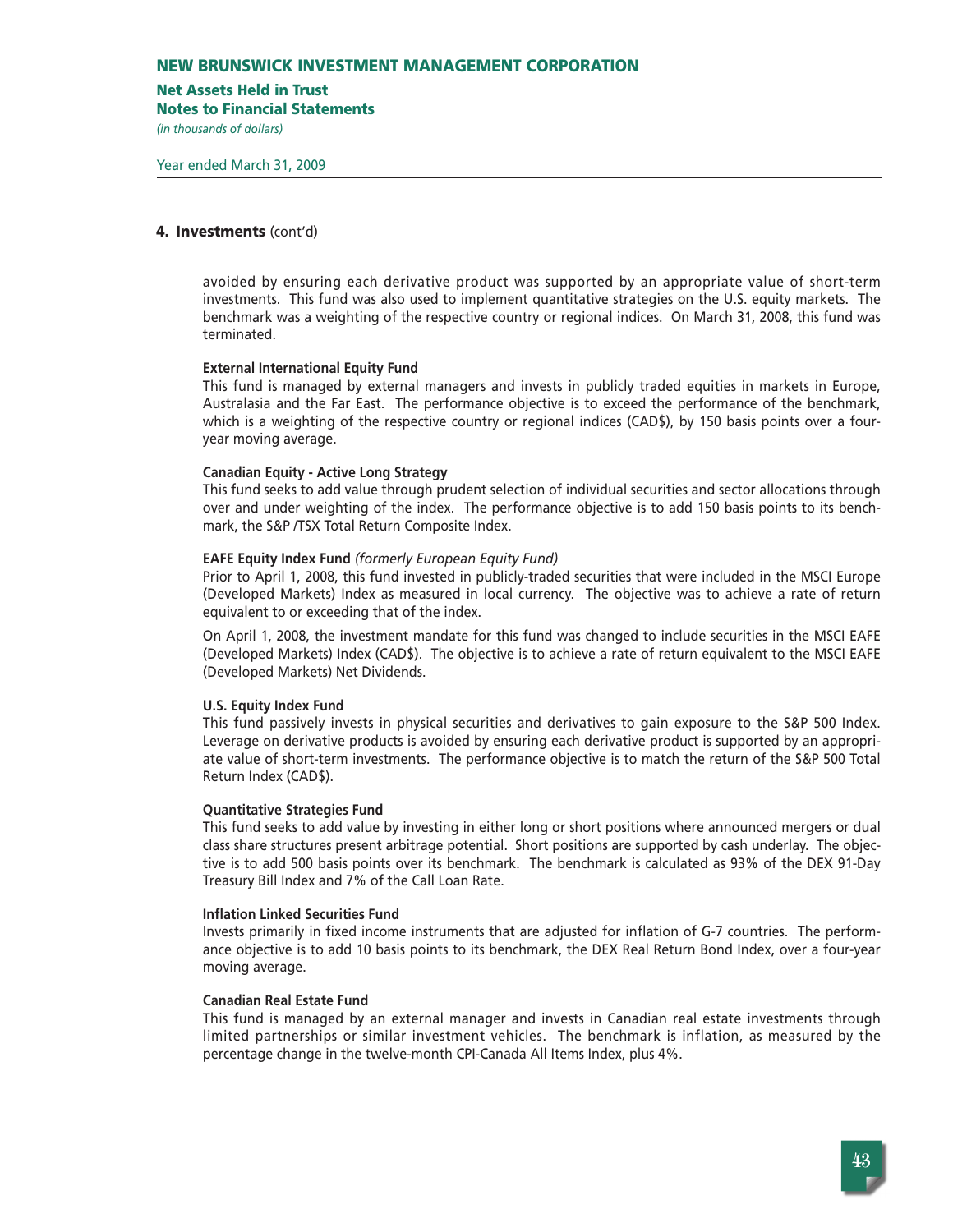#### **Net Assets Held in Trust**

**Notes to Financial Statements**

*(in thousands of dollars)* 

# **4. Investments** (cont'd)

#### **U.S. Real Estate Fund**

This fund is managed by an external manager that invests primarily in publicly traded securities of U.S. Real Estate Investment Trusts. The performance objective is to add 150 basis points to the FTSE-NAREIT®, Equity Index (CAD\$), net of fees, over the long-term.

#### **Commodity Fund**

This fund is used to implement investment policy decisions by participating in the commodity markets. It gains exposure to the commodity markets by using derivative products such as futures and swaps. Leverage on derivative products is avoided by ensuring each derivative product is supported by an appropriate value of short-term investments. The benchmark is the S&P Goldman Sachs Commodity Index – Total Return (CAD\$). The performance objective is to match the benchmark index.

#### **North American Market Neutral Fund**

This fund focuses on adding value through security selection within its universe of the S&P/TSX Composite Index, S&P 500 Index, Russell 3000 and NASDAQ 100 Index. Favored securities are purchased and offset by a corresponding short position in another security within the same sector. The portfolio is supported by a cash underlay and its performance objective is to add 500 basis points annually over a four-year moving average basis to its benchmark. The benchmark is calculated as 93% of the DEX 91-Day Treasury Bill Index and 7% of the Call Loan Rate.

#### **New Brunswick and Atlantic Canada Equity Opportunity Fund**

This fund invests in public and private equities or instruments convertible into equities of New Brunswick and Atlantic Canada companies. The performance objective is to achieve a 4% real rate of return over a longterm investment horizon.

#### **Private Equity Fund**

This fund is managed by external managers that invest primarily in non-publicly traded securities of U.S. and European companies. The performance objective is to exceed the performance of its benchmark, a blend of the respective countries' total return indices (CAD\$).

#### **Student Investment Fund**

This fund is managed by students at the University of New Brunswick who are registered in the Student Investment Fund Program. Its initial base was \$1 million and is to be invested using the same general investment policies and guidelines as are used by NBIMC. The overall benchmark for this fund is composed of 50% S&P/TSX Total Return Composite Index, 45% DEX All Government Bond Index, 4.65% DEX 91-Day Treasury Bill Index and 0.35% Call Loan Rate. NBIMC staff closely monitor the activities of this fund, including executing and processing all transactions on behalf of the students.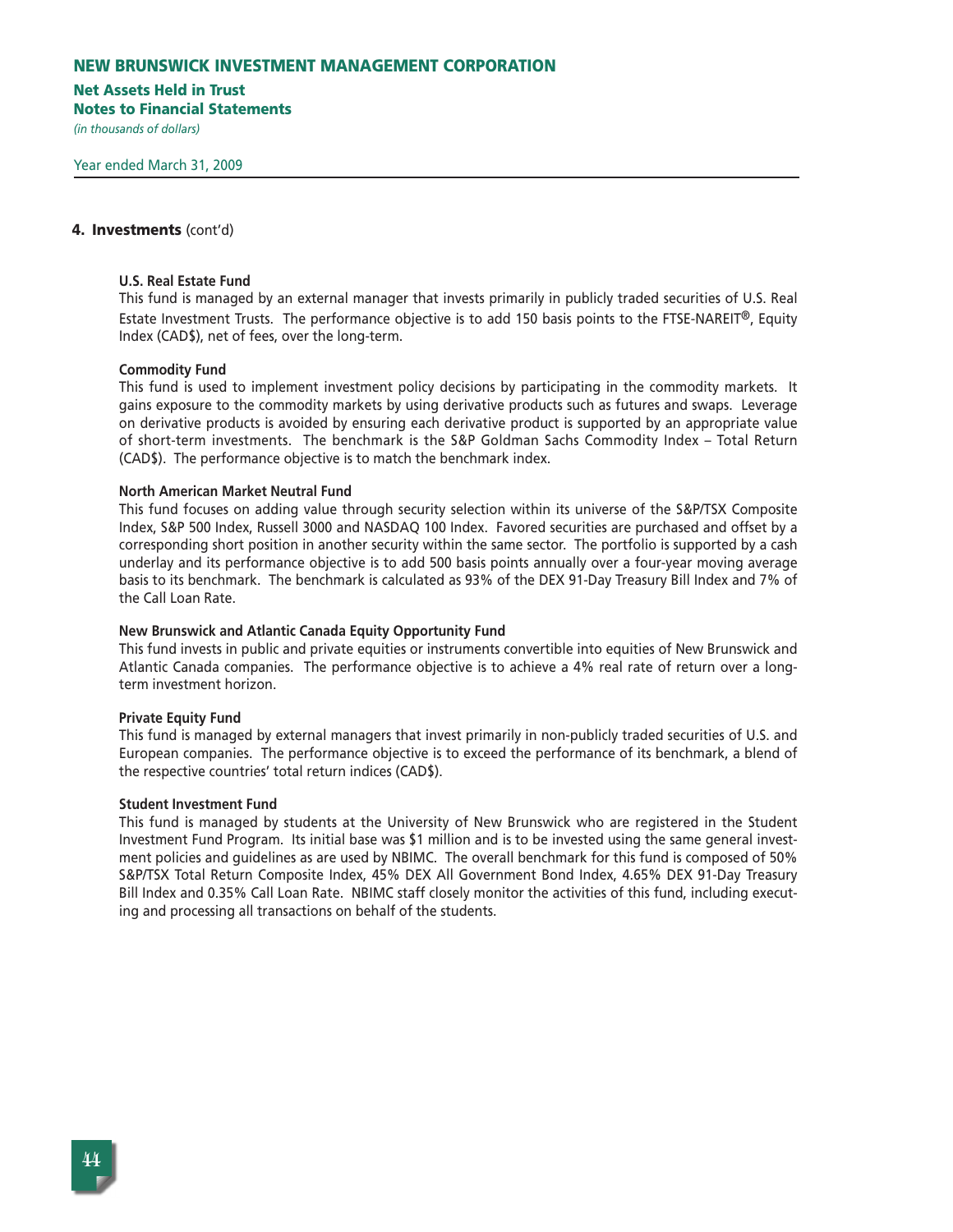#### **Net Assets Held in Trust**

**Notes to Financial Statements**

*(in thousands of dollars)* 

#### **4. Investments** (cont'd)

Following are details of unit trust holdings by each of The Funds:

#### **Public Service Superannuation Fund**

|                                        | # Units | <b>Unit Value</b><br>(rounded<br>in dollars) | <b>Fair Value</b><br>2009<br>\$ | Fair Value<br>2008<br>\$ |
|----------------------------------------|---------|----------------------------------------------|---------------------------------|--------------------------|
| <b>Fixed income:</b>                   |         |                                              |                                 |                          |
| <b>Nominal Bond</b>                    | 484,145 | 1,848                                        | 894,912                         | 1,256,546                |
| New Brunswick Fixed Income Opportunity | 8,077   | 2,223                                        | 17,954                          | 18,538                   |
| <b>Money Market</b>                    | 79,166  | 1,462                                        | 115,703                         | 154,677                  |
| PSSF Foreign Exchange Hedging          | 478,539 | 259                                          | 124,090                         |                          |
|                                        |         |                                              | 1,152,659                       | 1,429,761                |
| <b>Equities:</b>                       |         |                                              |                                 |                          |
| Canadian Equity Index                  | 333,324 | 1,524                                        | 508,079                         | 571,825                  |
| <b>External Canadian Equity</b>        | 71,546  | 1,718                                        | 122,935                         | 255,551                  |
| S&P/TSX Completion Index               | 37,811  | 1,346                                        | 50,907                          | 81,004                   |
| Allocation Equity International        |         |                                              |                                 | 591,915                  |
| <b>External International Equity</b>   | 87,966  | 861                                          | 75,771                          | 74,072                   |
| Canadian Equity Active Long Strategy   | 158,368 | 658                                          | 104,227                         | 70,271                   |
| <b>EAFE Equity Index</b>               | 699,091 | 666                                          | 465,268                         | 610,294                  |
| U.S. Equity Index                      | 519,159 | 754                                          | 391,626                         |                          |
| Quantitative Strategies                | 91,328  | 995                                          | 90,897                          |                          |
|                                        |         |                                              | 1,809,710                       | 2,254,932                |
| <b>Inflation Linked Assets:</b>        |         |                                              |                                 |                          |
| <b>Inflation Linked Securities</b>     | 152,509 | 2,298                                        | 350,536                         | 424,777                  |
| <b>Canadian Real Estate</b>            | 22,612  | 2,179                                        | 49,261                          | 43,410                   |
| U.S. Real Estate                       | 89,241  | 1,596                                        | 142,450                         | 186,697                  |
| Commodity                              | 96,091  | 778                                          | 74,768                          | 100,806                  |
|                                        |         |                                              | 617,015                         | 755,690                  |
| <b>Alternative Investments:</b>        |         |                                              |                                 |                          |
| North American Market Neutral          | 115,211 | 1,317                                        | 151,711                         | 187,540                  |
| New Brunswick and Atlantic Canada      |         |                                              |                                 |                          |
| <b>Equity Opportunity</b>              | 10,573  | 1,071                                        | 11,324                          | 7,212                    |
| <b>Private Equity</b>                  | 74,045  | 1,295                                        | 95,908                          | 84,248                   |
| <b>Student Investment</b>              | 485     | 1,976                                        | 959                             | 1,082                    |
|                                        |         |                                              | 259,902                         | 280,082                  |
|                                        |         |                                              | 3,839,286                       | 4,720,465                |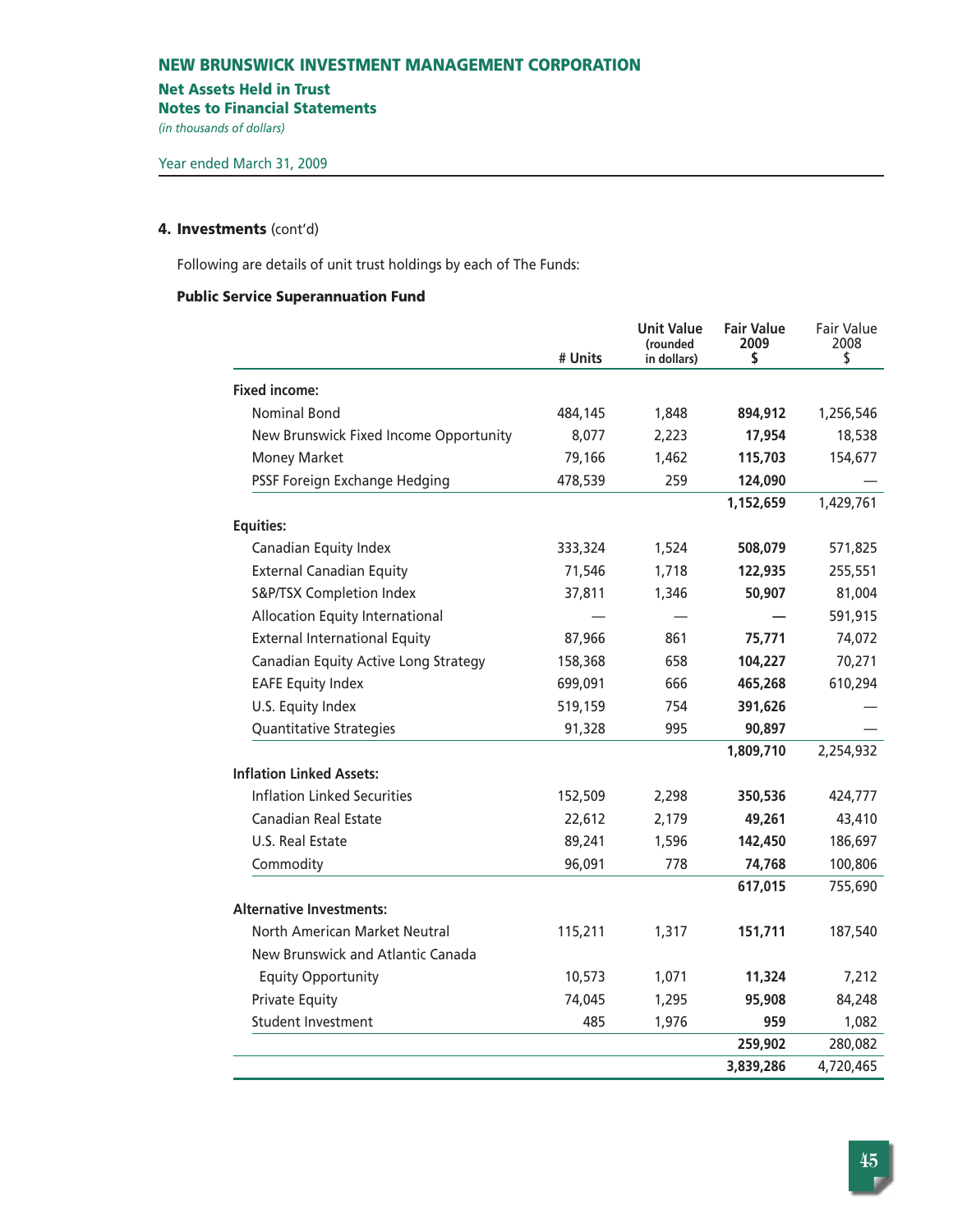# **Net Assets Held in Trust**

**Notes to Financial Statements**

*(in thousands of dollars)* 

# **4. Investments** (cont'd)

# **Teachers' Pension Fund**

|                                        | # Units | <b>Unit Value</b><br>(rounded<br>in dollars) | <b>Fair Value</b><br>2009<br>\$ | <b>Fair Value</b><br>2008<br>\$ |
|----------------------------------------|---------|----------------------------------------------|---------------------------------|---------------------------------|
| <b>Fixed income:</b>                   |         |                                              |                                 |                                 |
| <b>Nominal Bond</b>                    | 405,529 | 1,848                                        | 749,596                         | 1,068,000                       |
| New Brunswick Fixed Income Opportunity | 6,633   | 2,223                                        | 14,745                          | 15,466                          |
| <b>Money Market</b>                    | 64,841  | 1,462                                        | 94,766                          | 128,767                         |
| TPF Foreign Exchange Hedging           | 552,896 | 187                                          | 103,298                         |                                 |
|                                        |         |                                              | 962,405                         | 1,212,233                       |
| <b>Equities:</b>                       |         |                                              |                                 |                                 |
| Canadian Equity Index                  | 252,845 | 1,524                                        | 385,406                         | 437,702                         |
| <b>External Canadian Equity</b>        | 58,758  | 1,718                                        | 100,962                         | 213,198                         |
| S&P/TSX Completion Index               | 31,053  | 1,346                                        | 41,809                          | 67,578                          |
| <b>Allocation Equity International</b> |         |                                              |                                 | 470,192                         |
| <b>External International Equity</b>   | 72,244  | 861                                          | 62,228                          | 61,796                          |
| Canadian Equity Active Long Strategy   | 130,063 | 658                                          | 85,599                          | 58,624                          |
| <b>EAFE Equity Index</b>               | 544,579 | 666                                          | 362,435                         | 493,405                         |
| U.S. Equity Index                      | 408,752 | 754                                          | 308,340                         |                                 |
| Quantitative Strategies                | 75,004  | 995                                          | 74,651                          |                                 |
|                                        |         |                                              | 1,421,430                       | 1,802,495                       |
| <b>Inflation Linked Assets:</b>        |         |                                              |                                 |                                 |
| <b>Inflation Linked Securities</b>     | 132,137 | 2,298                                        | 303,712                         | 374,083                         |
| <b>Canadian Real Estate</b>            | 18,360  | 2,179                                        | 39,998                          | 36,215                          |
| U.S. Real Estate                       | 93,375  | 1,596                                        | 149,048                         | 195.108                         |
| Commodity                              | 78,917  | 778                                          | 61,404                          | 84,100                          |
|                                        |         |                                              | 554,162                         | 689,506                         |
| <b>Alternative Investments:</b>        |         |                                              |                                 |                                 |
| North American Market Neutral          | 94,619  | 1,317                                        | 124,595                         | 156,458                         |
| New Brunswick and Atlantic Canada      |         |                                              |                                 |                                 |
| <b>Equity Opportunity</b>              | 8,984   | 1,071                                        | 9,622                           | 6,017                           |
| <b>Private Equity</b>                  | 61,857  | 1,295                                        | 80,121                          | 70,285                          |
| <b>Student Investment</b>              | 528     | 1,976                                        | 1,044                           | 1,179                           |
|                                        |         |                                              | 215,382                         | 233,939                         |
|                                        |         |                                              | 3,153,379                       | 3,938,173                       |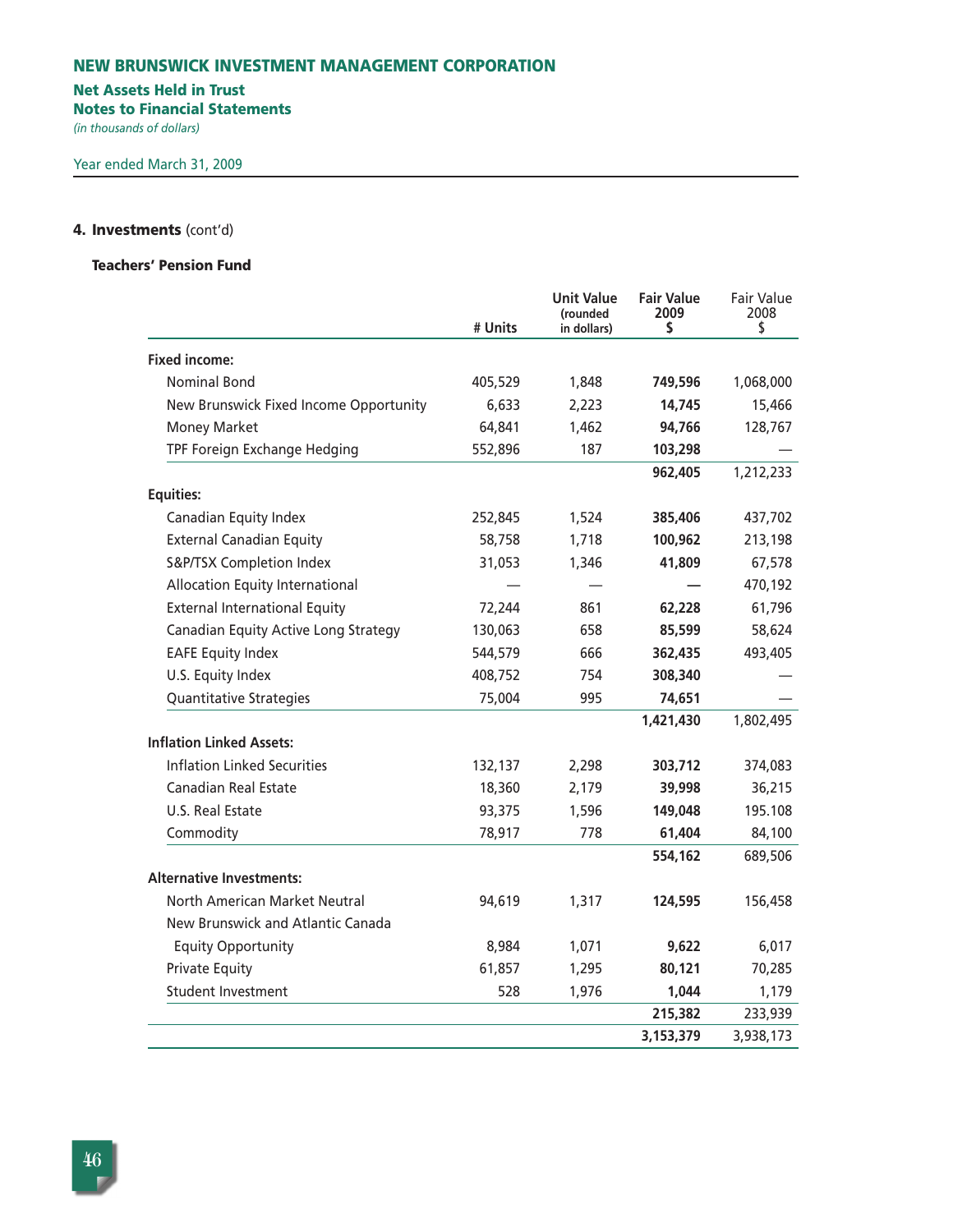# **Net Assets Held in Trust**

**Notes to Financial Statements**

*(in thousands of dollars)* 

# **4. Investments** (cont'd)

# **Judges' Superannuation Fund**

|                                        | # Units | <b>Unit Value</b><br>(rounded<br>in dollars) | <b>Fair Value</b><br>2009<br>\$ | <b>Fair Value</b><br>2008<br>\$ |
|----------------------------------------|---------|----------------------------------------------|---------------------------------|---------------------------------|
| <b>Fixed income:</b>                   |         |                                              |                                 |                                 |
| <b>Nominal Bond</b>                    | 2,955   | 1,848                                        | 5,463                           | 7,628                           |
| New Brunswick Fixed Income Opportunity | 49      | 2,223                                        | 109                             | 113                             |
| <b>Money Market</b>                    | 481     | 1,462                                        | 703                             | 937                             |
| JSF Foreign Exchange Hedging           | 4,891   | 150                                          | 733                             |                                 |
|                                        |         |                                              | 7,008                           | 8,676                           |
| <b>Equities:</b>                       |         |                                              |                                 |                                 |
| Canadian Equity Index                  | 2,028   | 1,524                                        | 3,093                           | 3,471                           |
| <b>External Canadian Equity</b>        | 436     | 1,718                                        | 748                             | 1,551                           |
| S&P/TSX Completion Index               | 230     | 1,346                                        | 310                             | 492                             |
| Allocation Equity International        |         |                                              |                                 | 3,594                           |
| <b>External International Equity</b>   | 535     | 861                                          | 461                             | 450                             |
| Canadian Equity Active Long Strategy   | 964     | 658                                          | 634                             | 427                             |
| <b>EAFE Equity Index</b>               | 4,246   | 666                                          | 2,826                           | 3,705                           |
| U.S. Equity Index                      | 3,153   | 754                                          | 2,378                           |                                 |
| <b>Quantitative Strategies</b>         | 556     | 995                                          | 553                             |                                 |
|                                        |         |                                              | 11,003                          | 13,690                          |
| <b>Inflation Linked Assets:</b>        |         |                                              |                                 |                                 |
| <b>Inflation Linked Securities</b>     | 928     | 2,298                                        | 2,134                           | 2,578                           |
| Canadian Real Estate                   | 139     | 2,179                                        | 303                             | 264                             |
| U.S. Real Estate                       | 541     | 1,596                                        | 864                             | 1,133                           |
| Commodity                              | 585     | 778                                          | 455                             | 612                             |
| <b>Alternative Investments:</b>        |         |                                              | 3,756                           | 4,587                           |
| North American Market Neutral          | 701     | 1,317                                        | 924                             | 1,138                           |
| New Brunswick and Atlantic Canada      |         |                                              |                                 |                                 |
| <b>Equity Opportunity</b>              | 65      | 1,071                                        | 70                              | 44                              |
| <b>Private Equity</b>                  | 460     | 1,295                                        | 596                             | 511                             |
| <b>Student Investment</b>              |         |                                              | 7                               |                                 |
|                                        | 4       | 1,976                                        | 1,597                           | 8<br>1,701                      |
|                                        |         |                                              | 23,364                          | 28,654                          |
|                                        |         |                                              |                                 |                                 |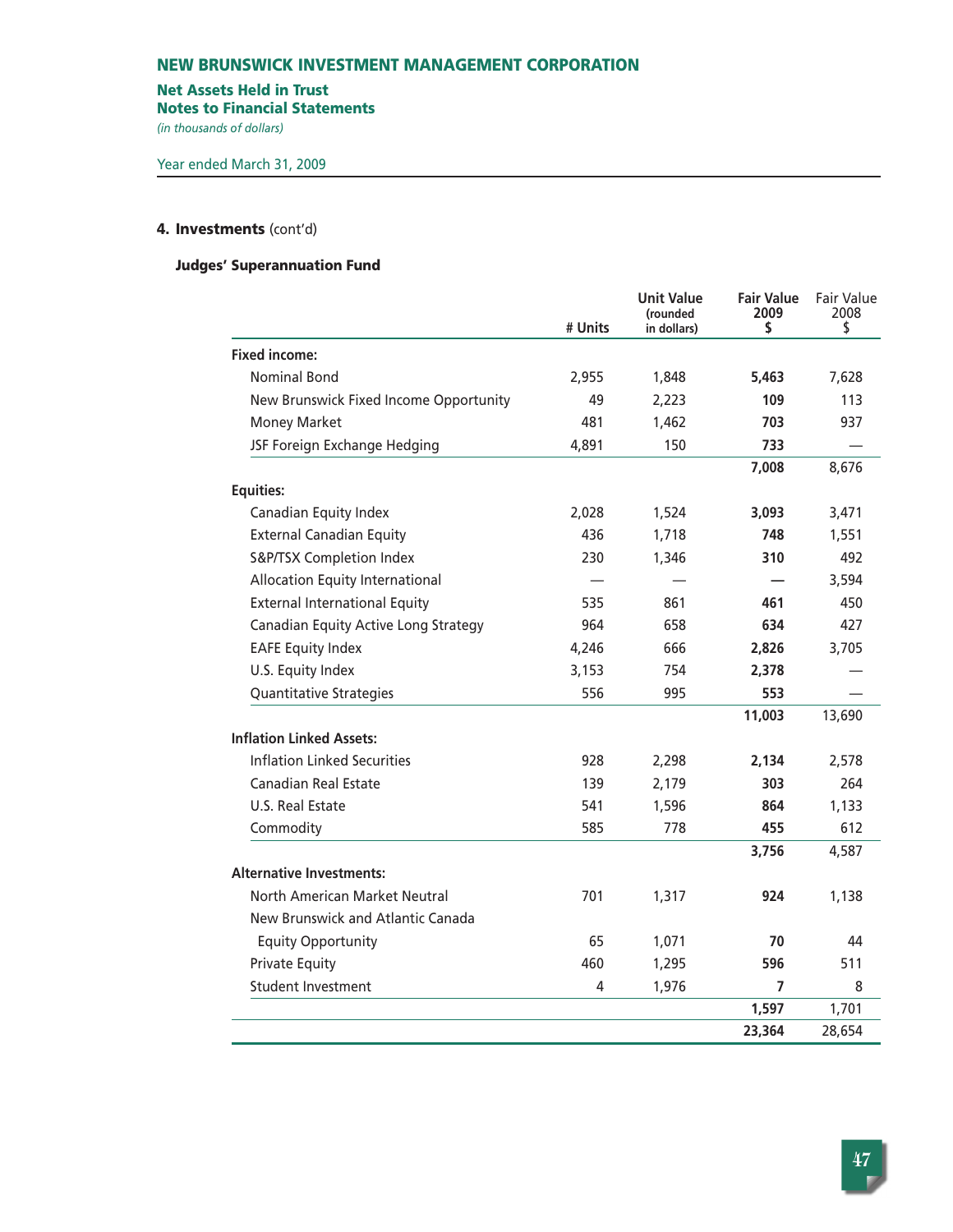# **Net Assets Held in Trust**

**Notes to Financial Statements**

*(in thousands of dollars)* 

#### **5. Financial Instrument Risk Management**

Financial instruments are exposed to risks such as market, credit and liquidity risk. Under its terms of reference, the Board of Directors has overall responsibility for understanding the principal risks facing the Funds and the systems that management has put in place to mitigate and manage those risks. Accordingly, the Board of Directors is responsible for the establishment of a Statement of Investment Policy for each of the Funds. Day-today investment activities and monitoring of risk controls are delegated to management, which acts in accordance with the Statements of Investment Policy. Management produces quarterly reporting of investment performance, policy compliance, and trends and changes in investment risks for the Board.

Management, using information from independent actuarial valuations as well as expectations concerning financial markets, is responsible for the development of a recommended investment asset mix that seeks to deliver the long-term investment return required in the actuarial valuation of each pension plan. This process has the intent of constructing the most efficient investment portfolio to meet the actuarial requirements in a risk controlled fashion. This recommended strategic asset allocation is prepared on at least a triennial basis for consideration by the Board. Once approved, management is responsible for the implementation of the asset mix.

An Investment Risk Management Committee, consisting of a cross-functional team of investment, finance and administrative staff, review all proposed and modified investment strategies before implementation to ensure procedures are designed to measure and monitor expected risk exposures. Following implementation, the Compliance, Risk and Performance Measurement department provides independent regular oversight of all securities trading practices against management's approved investment procedures.

As part of the risk management function, and supplemental to the Statement of Investment Policy, NBIMC also uses a statistical modeling technique known as Value at Risk (VaR) to estimate the probability of loss on investment portfolios. Using return, volatility, and correlation figures, VaR models attempt to aggregate the risks involved in separate investments into one cohesive measure. This aggregation involves certain simplifying assumptions, most notably with respect to the shape of the return distribution for the assets being modeled, which can limit the ability of a VaR system to forecast risk in all market environments. Despite these modeling challenges, well constructed VaR systems provide a valuable way to aggregate separate investment risks into one cohesive measure, and therefore monitor and analyze these risks over time.

**(a) Market Risk:** Market risk is the risk that the value of an investment will fluctuate as a result of changes in market prices whether those changes are caused by factors specific to the individual investment or factors affecting all securities traded in the market. In addition to exposure to foreign currency risk, interest rate risk, credit risk and pricing risk as discussed below, the Funds are exposed to other market risks.

NBIMC conducts certain of its investment activities on behalf of the Funds by trading through broker channels on regulated exchanges and in the over-the-counter market. Investment strategies may involve the use of financial derivatives such as forward foreign exchange contracts or total return swaps. Investment strategies also include "market neutral" strategies whereby an investment in a long position in one stock is matched with a short position in another stock, typically within the same industry sector. The Statement of Investment Policy for each Fund precludes the use of leverage in the investment portfolio. Accordingly, to the extent that there is market exposure from derivative investments, the Funds will hold cash underlay equal to the amount of market exposure. Market neutral strategies mitigate market risk through adherence to maximum investment limits and stop loss constraints, and are also supported by cash underlay.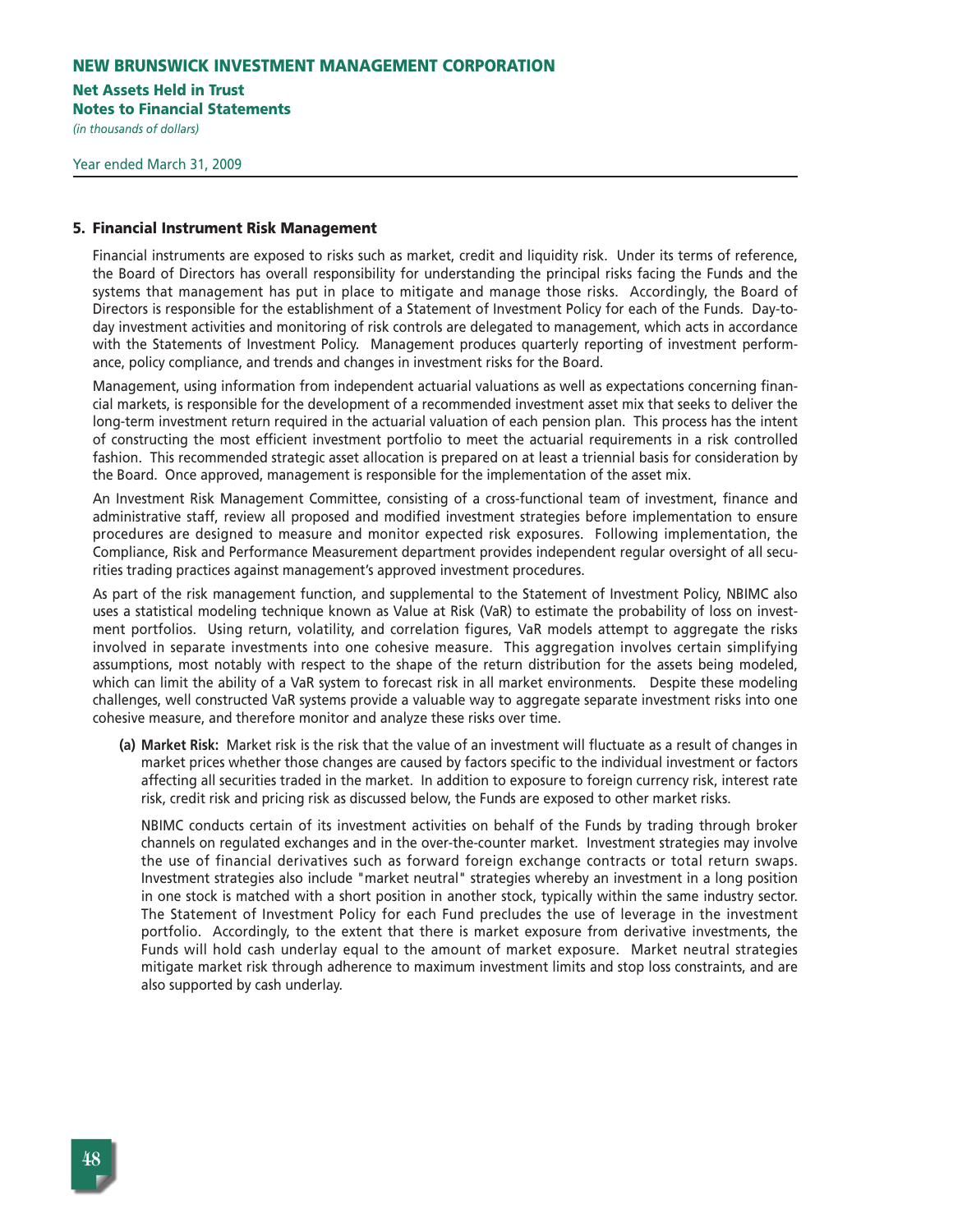### **Net Assets Held in Trust**

**Notes to Financial Statements**

*(in thousands of dollars)* 

# **5. Financial Instrument Risk Management** (cont'd)

Brokers typically require that collateral be pledged against potential market fluctuations when trading in derivative financial instruments or when shorting security positions. As at March 31, 2009 the fair value of securities that have been deposited or pledged with various financial institutions as collateral or margin are as follows:

|                                    | 2009    | 2008    |
|------------------------------------|---------|---------|
| Public Service Superannuation Fund | 137,505 | 200,294 |
| Teachers' Pension Fund             | 118,817 | 175,750 |
| Judges' Superannuation Fund        | 837     | 1,215   |
|                                    | 257,159 | 377,289 |

**(b) Foreign Currency Risk:** Foreign currency exposure arises from a unit trust fund holding investments denominated in currencies other than the Canadian Dollar. Fluctuations in the relative value of the Canadian Dollar against these foreign currencies can result in a positive or a negative effect on the fair value of investments. NBIMC mitigates this risk through the use of foreign exchange forward contracts *(see also note 6)*.

In the past, the Statement of Investment Policy for each Fund required foreign currency exposure to be hedged to Canadian dollars as fully as possible. On August 26, 2008, the Board approved a change in that policy to require hedging of 50% of core (U.S. Dollar, Euro, Great Britain Pound Sterling and Japanese yen) currency exposures.

The net underlying unhedged currency exposures, expressed in Canadian dollar equivalents, as at March 31 are as follows:

# **Public Service Superannuation Fund**

|                               | 2009 Fair Value by Currency |                |                     |            |
|-------------------------------|-----------------------------|----------------|---------------------|------------|
| Currency                      | <b>Total Exposure</b>       | <b>Hedging</b> | <b>Net Exposure</b> | Total<br>% |
| Canadian Dollar               | 2,626,806                   | 604,560        | 3,231,366           | 84.17      |
| United States Dollar          | 699,945                     | (368,285)      | 331,660             | 8.64       |
| Euro                          | 190,780                     | (111,712)      | 79,067              | 2.06       |
| Japanese Yen                  | 116,846                     | (70,090)       | 46,756              | 1.22       |
| <b>British Pound Sterling</b> | 97,564                      | (54, 472)      | 43.091              | 1.12       |
| Swiss Frank                   | 39,298                      |                | 39,298              | 1.02       |
| Danish Kroner                 | 4.148                       |                | 4.148               | 0.11       |
| Norwegian Kroner              | 3,496                       |                | 3,496               | 0.09       |
| Swedish Kroner                | 10,382                      |                | 10,382              | 0.27       |
| Other                         | 50,022                      |                | 50,022              | 1.30       |
| Investments                   | 3,839,286                   |                | 3,839,286           | 100.00     |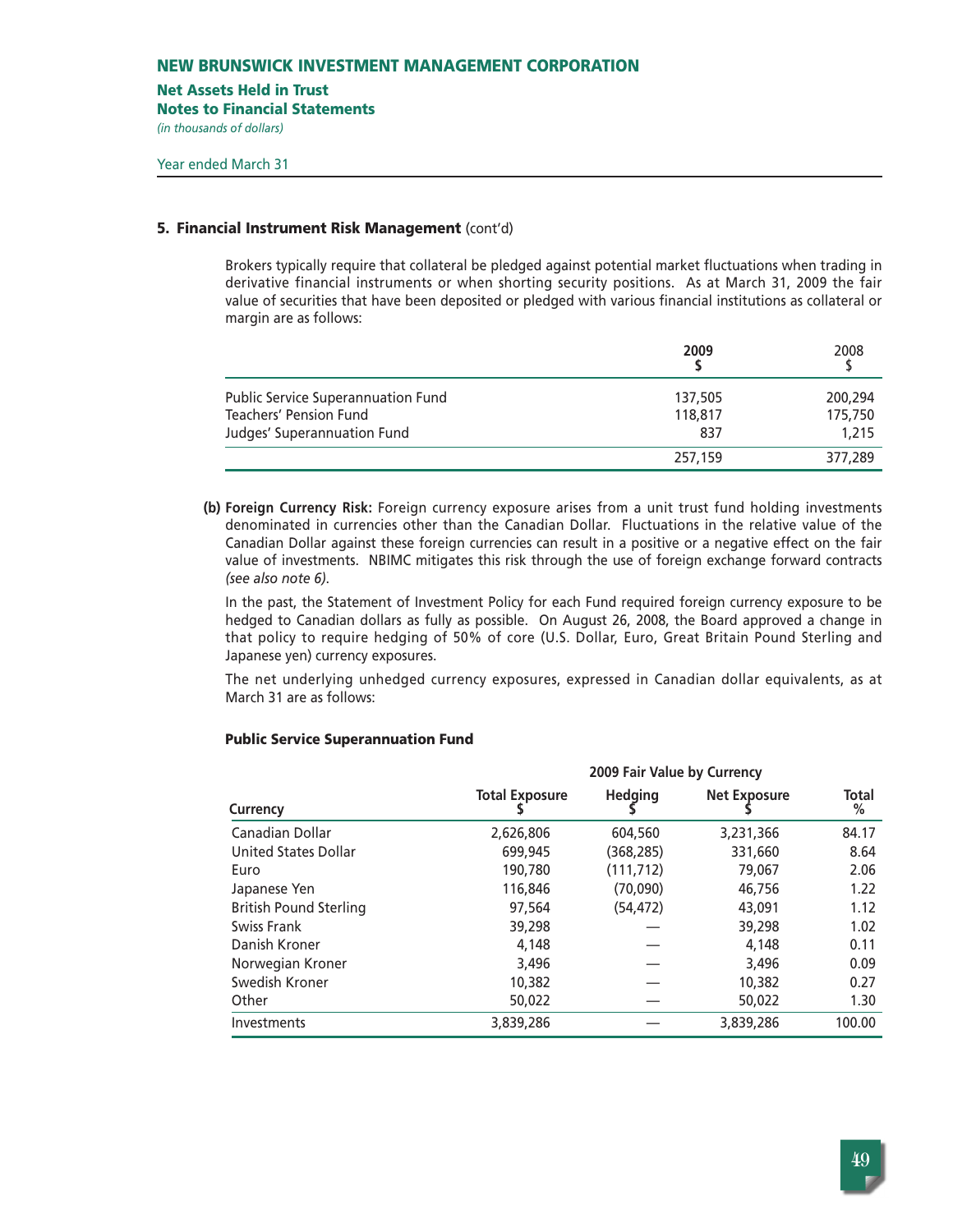# **Net Assets Held in Trust**

**Notes to Financial Statements**

*(in thousands of dollars)* 

# **5. Financial Instrument Risk Management** (cont'd)

# **Public Service Superannuation Fund**

| Currency                      |                       | 2008 Fair Value by Currency |                     |            |  |
|-------------------------------|-----------------------|-----------------------------|---------------------|------------|--|
|                               | <b>Total Exposure</b> | <b>Hedging</b>              | <b>Net Exposure</b> | Total<br>% |  |
| Canadian Dollar               | 3,573,565             | 1,023,546                   | 4,597,110           | 97.39      |  |
| United States Dollar          | 735,021               | (737, 378)                  | (2,358)             | (0.05)     |  |
| Euro                          | 248,163               | (275, 823)                  | (27,660)            | (0.59)     |  |
| Japanese Yen                  | (21, 200)             | 144,415                     | 123,215             | 2.61       |  |
| <b>British Pound Sterling</b> | 126,337               | (141, 820)                  | (15, 483)           | (0.33)     |  |
| Swiss Frank                   | 41,501                | (46,049)                    | (4, 548)            | (0.10)     |  |
| Danish Kroner                 | 6,940                 | (9,322)                     | (2, 382)            | (0.05)     |  |
| Norwegian Kroner              | 7,077                 | (8,598)                     | (1,521)             | (0.03)     |  |
| Swedish Kroner                | 14,681                | (18, 257)                   | (3, 576)            | (0.08)     |  |
| Other                         | (11, 618)             | 69,287                      | 57,669              | 1.22       |  |
| Investments                   | 4,720,465             |                             | 4,720,465           | 100.00     |  |

# **Teachers' Pension Fund**

|                               | 2009 Fair Value by Currency |                |                     |            |  |
|-------------------------------|-----------------------------|----------------|---------------------|------------|--|
| Currency                      | <b>Total Exposure</b>       | <b>Hedging</b> | <b>Net Exposure</b> | Total<br>% |  |
| Canadian Dollar               | 2,158,065                   | 504,976        | 2,663,041           | 84.45      |  |
| United States Dollar          | 594,037                     | (315, 455)     | 278,582             | 8.83       |  |
| Euro                          | 150,636                     | (89, 831)      | 60,804              | 1.93       |  |
| Japanese Yen                  | 91,021                      | (55, 286)      | 35,735              | 1.13       |  |
| <b>British Pound Sterling</b> | 76,000                      | (44, 403)      | 31,597              | 1.00       |  |
| Swiss Frank                   | 30,612                      |                | 30,612              | 0.97       |  |
| Danish Kroner                 | 3,231                       |                | 3,231               | 0.10       |  |
| Norwegian Kroner              | 2,723                       |                | 2,723               | 0.09       |  |
| Swedish Kroner                | 8,087                       |                | 8,087               | 0.26       |  |
| Other                         | 38,966                      |                | 38,966              | 1.24       |  |
| Investments                   | 3,153,379                   |                | 3,153,379           | 100.00     |  |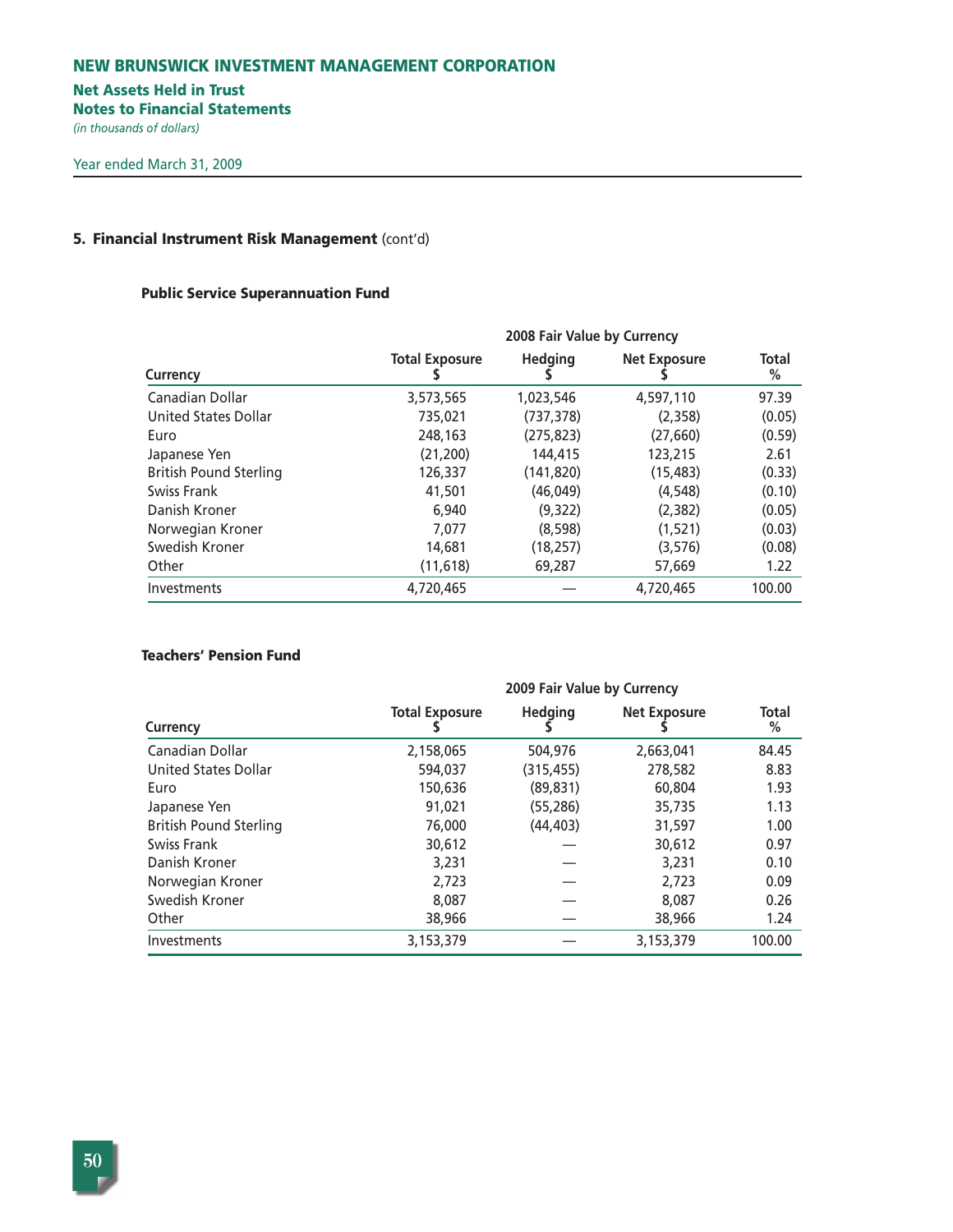### **Net Assets Held in Trust**

**Notes to Financial Statements**

*(in thousands of dollars)* 

# **5. Financial Instrument Risk Management** (cont'd)

# **Teachers' Pension Fund**

|                               |                       | 2008 Fair Value by Currency |                     |            |
|-------------------------------|-----------------------|-----------------------------|---------------------|------------|
| Currency                      | <b>Total Exposure</b> | <b>Hedging</b>              | <b>Net Exposure</b> | Total<br>% |
| Canadian Dollar               | 2,966,261             | 874,840                     | 3,841,101           | 97.54      |
| United States Dollar          | 637,929               | (640, 546)                  | (2.617)             | (0.07)     |
| Euro                          | 201,561               | (224, 911)                  | (23, 352)           | (0.59)     |
| Japanese Yen                  | (17,060)              | 116,755                     | 99,695              | 2.53       |
| <b>British Pound Sterling</b> | 102,123               | (115, 286)                  | (13, 162)           | (0.33)     |
| Swiss Frank                   | 33,552                | (37,396)                    | (3,844)             | (0.10)     |
| Danish Kroner                 | 5,610                 | (7,601)                     | (1,991)             | (0.05)     |
| Norwegian Kroner              | 5.721                 | (7,003)                     | (1,282)             | (0.03)     |
| Swedish Kroner                | 11,869                | (14, 868)                   | (2,999)             | (0.08)     |
| Other                         | (9,393)               | 56,016                      | 46,623              | 1.18       |
| Investments                   | 3,938,173             |                             | 3,938,173           | 100.00     |

# **Judges' Superannuation Fund**

|                               | 2009 Fair Value by Currency |                |                     |            |  |  |  |
|-------------------------------|-----------------------------|----------------|---------------------|------------|--|--|--|
| Currency                      | <b>Total Exposure</b>       | <b>Hedging</b> | <b>Net Exposure</b> | Total<br>% |  |  |  |
| Canadian Dollar               | 15,987                      | 3,705          | 19,692              | 84.29      |  |  |  |
| United States Dollar          | 4,259                       | (2, 299)       | 1,959               | 8.39       |  |  |  |
| Euro                          | 1.164                       | (667)          | 496                 | 2.12       |  |  |  |
| Japanese Yen                  | 710                         | (407)          | 302                 | 1.29       |  |  |  |
| <b>British Pound Sterling</b> | 593                         | (331)          | 261                 | 1.12       |  |  |  |
| Swiss Frank                   | 239                         |                | 239                 | 1.02       |  |  |  |
| Danish Kroner                 | 25                          |                | 25                  | 0.11       |  |  |  |
| Norwegian Kroner              | 21                          |                | 21                  | 0.09       |  |  |  |
| Swedish Kroner                | 63                          |                | 63                  | 0.27       |  |  |  |
| Other                         | 304                         |                | 304                 | 1.30       |  |  |  |
| Investments                   | 23,364                      |                | 23,364              | 100.00     |  |  |  |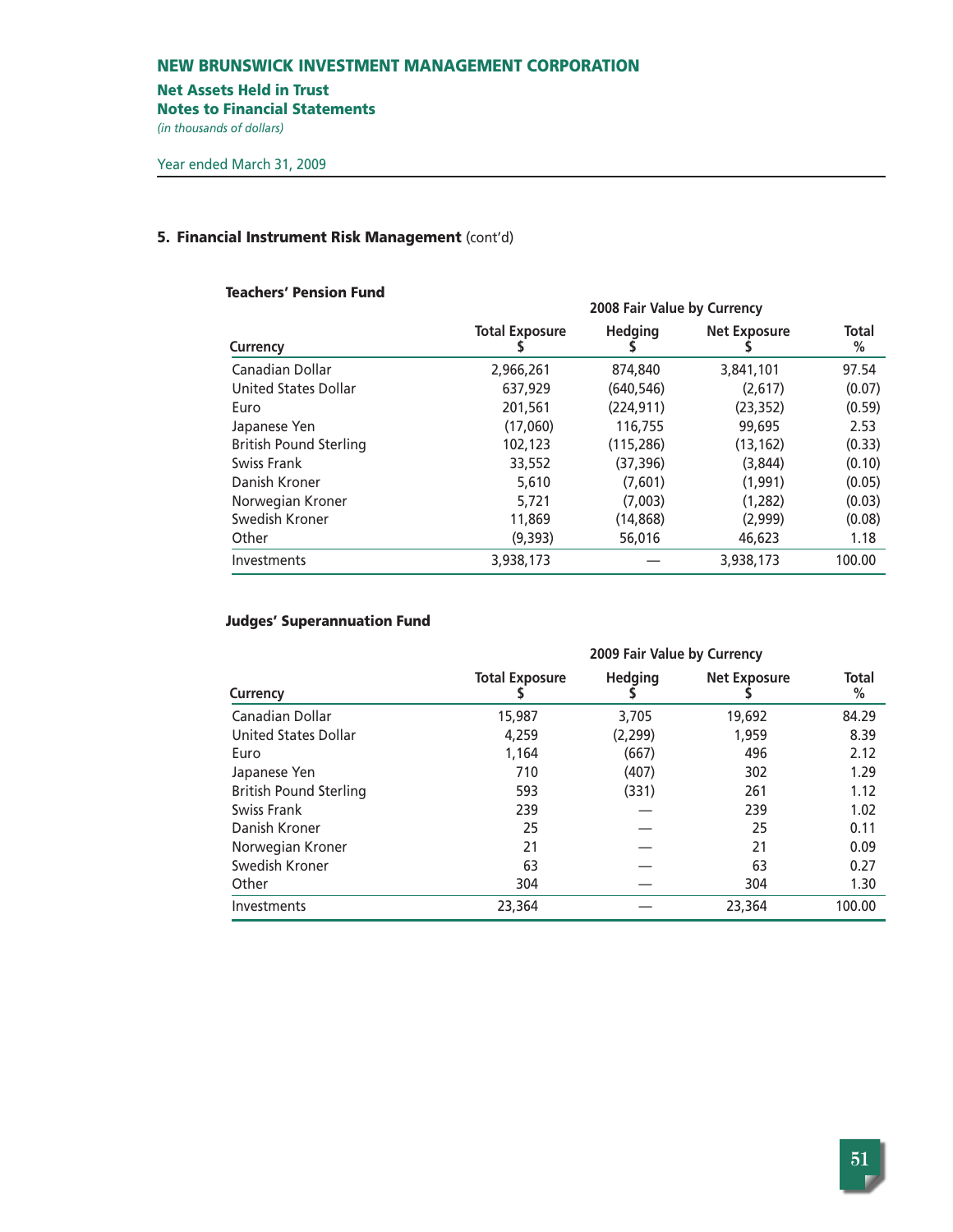# **Net Assets Held in Trust**

**Notes to Financial Statements**

*(in thousands of dollars)* 

# **5. Financial Instrument Risk Management** (cont'd)

# **Judges' Superannuation Fund**

|                               | zuus Fair value by Currency |                |                     |            |  |  |  |  |
|-------------------------------|-----------------------------|----------------|---------------------|------------|--|--|--|--|
| Currency                      | <b>Total Exposure</b>       | <b>Hedging</b> | <b>Net Exposure</b> | Total<br>℅ |  |  |  |  |
| Canadian Dollar               | 21,692                      | 6,213          | 27,905              | 97.39      |  |  |  |  |
| United States Dollar          | 4,462                       | (4, 476)       | (14)                | (0.05)     |  |  |  |  |
| Euro                          | 1,506                       | (1,674)        | (168)               | (0.59)     |  |  |  |  |
| Japanese Yen                  | (129)                       | 877            | 748                 | 2.61       |  |  |  |  |
| <b>British Pound Sterling</b> | 767                         | (861)          | (94)                | (0.33)     |  |  |  |  |
| Swiss Frank                   | 252                         | (280)          | (28)                | (0.10)     |  |  |  |  |
| Danish Kroner                 | 42                          | (57)           | (14)                | (0.05)     |  |  |  |  |
| Norwegian Kroner              | 43                          | (52)           | (9)                 | (0.03)     |  |  |  |  |
| Swedish Kroner                | 89                          | (111)          | (22)                | (0.08)     |  |  |  |  |
| Other                         | (71)                        | 421            | 350                 | 1.22       |  |  |  |  |
| Investments                   | 28.654                      |                | 28.654              | 100.00     |  |  |  |  |

**2008 Fair Value by Currency**

A 1% increase or decrease in the value of the Canadian dollar against all currencies would result in an approximate increase or decrease in the value of the Funds' net investment assets of: PSSF - \$6,079, TPF - \$4,903 and JSF - \$37 (2008 - PSSF - \$1,234, TPF - \$971 and JSF - \$7).

**(c) Interest Rate Risk:** Interest rate risk refers to the effect on the market value of investments due to fluctuation of interest rates. The fixed income, inflation linked and alternative asset classes have guidelines on duration and yield curve distribution, which are designed to mitigate the risk of interest rate volatility for their fixed income securities. Duration is the present value, expressed in years, of the yield, coupon, final maturity and call features of fixed income instruments.

At March 31, the duration for the fixed income securities, by unit trust fund, and the sensitivity to an increase or decrease of 0.25% in interest rates, are as follows:

# **Public Service Superannuation Fund**

|                                                                            |                                                                        | 2009                       |                                                           |                                                     | 2008                |                                               |  |  |
|----------------------------------------------------------------------------|------------------------------------------------------------------------|----------------------------|-----------------------------------------------------------|-----------------------------------------------------|---------------------|-----------------------------------------------|--|--|
|                                                                            | <b>Fixed</b><br>Income<br><b>Instruments</b><br><b>Fair Value</b><br>s | <b>Duration</b><br>(years) | <b>Sensitivity</b><br>to 0.25%<br>change in<br>rates<br>S | Fixed<br>Income<br>Instruments<br><b>Fair Value</b> | Duration<br>(years) | Sensitivity<br>to 0.25%<br>change in<br>rates |  |  |
| Nominal Bond Fund                                                          | 843,501                                                                | 7.0                        | 160                                                       | 1,251,687                                           | 7.3                 | 215                                           |  |  |
| New Brunswick Fixed Income<br><b>Opportunity Fund</b><br>Money Market Fund | 17,954                                                                 | 5.1                        | 2                                                         | 18,538<br>18,557                                    | 5.4<br>0.5          |                                               |  |  |
| Foreign Exchange Hedging                                                   | 132,032                                                                | 7.0                        |                                                           |                                                     |                     |                                               |  |  |
| Inflation Linked Bonds                                                     | 339,197                                                                | 16.6                       | 125                                                       | 424,239                                             | 16.1                | 153                                           |  |  |
| Student Investment Fund                                                    | 432                                                                    | 6.3                        |                                                           | 547                                                 | 6.9                 |                                               |  |  |
|                                                                            | 1,333,116                                                              |                            |                                                           | 1,713,568                                           |                     |                                               |  |  |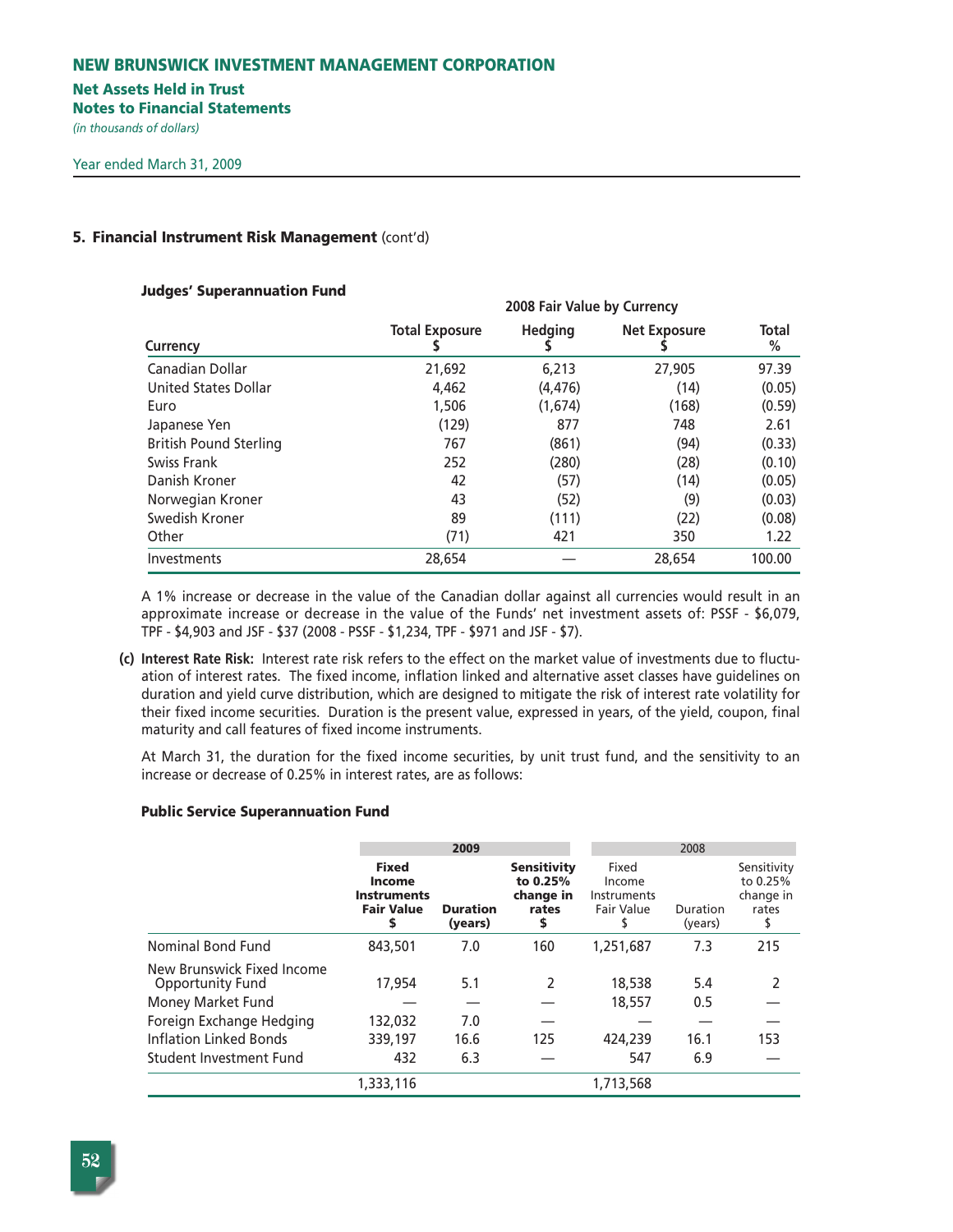# **Net Assets Held in Trust**

**Notes to Financial Statements**

*(in thousands of dollars)* 

# **5. Financial Instrument Risk Management** (cont'd)

# **Teachers' Pension Fund**

|                                                                     |                                                                                | 2009                       |                                                            |                                              | 2008                |                                                     |  |  |
|---------------------------------------------------------------------|--------------------------------------------------------------------------------|----------------------------|------------------------------------------------------------|----------------------------------------------|---------------------|-----------------------------------------------------|--|--|
|                                                                     | <b>Fixed</b><br><b>Income</b><br><b>Instruments</b><br><b>Fair Value</b><br>\$ | <b>Duration</b><br>(years) | <b>Sensitivity</b><br>to 0.25%<br>change in<br>rates<br>\$ | Fixed<br>Income<br>Instruments<br>Fair Value | Duration<br>(years) | Sensitivity<br>to 0.25%<br>change in<br>rates<br>\$ |  |  |
| Nominal Bond Fund                                                   | 707,497                                                                        | 7.0                        | 135                                                        | 1,063,871                                    | 7.3                 | 183                                                 |  |  |
| New Brunswick Fixed Income<br>Opportunity Fund<br>Money Market Fund | 14.745                                                                         | 5.1                        | 2                                                          | 15,466<br>15,448                             | 5.4<br>0.5          | $\mathcal{P}$                                       |  |  |
| Foreign Exchange Hedging                                            | 109,628                                                                        | 7.0                        |                                                            |                                              |                     |                                                     |  |  |
| Inflation Linked Bonds                                              | 293,887                                                                        | 16.6                       | 108                                                        | 373,610                                      | 16.1                | 135                                                 |  |  |
| Student Investment Fund                                             | 470                                                                            | 6.3                        |                                                            | 596                                          | 6.9                 |                                                     |  |  |
|                                                                     | 1,126,227                                                                      |                            |                                                            | 1,468,991                                    |                     |                                                     |  |  |

# **Judges' Superannuation Fund**

|                                                       |                                                                               | 2009                       |                                                           |                                                     | 2008                |                                               |  |
|-------------------------------------------------------|-------------------------------------------------------------------------------|----------------------------|-----------------------------------------------------------|-----------------------------------------------------|---------------------|-----------------------------------------------|--|
|                                                       | <b>Fixed</b><br><b>Income</b><br><b>Instruments</b><br><b>Fair Value</b><br>5 | <b>Duration</b><br>(years) | <b>Sensitivity</b><br>to 0.25%<br>change in<br>rates<br>S | Fixed<br>Income<br>Instruments<br><b>Fair Value</b> | Duration<br>(years) | Sensitivity<br>to 0.25%<br>change in<br>rates |  |
| Nominal Bond Fund                                     | 5,167                                                                         | 7.0                        |                                                           | 7.598                                               | 7.3                 |                                               |  |
| New Brunswick Fixed Income<br><b>Opportunity Fund</b> | 109                                                                           | 5.1                        |                                                           | 113                                                 | 5.4                 |                                               |  |
| Money Market Fund                                     |                                                                               |                            |                                                           | 112                                                 | 0.5                 |                                               |  |
| Foreign Exchange Hedging                              | 788                                                                           | 7.0                        |                                                           |                                                     |                     |                                               |  |
| Inflation Linked Bonds                                | 2.065                                                                         | 16.6                       |                                                           | 2,575                                               | 16.1                |                                               |  |
| Student Investment Fund                               | 3                                                                             | 6.3                        |                                                           | 4                                                   | 6.9                 |                                               |  |
|                                                       | 8,132                                                                         |                            |                                                           | 10,402                                              |                     |                                               |  |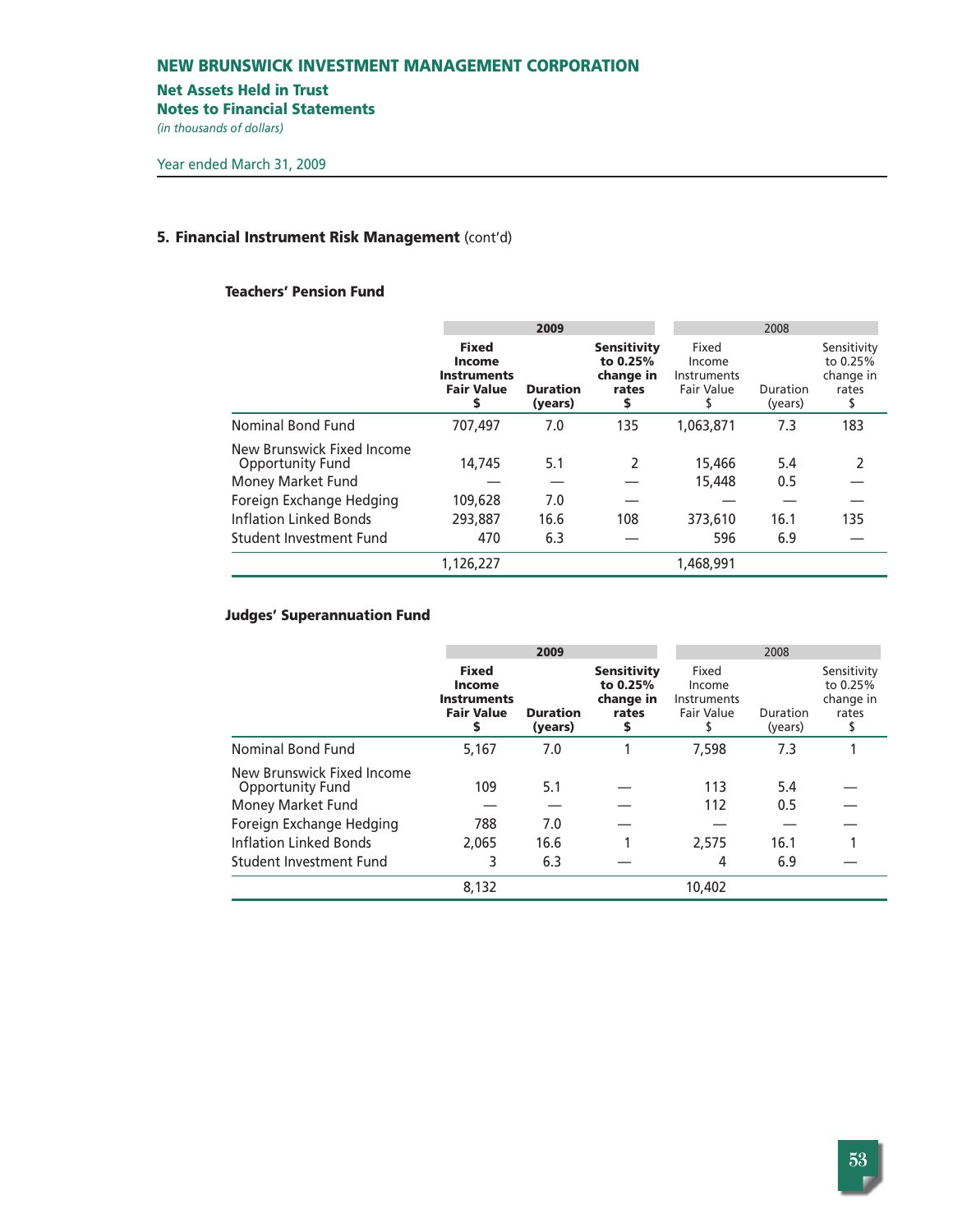# **Net Assets Held in Trust**

**Notes to Financial Statements**

*(in thousands of dollars)* 

#### **5. Financial Instrument Risk Management** (cont'd)

The terms to maturity of the financial instruments in the fixed income, inflation linked and alternative asset classes, as at March 31, are as follows:

# **Public Service Superannuation Fund**

|                         |                       |                | 2009                                        |                               |             |                                                       | 2008        |                                                              |
|-------------------------|-----------------------|----------------|---------------------------------------------|-------------------------------|-------------|-------------------------------------------------------|-------------|--------------------------------------------------------------|
|                         | Within1<br>Year<br>\$ | 1-5 Years<br>s | <b>Term to Maturity</b><br>6-10 Years<br>\$ | Over 10<br><b>Years</b><br>\$ | Total<br>\$ | Average<br><b>Effective</b><br>Yield<br>$\frac{0}{0}$ | Total<br>\$ | <b>Average</b><br><b>Effective</b><br>Yield<br>$\frac{0}{0}$ |
| Canadian                |                       |                |                                             |                               |             |                                                       |             |                                                              |
| Government of           |                       |                |                                             |                               |             |                                                       |             |                                                              |
| Canada bonds            | 12,302                | 208,902        | 35,230                                      | 359,522                       | 615,956     | 3.2                                                   | 838,184     | 3.4                                                          |
| <b>Provincial bonds</b> | 1.811                 | 112,865        | 81,821                                      | 231,658                       | 428,155     | 5.1                                                   | 520,324     | 4.9                                                          |
| Municipal bonds         |                       | 13,096         | 68,009                                      |                               | 81,105      | 5.0                                                   | 80,242      | 4.9                                                          |
| Corporate bonds         | $\hspace{0.05cm}$     | 41,104         | 10,523                                      | 38,786                        | 90,413      | 5.2                                                   | 109,747     | 5.4                                                          |
| Other                   | 2,531                 | 25,151         | 5,477                                       | 77,099                        | 110,258     | 5.9                                                   | 113,656     | 5.0                                                          |
| Foreign                 |                       |                |                                             |                               |             |                                                       |             |                                                              |
| Treasury bonds          |                       |                |                                             | 7.229                         | 7.229       | 2.3                                                   | 51,416      | 3.6                                                          |
|                         | 16,643                | 401,119        | 201,060                                     | 714,293                       | 1,333,116   |                                                       | 1,713,568   |                                                              |

# **Teachers' Pension Fund**

|                               |                        |           |                                       | 2008                    |           |                                      |           |                                             |
|-------------------------------|------------------------|-----------|---------------------------------------|-------------------------|-----------|--------------------------------------|-----------|---------------------------------------------|
|                               | <b>Within1</b><br>Year | 1-5 Years | <b>Term to Maturity</b><br>6-10 Years | Over 10<br><b>Years</b> | Total     | Average<br><b>Effective</b><br>Yield | Total     | <b>Average</b><br><b>Effective</b><br>Yield |
|                               | \$                     | \$        | S                                     | \$                      | \$        | $\frac{0}{0}$                        | s         | $\frac{0}{0}$                               |
| Canadian                      |                        |           |                                       |                         |           |                                      |           |                                             |
| Government of<br>Canada bonds | 10,311                 | 175,012   | 29,522                                | 310,154                 | 525,000   | 3.2                                  | 724,571   | 3.4                                         |
| <b>Provincial bonds</b>       | 1.517                  | 94,545    | 68,543                                | 194,061                 | 358,666   | 5.1                                  | 442,240   | 4.9                                         |
| Municipal bonds               |                        | 10,970    | 56,967                                |                         | 67,937    | 5.0                                  | 68,204    | 4.9                                         |
| Corporate bonds               |                        | 34,430    | 8.814                                 | 32,491                  | 75,735    | 5.2                                  | 93,285    | 5.4                                         |
| Other                         | 2.078                  | 20,975    | 4,588                                 | 64,986                  | 92,627    | 5.9                                  | 96,788    | 5.0                                         |
| Foreign                       |                        |           |                                       |                         |           |                                      |           |                                             |
| Treasury bonds                |                        |           |                                       | 6,263                   | 6.263     | 2.3                                  | 43,902    | 3.6                                         |
|                               | 13,906                 | 335,932   | 168,434                               | 607.955                 | 1,126,227 |                                      | 1,468,990 |                                             |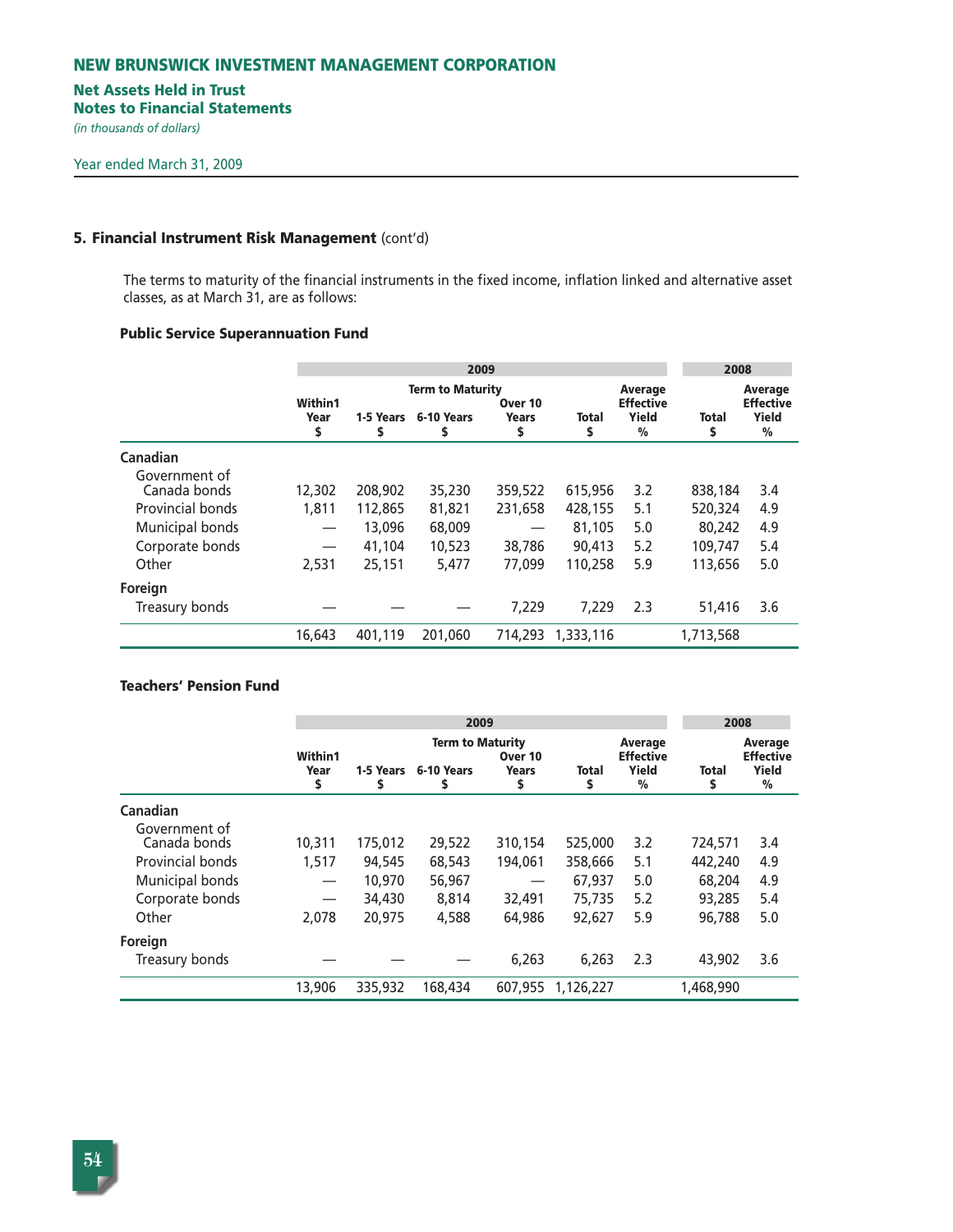#### **Net Assets Held in Trust**

**Notes to Financial Statements**

*(in thousands of dollars)* 

# **5. Financial Instrument Risk Management** (cont'd)

#### **Judges' Superannuation Fund**

|                               |            |                | 2009                    |                    |             |                             | 2008              |                             |
|-------------------------------|------------|----------------|-------------------------|--------------------|-------------|-----------------------------|-------------------|-----------------------------|
|                               | Within1    |                | <b>Term to Maturity</b> | Over 10            |             | Average<br><b>Effective</b> |                   | Average<br><b>Effective</b> |
|                               | Year<br>\$ | 1-5 Years<br>s | 6-10 Years<br>s         | <b>Years</b><br>\$ | Total<br>\$ | Yield<br>$\frac{0}{0}$      | <b>Total</b><br>S | Yield<br>$\frac{0}{0}$      |
| Canadian                      |            |                |                         |                    |             |                             |                   |                             |
| Government of<br>Canada bonds | 75         | 1,275          | 215                     | 2,189              | 3,754       | 3.2                         | 5,088             | 3.4                         |
| Provincial bonds              | 11         | 689            | 500                     | 1,414              | 2,614       | 5.1                         | 3,159             | 4.9                         |
| Municipal bonds               |            | 80             | 415                     |                    | 495         | 5.0                         | 487               | 4.9                         |
| Corporate bonds               |            | 251            | 64                      | 237                | 552         | 5.2                         | 666               | 5.4                         |
| Other                         | 15         | 153            | 33                      | 470                | 671         | 5.9                         | 690               | 5.0                         |
| Foreign                       |            |                |                         |                    |             |                             |                   |                             |
| Treasury bonds                |            |                |                         | 44                 | 44          | 2.3                         | 312               | 3.6                         |
|                               | 102        | 2,449          | 1.227                   | 4,355              | 8,132       |                             | 10,402            |                             |

**(d) Credit Risk:** The Funds are exposed to credit-related risk in the event that a derivative or debt security counterparty defaults or becomes insolvent. NBIMC has established investment criteria which are designed to manage credit risk by establishing limits by issuer type and credit rating for fixed income and derivative credit exposure. Management monitors these exposures monthly. Such derivative and short and long-term debt securities are restricted to those having investment grade ratings, as provided by a third party rating agency. Investment grade ratings are BBB and above for longer term debt securities and R-1 for short-term debt. Any credit downgrade below investment grade is subject to review by NBIMC's Board of Directors.

The maximum credit exposure for each of the Funds as of March 31 is as follows:

|                          | <b>PSSF</b> |            | <b>TPF</b> |           |        | <b>JSF</b> |  |
|--------------------------|-------------|------------|------------|-----------|--------|------------|--|
|                          | 2009        | 2008<br>\$ | 2009       | 2008      | 2009   | 2008<br>s  |  |
| Investments              | 1,984,833   | 2,970,426  | 1,644,260  | 2,483,025 | 12,088 | 18,024     |  |
| Contributions receivable | 12,855      | 11,518     | 3,690      | 3,088     | 8      |            |  |
| Other receivables        | 141         | 234        | 116        | 112       |        |            |  |
|                          | 1,997,829   | 2,982,178  | 1,648,066  | 2,486,225 | 12,096 | 18,031     |  |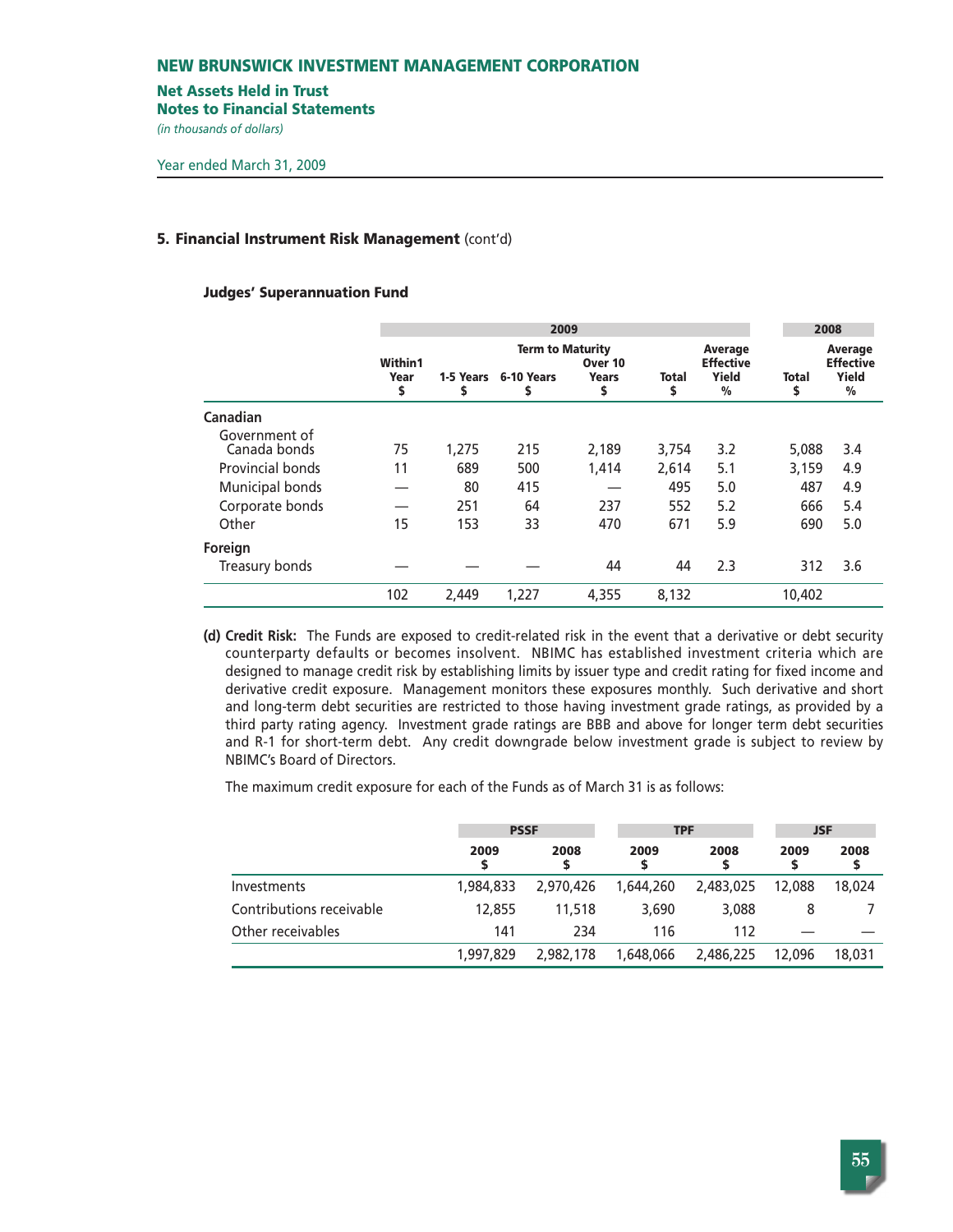#### **Net Assets Held in Trust**

**Notes to Financial Statements**

*(in thousands of dollars)* 

#### **5. Financial Instrument Risk Management** (cont'd)

The quality of the maximum credit exposure as at March 31 is as follows:

|       |            | <b>PSSF</b> |            | <b>TPF</b> | <b>JSF</b> |            |  |
|-------|------------|-------------|------------|------------|------------|------------|--|
|       | 2009<br>\$ | 2008<br>\$  | 2009<br>\$ | 2008<br>\$ | 2009<br>\$ | 2008<br>\$ |  |
| AAA   | 749,129    | 1,007,587   | 635,270    | 866,871    | 4,569      | 6,117      |  |
| AA    | 606,475    | 1,023,716   | 482,241    | 835,721    | 3,615      | 6,146      |  |
| A     | 293,306    | 304,899     | 246,672    | 260,303    | 1,790      | 1,851      |  |
| $R-1$ | 305,704    | 597,326     | 247,450    | 481,605    | 1,858      | 3,622      |  |
| Other | 43,215     | 48,650      | 36,433     | 41,725     | 264        | 295        |  |
|       | 1,997,829  | 2,982,178   | 1,648,066  | 2,486,225  | 12,096     | 18,031     |  |

As at March 31, 2009, the highest concentration of credit risk is with Government of Canada bonds.

**(e) Other Pricing Risk:** Pricing risk is the risk that the fair value or future cash flows of an investment will fluctuate because of changes in market prices (other than those arising from foreign currency, interest rate or credit risks). Pricing risk can affect specific investments or broad market indices.

Each of the Funds holds a portion of its assets in unit trust funds that invest in active and passive equity strategies and commodities. Management's principal lever for managing equity and commodity pricing risk is to invest in widely diversified countries, sectors, issuers and types of commodities.

The Funds also employ absolute return strategies through investments in the North American Market Neutral Fund and the Quantitative Strategies Fund. These absolute return strategies have a low correlation to broad market indices and therefore are capable of generating positive returns regardless of market conditions.

**(f) Liquidity Risk:** Liquidity risk is the risk of not having sufficient funds available to meet cash demands. Sources of liquidity include pension contributions collected from the plan sponsor, cash and readily marketable assets such as government bonds and publicly traded securities. Uses of liquidity include payments to the plan sponsor for pension benefits, purchases of securities and settlement of prior commitments for private equity, real estate and infrastructure investments.

The Funds' asset mix is specifically designed to ensure that sufficient liquid assets are available to meet pension benefit obligations as they are required. The asset mix is a combination of fixed income, equities and alternative investments. Other than cash, government bonds are considered the most liquid asset class whereas private equity investments held in the Private Equity Fund, and the private real estate and infrastructure investments held in the Canadian Real Estate Fund are considered highly illiquid due to the longer term to maturity for these investments.

Net liquid assets are defined to include the fair value of all assets excluding private equity, private real estate and infrastructure and New Brunswick regional investments, the fair value of collateral pledged with brokers and counterparties and any unfunded investment commitments.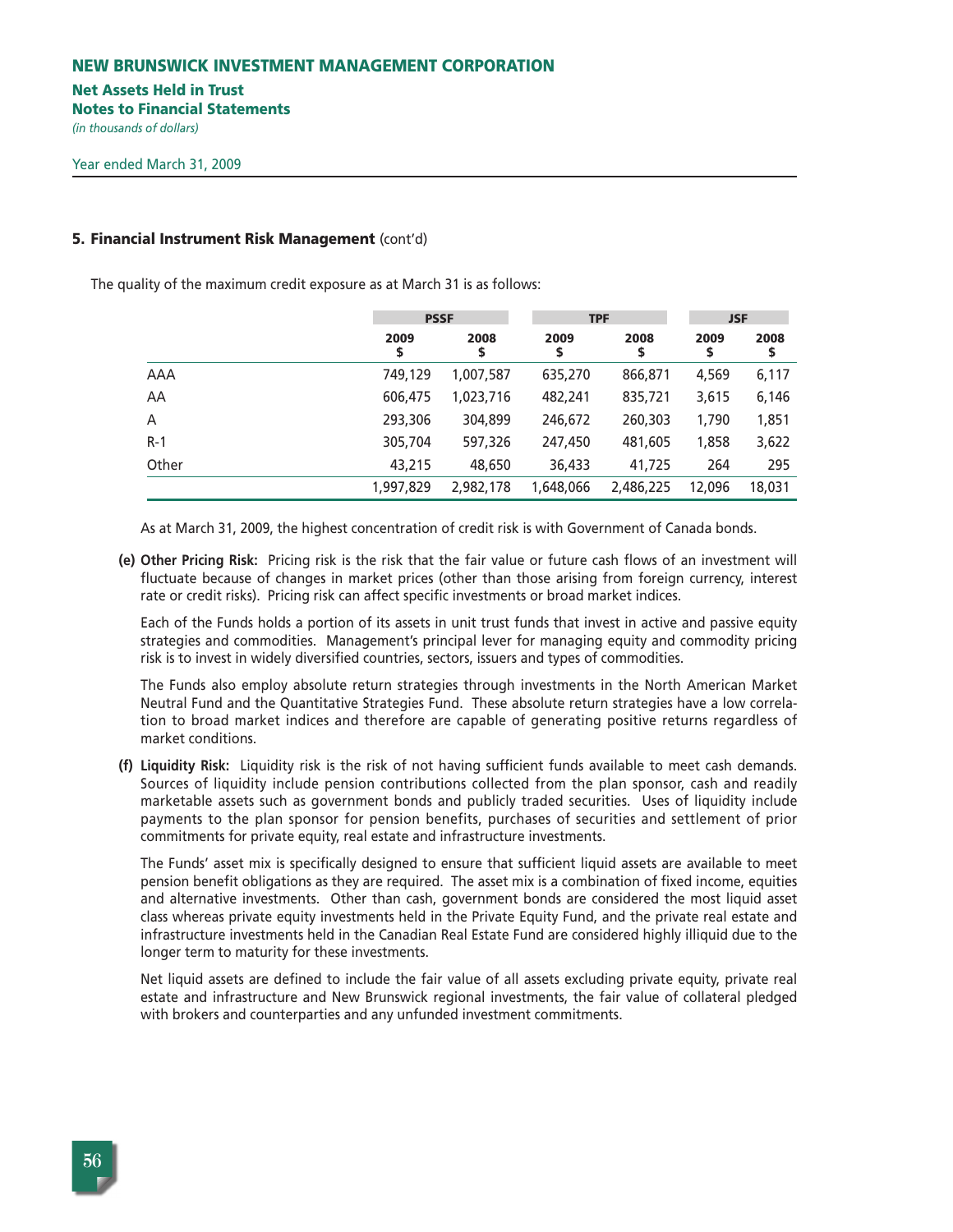#### **Net Assets Held in Trust**

**Notes to Financial Statements**

*(in thousands of dollars)* 

### **5. Financial Instrument Risk Management** (cont'd)

The following table shows the determination of net liquid assets at March 31:

|                                                                                              |                                             | 2009                                              |                                                   | 2008                           |                        |                              |
|----------------------------------------------------------------------------------------------|---------------------------------------------|---------------------------------------------------|---------------------------------------------------|--------------------------------|------------------------|------------------------------|
|                                                                                              | <b>PSSF</b><br>Total<br><b>Assets</b><br>\$ | <b>TPF</b><br><b>Total</b><br><b>Assets</b><br>\$ | <b>JSF</b><br><b>Total</b><br><b>Assets</b><br>\$ | <b>PSSF</b><br>Total<br>Assets | TPF<br>Total<br>Assets | JSF<br>Total<br>Assets<br>\$ |
| <b>Net assets</b>                                                                            | 3,850,390                                   | 3,155,775                                         | 23,336                                            | 4,730,007                      | 3,939,572              | 28,633                       |
| Less: investment in Private<br>Equity Fund (note 4)                                          | (95, 908)                                   | (80, 121)                                         | (596)                                             | (84, 249)                      | (70, 285)              | (511)                        |
| Less: investment in Canadian<br>Real Estate Fund (note 4)                                    | (49, 261)                                   | (39,998)                                          | (303)                                             | (43, 410)                      | (36, 215)              | (264)                        |
| Less: investment in New Brunswick<br>Fixed Income Opportunity Fund (note 4)                  | (17, 954)                                   | (14, 745)                                         | (109)                                             | (18, 538)                      | (15, 466)              | (113)                        |
| Less: investment in New Brunswick and<br>Atlantic Canada Equity<br>Opportunity Fund (note 4) | (11, 324)                                   | (9,622)                                           | (70)                                              | (7,212)                        | (6,017)                | (44)                         |
| Less: collateral pledged (note $5(a)$ )                                                      | (137, 505)                                  | (118, 817)                                        | (837)                                             | (200, 294)                     | (175, 750)             | (1, 216)                     |
| Less: investment commitments (note 9)                                                        | (120, 709)                                  | (100, 567)                                        | (749)                                             | (114, 830)                     | (95, 799)              | (697)                        |
| Net liquid assets                                                                            | 3,417,729                                   | 2,791,906                                         | 20,672                                            | 4,261,475                      | 3,540,040              | 25,788                       |

**(g) Securities Lending:** Certain of the unit trust funds in which the Funds have invested have entered into a securities lending arrangement with their securities custodian with the objective of enhancing portfolio returns. Under this program, the custodian may loan securities owned by the unit trust funds to other approved borrowers in exchange for collateral in the form of readily marketable government-backed securities equal to at least 105% of the value of securities on loan and a borrowing fee. NBIMC has restricted the approved borrowers under this program to minimize exposure to counterparty credit risk. Securities on loan remain recorded as investments on the Statement of Net Assets. As at March 31, 2009, the Funds had loaned securities with an estimated fair value as follows: PSSF - \$388,997 (2008 - \$314,917); TPF - \$321,006 (2008 - \$259,299) and JSF - \$2,370 (2008 - \$1,911).

# **6. Derivative Contracts**

A derivative is a financial contract, the value of which is derived from the notional value of underlying assets, indices, interest rates or currency exchange rates. The Funds, through their investments in the unit trust funds, may be party to certain derivatives, including futures contracts, interest rate swaps, forward foreign exchange contracts, cross currency swaps and total return equity swaps. Futures contracts are agreements between two parties to buy or sell a security or financial interest at a specified date, quantity and price. Futures contracts are standardized and traded on recognized exchanges. Interest rate swaps are agreements to exchange cash flows periodically based on a notional principal amount. Forward currency contracts are agreements between two parties, traded over the counter and not on an organized exchange, to purchase or sell currency against another currency at a future date and price. Total return equity swaps, traded in the over-the-counter market, are contractual agreements between two counterparties to exchange financial returns with predetermined conditions based on notional amounts.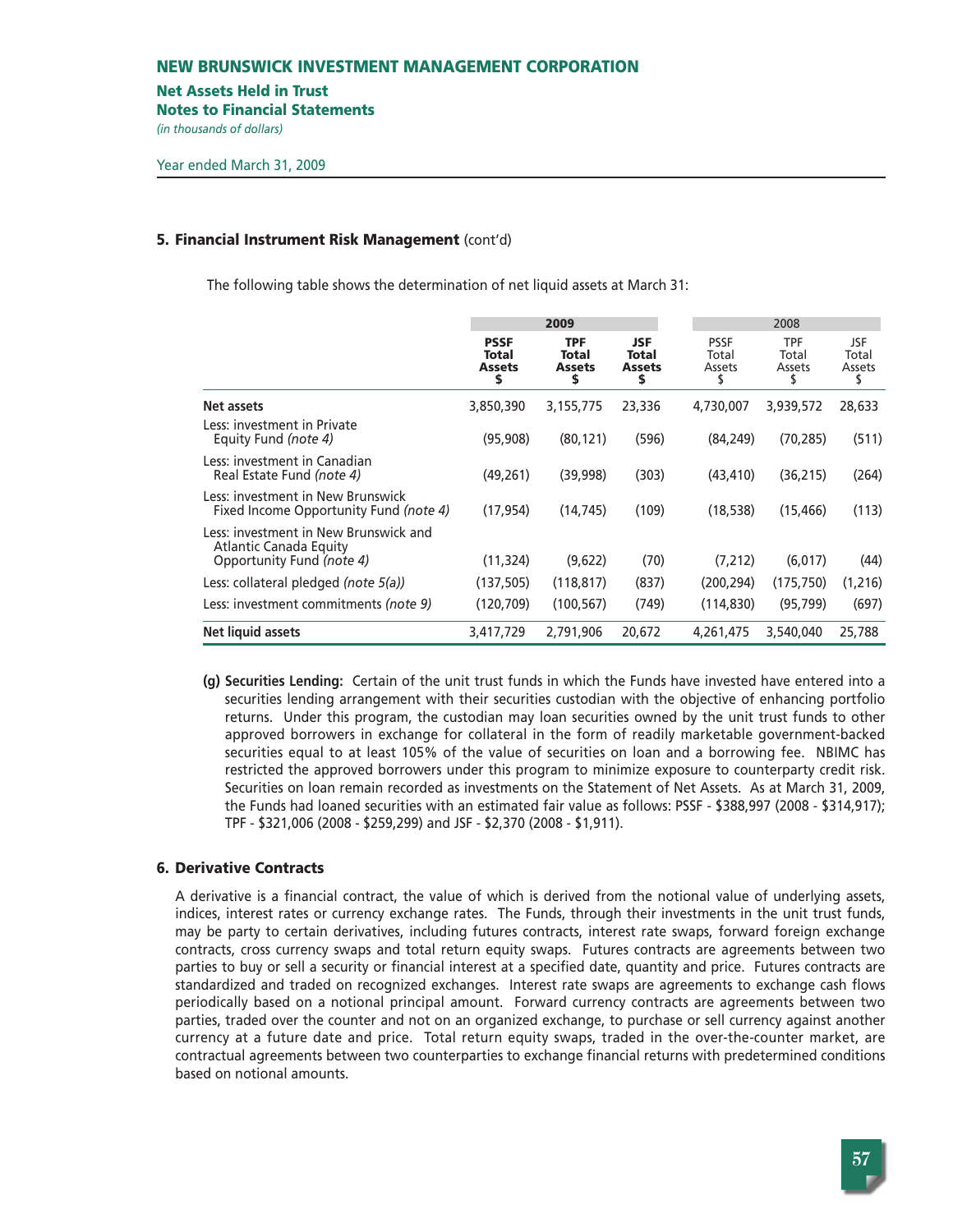# **Net Assets Held in Trust**

**Notes to Financial Statements**

*(in thousands of dollars)* 

# **6. Derivative Contracts** (cont'd)

Derivatives are used for various purposes, including: to invest in a particular stock market in an inexpensive and effective fashion (e.g. futures and swaps); to enhance returns (total return equity swaps); to convert a fixed interest rate payment into a floating interest rate payment (interest rate swaps); and to hedge against potential losses due to changes in foreign exchange rates or stock prices (forward foreign exchange contracts).

Derivative contracts create credit risk exposure should counterparties be unable to meet the terms of the contracts. NBIMC mitigates this risk exposure by only entering into derivatives with investment grade counterparties and restricting each counterparty exposure to no more than 5% of total assets. Derivative instruments are also subject to foreign currency, interest rate, pricing and liquidity risk *(see notes 5(c), (d), (e) and (f)).* Liquidity risk is the risk that the Funds would need to pay a premium to cancel or offset a derivative position prior to its maturity.

The Statements of Investment Policy do not permit leverage in the use of derivative instruments. Accordingly, short-term assets in an amount sufficient to cover potential derivative exposure are maintained as cash underlay.

The following tables summarize the derivative contracts of each Fund. Notional values represent the volume of outstanding positions of the derivative contracts. The notional value is the amount to which a rate or price is applied in the calculation of cash flows for swaps, foreign exchange contracts and futures. The fair values are unrealized gains or losses on derivative contracts and represent the cost of replacing these contracts under current market conditions.

#### **Public Service Superannuation Fund**

|                                        | <b>Notional</b><br>Value<br>2009 | Fair<br>Value<br>2009 | <b>Notional</b><br>Value<br>2008 | Fair<br>Value<br>2008 |
|----------------------------------------|----------------------------------|-----------------------|----------------------------------|-----------------------|
|                                        | \$                               |                       |                                  |                       |
| <b>Asset management:</b>               |                                  |                       |                                  |                       |
| <b>Equity futures</b>                  | (3, 519)                         | 1,467                 | 134,014                          | 22,276                |
| Equity swaps                           | 245,255                          | 3,564                 | 477,396                          | 6,377                 |
| Interest rate swaps                    | 5,133                            | (18)                  | 5,099                            | 758                   |
| Cross-currency swaps                   | 17,339                           | (2, 287)              | 17,271                           | (6, 716)              |
| Forward exchange contracts             | 5,318,485                        | (7,892)               | 1,200,859                        | (50, 204)             |
| Net fair value of derivative contracts |                                  | (5, 166)              |                                  | (27, 509)             |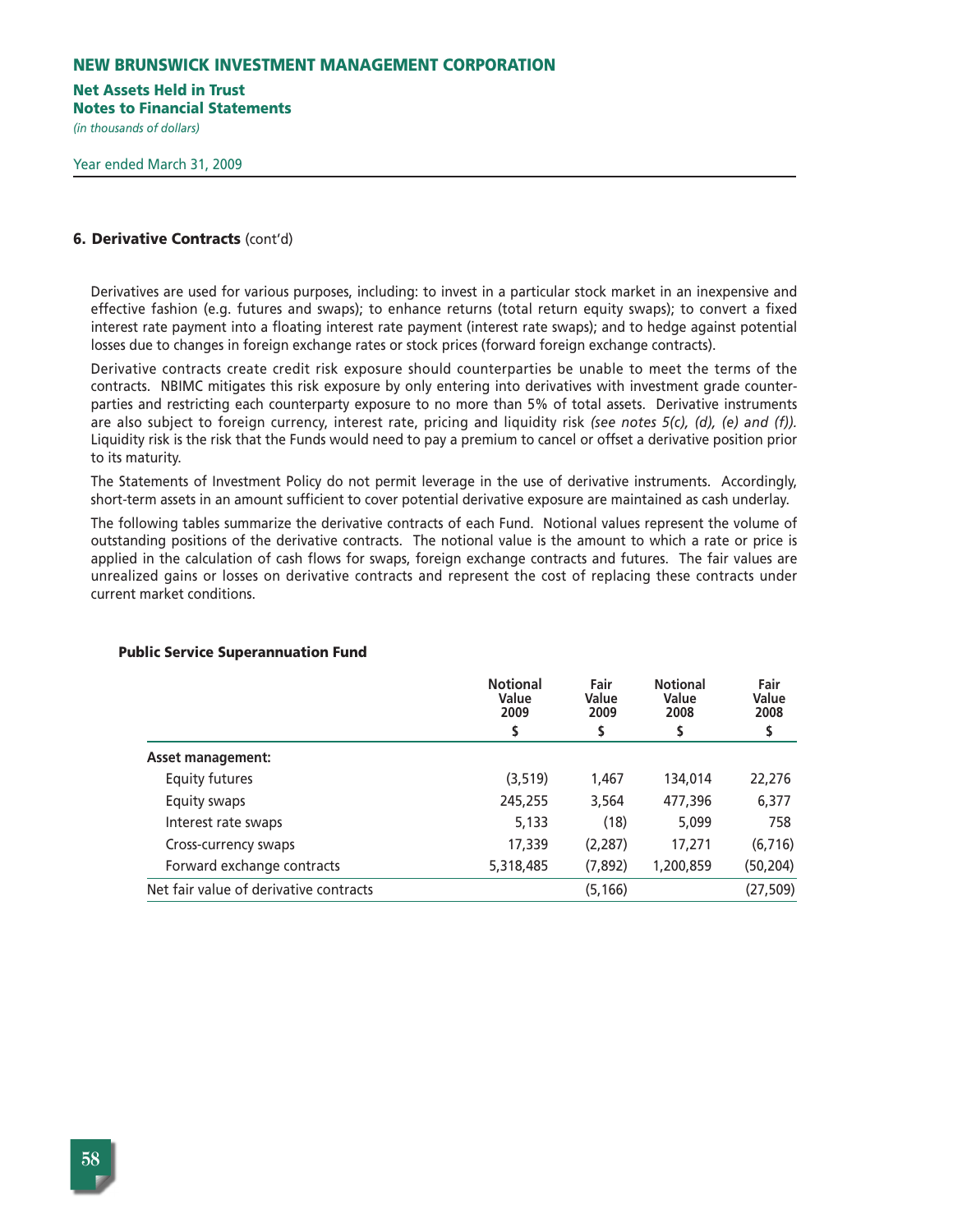# **Net Assets Held in Trust**

**Notes to Financial Statements**

*(in thousands of dollars)* 

# **6. Derivative Contracts** (cont'd)

# **Teachers' Pension Fund**

|                                        | <b>Notional</b><br>Value<br>2009 | Fair<br>Value<br>2009 | <b>Notional</b><br>Value<br>2008 | Fair<br>Value<br>2008 |
|----------------------------------------|----------------------------------|-----------------------|----------------------------------|-----------------------|
|                                        | \$                               | \$                    | S                                | Ş                     |
| <b>Asset management:</b>               |                                  |                       |                                  |                       |
| <b>Equity futures</b>                  | (3, 102)                         | 1,142                 | 106,110                          | 17,854                |
| Equity swaps                           | 186,040                          | 2,702                 | 365,421                          | 4,882                 |
| Interest rate swaps                    | 4,300                            | (15)                  | 4,334                            | 644                   |
| Cross-currency swaps                   | 13,152                           | (1,735)               | 13,220                           | (5, 141)              |
| Forward exchange contracts             | 4,190,087                        | (6, 282)              | 1,016,960                        | (41, 821)             |
| Net fair value of derivative contracts |                                  | (4, 188)              |                                  | (23, 582)             |
|                                        |                                  |                       |                                  |                       |

# **Judges' Superannuation Fund**

| <b>Notional</b><br>Value<br>2009<br>\$ | Fair<br>Value<br>2009<br>S | <b>Notional</b><br>Value<br>2008 | Fair<br>Value<br>2008<br>S |
|----------------------------------------|----------------------------|----------------------------------|----------------------------|
|                                        |                            |                                  |                            |
| (21)                                   | 8                          | 813                              | 134                        |
| 1,492                                  | 22                         | 2,898                            | 39                         |
| 31                                     |                            | 31                               | 5                          |
| 106                                    | (14)                       | 105                              | (41)                       |
| 30,879                                 | (54)                       | 7,289                            | (305)                      |
|                                        | (38)                       |                                  | (168)                      |
|                                        |                            |                                  |                            |

The term to maturity based on the notional value for the derivatives as at March 31 is as follows:

|              | <b>PSSF</b> |           | <b>TPF</b> |           | <b>JSF</b> |        |
|--------------|-------------|-----------|------------|-----------|------------|--------|
|              | 2009        | 2008      | 2009       | 2008      | 2009       | 2008   |
| Under 1 year | 5,560,221   | 1,812,268 | 4,372,025  | 1,488,492 | 32,350     | 11,001 |
| 1 to 5 years | 22,472      | 22,370    | 17,452     | 17,554    | 137        | 136    |
|              | 5,582,693   | 1,834,639 | 4,390,477  | 1,506,046 | 32,487     | 11.137 |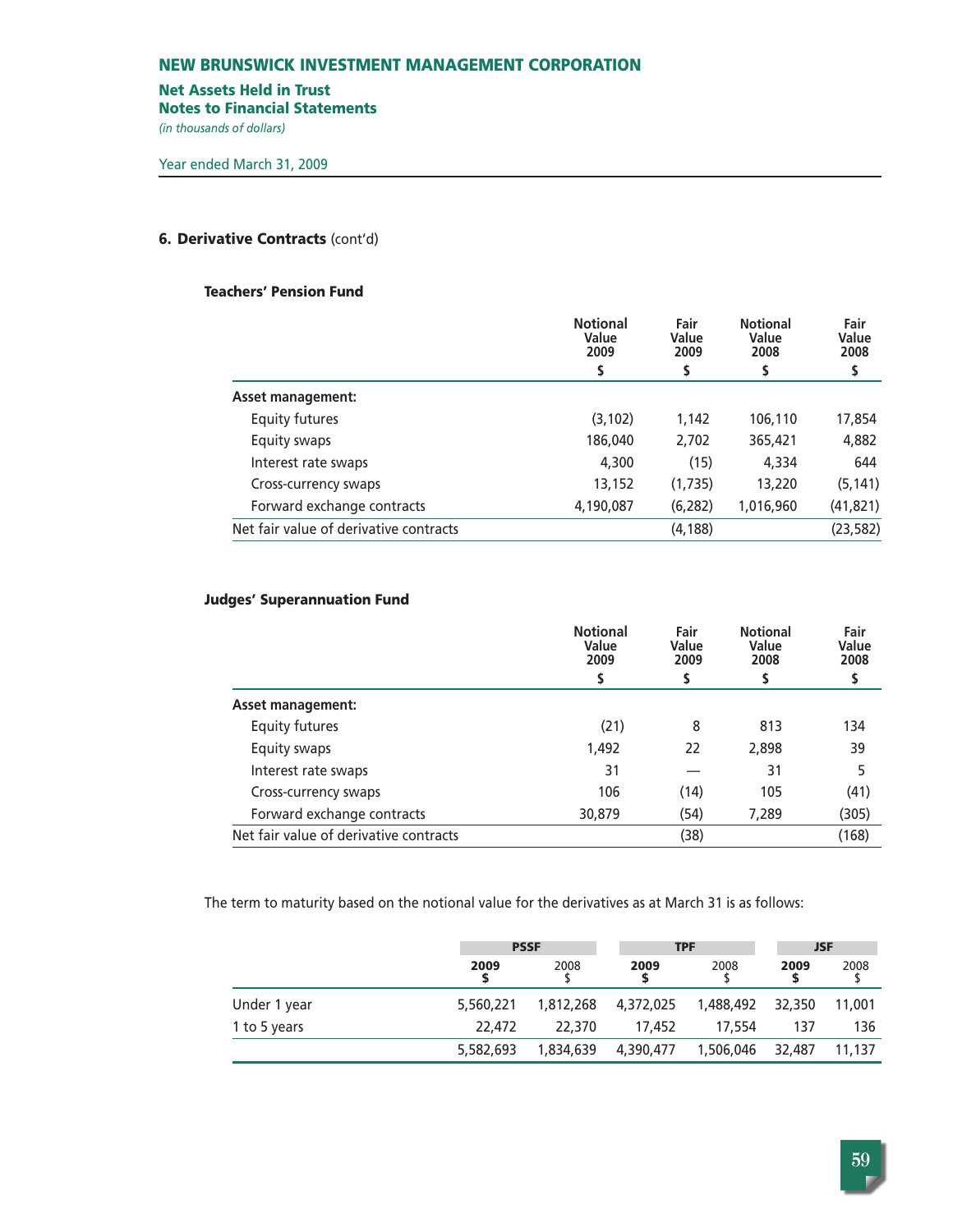# **Net Assets Held in Trust**

**Notes to Financial Statements**

*(in thousands of dollars)* 

# **7. Investment Income**

#### **(a) Investment Income (Loss)**

Net investment income (loss) for the year ended March 31, before and after allocating net realized and unrealized gains (losses) on investments, is as follows:

|                                           |            | <b>PSSF</b> |            | <b>TPF</b> |            | <b>JSF</b> |  |
|-------------------------------------------|------------|-------------|------------|------------|------------|------------|--|
|                                           | 2009<br>\$ | 2008<br>Տ   | 2009<br>\$ | 2008<br>ъ  | 2009<br>\$ | 2008<br>\$ |  |
| Interest income                           | 74,038     | 110,372     | 61,772     | 92,202     | 444        | 675        |  |
| Dividend income                           | 65,965     | 41,017      | 54,707     | 34,336     | 398        | 251        |  |
| Income from Money Market Pool             | 13,568     | 27,573      | 11,093     | 22,431     | 84         | 168        |  |
| Income (loss) from derivative<br>products | (256, 776) | (48, 610)   | (205, 265) | (36, 429)  | (1, 547)   | (293)      |  |
| Securities lending income                 | 1,031      | 720         | 824        | 594        | 6          | 4          |  |
| <b>Transaction costs</b>                  | (8, 453)   | (7, 541)    | (6,920)    | (6, 250)   | (53)       | (46)       |  |
| Other                                     | (1, 353)   | (1,220)     | (1, 119)   | (1,028)    | (9)        | (7)        |  |
| Realized gains (losses)                   | (111,980)  | 122,311     | (84,908)   | 105,856    | (677)      | 752        |  |
| on investments                            | (129, 581) | 69,047      | (112, 155) | 57,755     | (773)      | 423        |  |
| Unrealized losses on investments          | (629, 190) | (158, 930)  | (516, 775) | (133, 133) | (3,764)    | (970)      |  |
| Total loss on investments                 | (758,771)  | (89, 883)   | (628, 930) | (75, 378)  | (4,536)    | (547)      |  |
| Investment income (loss)                  | (870, 751) | 32,428      | (713, 838) | 30,478     | (5,213)    | 205        |  |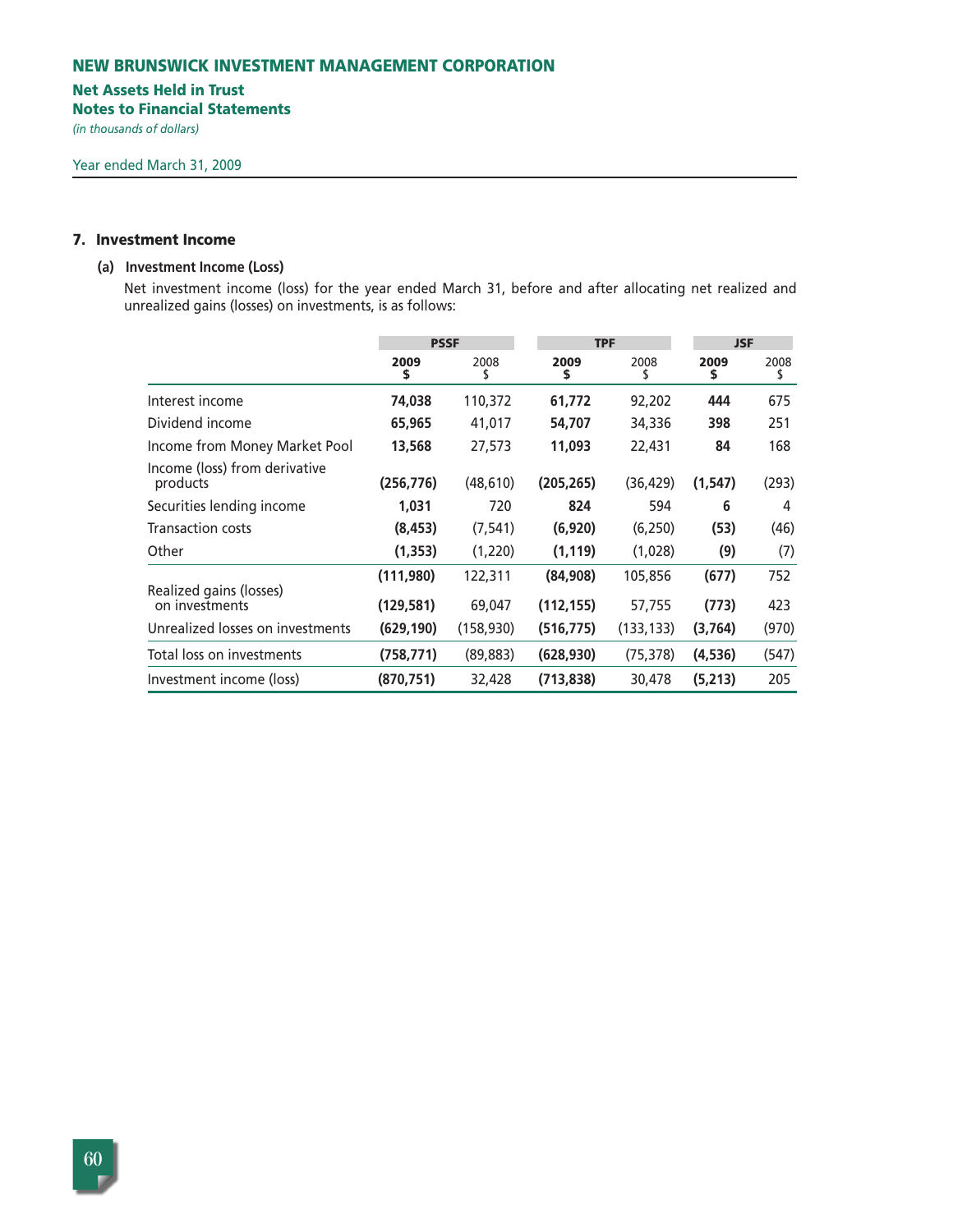#### **Net Assets Held in Trust**

**Notes to Financial Statements**

*(in thousands of dollars)* 

# **7. Investment Income** (cont'd)

# **(b) Investment Income (Loss) by Asset Class**

Net investment income (loss) by asset class and unit trust fund for the year ended March 31, after allocating net realized and unrealized gains (losses) on investments, is as follows:

|                                        | <b>PSSF</b><br><b>TPF</b> |            | <b>JSF</b> |                                |            |            |
|----------------------------------------|---------------------------|------------|------------|--------------------------------|------------|------------|
|                                        | 2009<br>\$                | 2008<br>\$ | 2009<br>\$ | 2008<br>\$                     | 2009<br>\$ | 2008<br>\$ |
| <b>Fixed income:</b>                   |                           |            |            |                                |            |            |
| <b>Nominal Bond</b>                    | 50,459                    | 84,553     | 42,516     | 71,862                         | 300        | 516        |
| New Brunswick Fixed Income             |                           |            |            |                                |            |            |
| Opportunity                            | 1,323                     | 1,529      | 1,097      | 1,281                          | 8          | 9          |
| <b>Money Market</b>                    | 1,686                     | 4,724      | 1,446      | 3,872                          | 11         | 29         |
| Foreign Exchange Hedging               | (103, 572)                |            | (88, 468)  | $\qquad \qquad \longleftarrow$ | (633)      |            |
|                                        | (50, 104)                 | 90,804     | (43, 409)  | 77,016                         | (314)      | 554        |
| <b>Equities:</b>                       |                           |            |            |                                |            |            |
| Canadian Equity Index                  | (175, 371)                | 43,604     | (132, 034) | 34,606                         | (1,045)    | 269        |
| <b>External Canadian Equity</b>        | (64, 651)                 | 10,545     | (53, 724)  | 9,036                          | (388)      | 66         |
| S&P/TSX Completion Index               | (30, 534)                 | (2, 324)   | (25, 331)  | (1,898)                        | (183)      | (14)       |
| <b>Allocation Equity International</b> | 563                       | (98, 371)  | 447        | (78, 142)                      | 3          | (599)      |
| <b>External International Equity</b>   | (40, 747)                 | (16, 756)  | (33, 783)  | (13, 963)                      | (244)      | (102)      |
| Canadian Equity - Active Long          |                           |            |            |                                |            |            |
| Strategy                               | (36, 358)                 | (1,868)    | (29, 968)  | (1, 535)                       | (217)      | (11)       |
| <b>EAFE Equity Index</b>               | (216, 108)                | (48, 357)  | (170, 586) | (39, 285)                      | (1, 292)   | (294)      |
| U.S. Equity Index                      | (116, 449)                |            | (93, 556)  |                                | (691)      |            |
| Quantitative Strategies                | (680)                     |            | (588)      |                                | (4)        |            |
|                                        | (680, 335)                | (113, 527) | (539, 123) | (91, 181)                      | (4,061)    | (685)      |
| <b>Inflation Linked Assets:</b>        |                           |            |            |                                |            |            |
| <b>Inflation Linked Securities</b>     | (7, 241)                  | 22,002     | (6, 429)   | 19,037                         | (45)       | 134        |
| <b>Canadian Real Estate</b>            | (685)                     | 3,801      | (535)      | 3,171                          | (4)        | 23         |
| U.S. Real Estate                       | (89, 027)                 | (30, 182)  | (88, 416)  | (27, 611)                      | (528)      | (185)      |
| Commodity                              | (39, 545)                 | 26,238     | (32, 764)  | 22,013                         | (236)      | 161        |
|                                        | (136, 498)                | 21,860     | (128, 144) | 16,610                         | (813)      | 132        |
| <b>Alternative Investments:</b>        |                           |            |            |                                |            |            |
| North American Market Neutral          | (1,085)                   | 15,522     | (886)      | 13,087                         | (7)        | 95         |
| New Brunswick and Atlantic             |                           |            |            |                                |            |            |
| Canada Equity Opportunity              | 1,260                     | 700        | 1,075      | 587                            | 8          | 4          |
| <b>Private Equity</b>                  | (3,866)                   | 17,002     | (3,217)    | 14,286                         | (25)       | 104        |
| Student Investment                     | (123)                     | 67         | (134)      | 73                             | (1)        | 1          |
|                                        | (3,814)                   | 33,291     | (3, 162)   | 28,033                         | (25)       | 204        |
|                                        | (870, 751)                | 32,428     | (713, 838) | 30,478                         | (5,213)    | 205        |